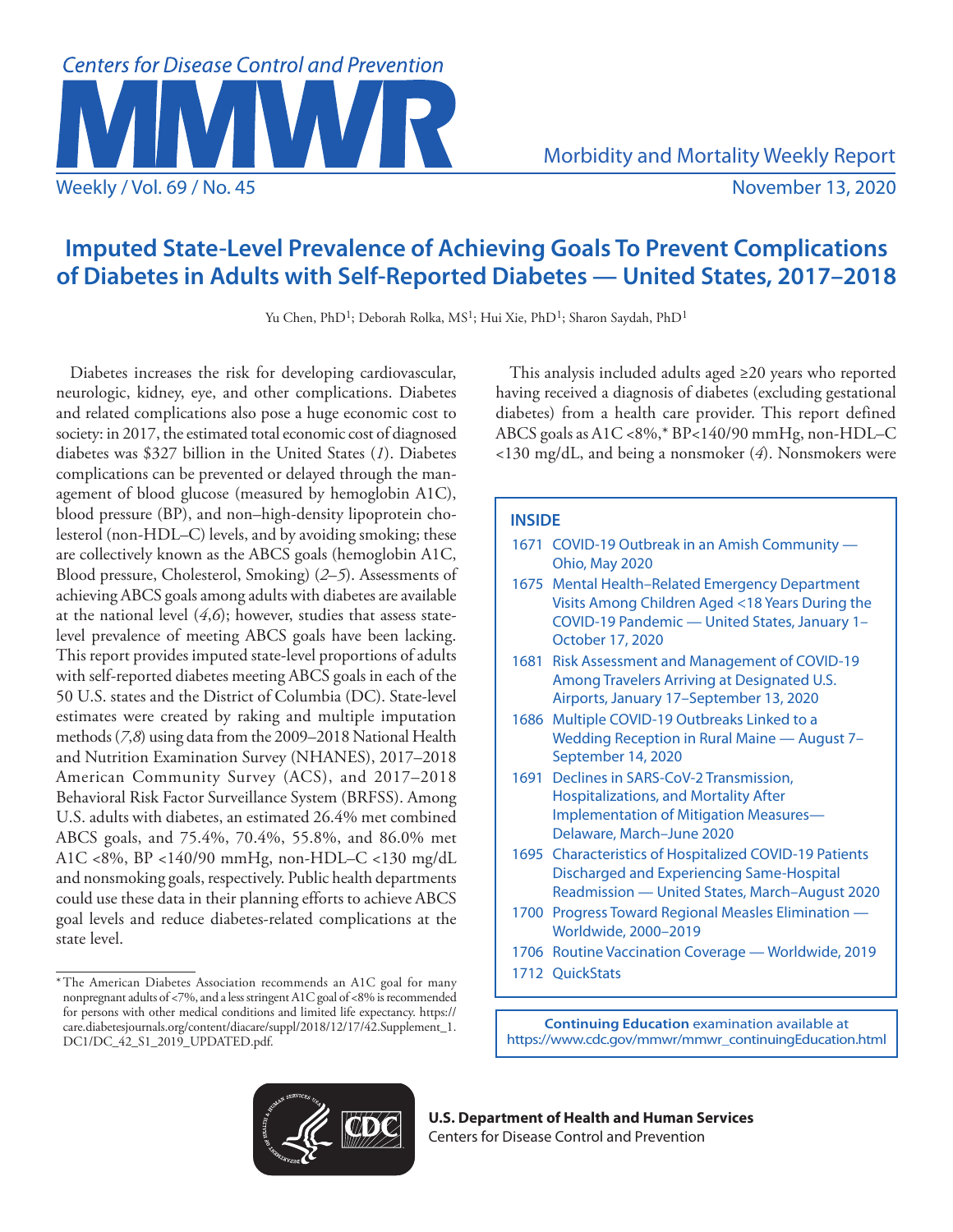defined as those who provided negative responses to questions about smoking (≥100 cigarettes in their lifetime and being a current smoker at the time of the survey). To estimate statelevel prevalence, the raking method† was first used to adjust BRFSS weights to the ACS on age, sex, race, health insurance status, education, and income to reflect the state population characteristics (*7*). Multiple imputation methods were used (*8*) to predict the values of A1C, BP, and non-HDL–C for adults with self-reported diabetes in the weight-adjusted BRFSS data.§ Variables common to both NHANES and BRFSS were used as predictors (i.e., age, sex, race, health insurance status, education, income, body mass index category, and health status).<sup>*S*</sup> Prevalence was estimated by averaging the estimates from all imputed data sets,\*\* and standard errors were pooled by combining the within-imputation variance and the between-imputation variance (*8*). For the nonsmoking goal, the state-level prevalence was estimated directly from

\*\* The multiple imputation method generated multiple data sets. Each imputed data set was then analyzed individually, and the final result was obtained by combining the results obtained from all the imputed data sets.

weight-adjusted BRFSS data. The national prevalence of each of the ABCS goals was a direct estimate from 2015–2018 NHANES. For prevalence of achieving ABCS goals, 90% confidence intervals (CIs) were calculated to help illuminate meaningful differences while reflecting the uncertainty inherent in these modeled estimates. Analyses were conducted using SAS software (version 9.4; SAS Institute). This activity was reviewed by CDC and was conducted consistent with applicable federal law and CDC policy.††

Among adults with self-reported diabetes, 26.4% met combined ABCS goals nationally, and state-level estimates ranged from 22.3% to 28.2% (Table). The lowest prevalence was in Wisconsin, and the highest was in Utah. Most of the states varied within the 90% CI of the national prevalence.

For each ABCS goal, nationally, 75.4% met the A1C goal (<8%), 70.4% met the BP goal (<140/90 mmHg), 55.8% met the non-HDL–C goal (<130 mg/dL), and 86.0% met the nonsmoking goal. Among adults with diabetes who attained the A1C goal, the lowest prevalence was 73.7% (Texas), and the highest prevalence (77.2%) was in Alaska; all were within the 90% CI of the national estimate. The lowest prevalence of meeting the BP goal was 62.8% in DC, and the highest (74.8%) was in Alaska. The lowest prevalence of achieving the non-HDL–C goal was 52.8% in Wisconsin, and the

The *MMWR* series of publications is published by the Center for Surveillance, Epidemiology, and Laboratory Services, Centers for Disease Control and Prevention (CDC), U.S. Department of Health and Human Services, Atlanta, GA 30329-4027.

**Suggested citation:** [Author names; first three, then et al., if more than six.] [Report title]. MMWR Morb Mortal Wkly Rep 2020;69:[inclusive page numbers].

### **Centers for Disease Control and Prevention** Robert R. Redfield, MD, *Director*

Anne Schuchat, MD, *Principal Deputy Director* Ileana Arias, PhD, *Acting Deputy Director for Public Health Science and Surveillance* Rebecca Bunnell, PhD, MEd, *Director, Office of Science* Jennifer Layden, MD, PhD, *Deputy Director, Office of Science* Michael F. Iademarco, MD, MPH, *Director, Center for Surveillance, Epidemiology, and Laboratory Services* 

#### *MMWR* **Editorial and Production Staff (Weekly)**

Charlotte K. Kent, PhD, MPH, *Editor in Chief*  Jacqueline Gindler, MD, *Editor* Paul Z. Siegel, MD, MPH, *Guest Associate Editor* Mary Dott, MD, MPH, *Online Editor* Terisa F. Rutledge, *Managing Editor*  Douglas W. Weatherwax, *Lead Technical Writer-Editor* Glenn Damon, Soumya Dunworth, PhD, Teresa M. Hood, MS, Donald G. Meadows, MA, *Technical Writer-Editors*

> Matthew L. Boulton, MD, MPH Carolyn Brooks, ScD, MA Jay C. Butler, MD Virginia A. Caine, MD Jonathan E. Fielding, MD, MPH, MBA David W. Fleming, MD

Martha F. Boyd, *Lead Visual Information Specialist* Alexander J. Gottardy, Maureen A. Leahy, Julia C. Martinroe, Stephen R. Spriggs, Tong Yang, *Visual Information Specialists* Quang M. Doan, MBA, Phyllis H. King, Terraye M. Starr, Moua Yang, *Information Technology Specialists*

#### *MMWR* **Editorial Board**

Timothy F. Jones, MD, *Chairman* Kate Galatas, MPH William E. Halperin, MD, DrPH, MPH Jewel Mullen, MD, MPH, MPA Jeff Niederdeppe, PhD Celeste Philip, MD, MPH Patricia Quinlisk, MD, MPH

Ian Branam, MA, *Acting Lead Health Communication Specialist* Shelton Bartley, MPH, Lowery Johnson, Jacqueline N. Sanchez, MS, *Health Communication Specialists* Will Yang, MA *Visual Information Specialist*

Patrick L. Remington, MD, MPH Carlos Roig, MS, MA William Schaffner, MD Nathaniel Smith, MD, MPH Morgan Bobb Swanson, BS

<sup>†</sup> Raking method was used repeatedly by year and by the state to adjust 2017–2018 BRFSS weights to the 2017–2018 ACS. [https://journals.sagepub.](https://journals.sagepub.com/doi/pdf/10.1177/1536867X1401400104)

<sup>&</sup>lt;sup>§</sup> 2009–2018 NHANES was used for conducting multiple imputations.

 $\P$  The study imputed the values of A1C in BRFSS based on the A1C information in NHANES and the shared predictors in NHANES and BRFSS. Similarly, values of BP and non-HDL–C were imputed based on the shared predictors in both data sets and the BP and non-HDL–C information respectively in NHANES.

<sup>††</sup> 45 C.F.R. part 46, 21 C.F.R. part 56; 42 U.S.C. Sect. 241(d); 5 U.S.C. Sect. 552a; 44 U.S.C. Sect. 3501 et seq.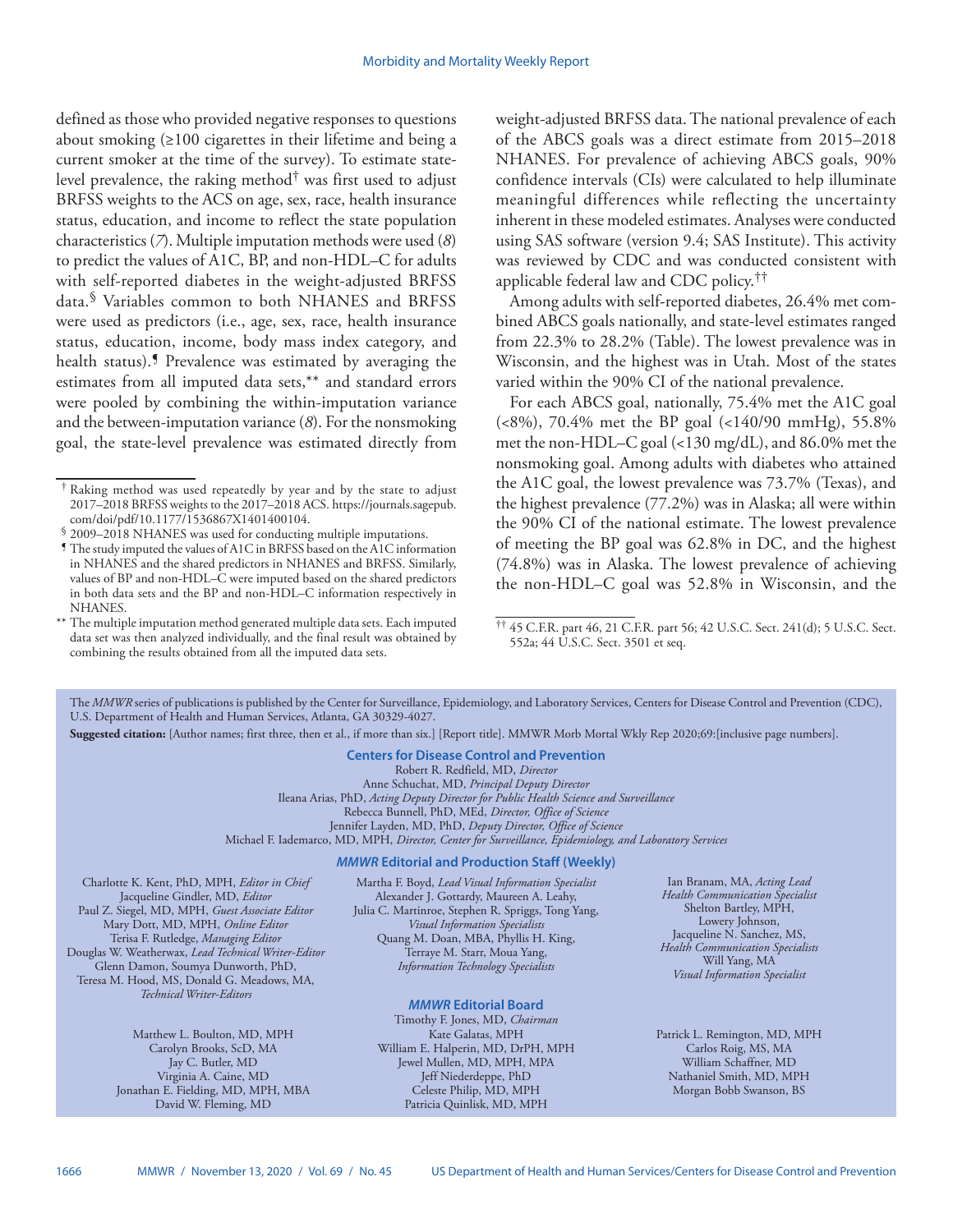**TABLE. Estimated prevalence\* of achieving hemoglobin A1C, blood pressure, cholesterol, and avoiding smoking (ABCS) goals among adults with self-reported diabetes — United States, 2017–2018** 

|                         | Prevalence, % (90% CI)  |                  |                     |                      |                  |  |
|-------------------------|-------------------------|------------------|---------------------|----------------------|------------------|--|
| Area                    | ABCS goals <sup>t</sup> | A1C < 8%         | BP <140/90 mmHa     | Non-HDL-C <130 mg/dL | Nonsmoking       |  |
| Nationwide <sup>§</sup> | 26.4 (22.5-30.3)        | 75.4 (72.7-78.1) | 70.4 (67.4-73.4)    | 55.8 (51.7-59.9)     | 86.0 (83.6-88.4) |  |
| Alabama                 | 24.5 (21.2-27.7)        | 75.4 (72.7-78.1) | 69.0 (65.9-72.0)    | 57.9 (53.7-62.1)     | 85.5 (83.8-87.2) |  |
| Alaska                  | 25.4 (18.5-32.4)        | 77.2 (71.2-83.2) | 74.8 (68.3-81.3)    | 54.4 (47.6-61.1)     | 87.4 (84.4-90.5) |  |
| Arizona                 | 24.2 (21.3-27.2)        | 74.8 (71.3-78.4) | 70.9 (67.7-74.1)    | 54.7 (51.0-58.4)     | 87.6 (85.9-89.4) |  |
| Arkansas                | 24.1 (20.8-27.5)        | 75.1 (71.5-78.8) | 70.5 (67.0-74.0)    | 56.4 (51.2-61.6)     | 84.1 (81.9-86.3) |  |
| California              | 25.0 (21.8-28.2)        | 74.6 (71.5-77.8) | 71.4 (68.0-74.8)    | 54.6 (50.2-59.0)     | 91.0 (89.1-92.8) |  |
| Colorado                | 26.1 (22.5-29.7)        | 76.8 (73.7-79.9) | 72.4 (68.7-76.1)    | 56.4 (52.9-59.9)     | 87.9 (86.1-89.6) |  |
| Connecticut             | 24.8 (21.4-28.1)        | 75.9 (72.8-78.9) | 69.6 (66.1-73.1)    | 56.3 (51.7-60.9)     | 87.2 (85.4-89.0) |  |
| Delaware                | 24.1 (20.2-28.1)        | 75.6 (71.6-79.6) | 68.4 (64.6-72.2)    | 56.8 (51.6-61.9)     | 88.9 (86.9-90.8) |  |
| District of Columbia    | 23.3 (19.6-27.1)        | 75.1 (70.4-79.8) | $62.8(58.4 - 67.1)$ | $62.8(58.0 - 67.6)$  | 84.4 (81.8-87.0) |  |
| Florida                 | 25.0 (21.4-28.6)        | 75.8 (72.0-79.5) | 68.2 (64.7-71.7)    | 55.6 (51.9 - 59.3)   | 89.2 (87.3-91.1) |  |
| Georgia                 | 24.5 (21.3-27.7)        | 74.6 (71.0-78.2) | 69.3 (66.2-72.3)    | 57.5 (54.0-61.0)     | 87.0 (85.1-89.0) |  |
| Hawaii                  | 24.8 (21.2-28.5)        | 75.1 (71.7-78.4) | 69.5 (65.3-73.7)    | 54.1 (48.8-59.5)     | 88.4 (86.3-90.5) |  |
| Idaho                   | 25.5 (21.1-29.9)        | 76.3 (72.2-80.3) | 72.1 (67.7-76.6)    | 55.4 (49.5 - 61.2)   | 87.7 (85.5-90.0) |  |
| <b>Illinois</b>         | 25.0 (20.9-29.1)        | 75.3 (71.7-78.8) | 70.1 (66.7-73.5)    | 56.1 (52.0-60.2)     | 87.9 (85.9-90.0) |  |
| Indiana                 | 23.8 (21.6-26.0)        | 76.3 (73.7-78.9) | 70.3 (68.0-72.6)    | 55.9 (52.4-59.5)     | 83.6 (82.0-85.2) |  |
| lowa                    | 23.7 (21.0-26.5)        | 75.8 (72.1-79.5) | 69.6 (66.6-72.5)    | 53.9 (50.9-56.8)     | 87.2 (85.7-88.7) |  |
| Kansas                  | 24.3 (22.0-26.6)        | 75.6 (73.4-77.7) | 71.1 (68.8-73.4)    | 55.6 (52.1-59.0)     | 86.2 (84.8-87.5) |  |
| Kentucky                | 24.3 (21.3-27.2)        | 75.3 (72.1-78.5) | 71.2 (68.2-74.3)    | 57.3 (54.2-60.4)     | 80.9 (78.8-83.1) |  |
| Louisiana               | 24.5 (20.2-28.8)        | 75.4 (72.0-78.8) | 69.0 (65.4-72.7)    | 59.2 (53.7-64.6)     | 85.1 (82.6-87.5) |  |
| Maine                   | 25.3 (21.7-29.0)        | 75.8 (73.1-78.5) | 71.3 (68.7-73.9)    | 56.1 (51.3–60.8)     | 85.8 (83.9-87.7) |  |
| Maryland                | 26.5 (23.8-29.3)        | 76.4 (73.2-79.7) | 70.1 (67.3-72.9)    | 58.2 (55.1-61.3)     | 88.5 (86.8-90.2) |  |
| Massachusetts           | 26.2 (21.9-30.4)        | 76.3 (72.3-80.2) | 71.3 (67.3 - 75.3)  | 56.3 (50.3-62.2)     | 87.5 (85.0-90.0) |  |
| Michigan                | 24.6 (22.2-27.1)        | 76.1 (72.5-79.8) | 69.6 (66.6-72.6)    | 56.2 (53.2-59.3)     | 86.3 (84.8-87.8) |  |
| Minnesota               | 25.6 (23.2-28.1)        | 76.3 (73.9-78.6) | 71.2 (68.8-73.7)    | 56.1 (52.8–59.5)     | 87.6 (86.3-89.0) |  |
| Mississippi             | 23.5 (20.6-26.4)        | 74.5 (71.6-77.3) | 66.8 (63.3 - 70.2)  | 58.7 (55.3-62.1)     | 84.3 (82.4-86.1) |  |
| Missouri                | 24.7 (20.1-29.3)        | 75.8 (72.8-78.8) | 71.6 (68.1-75.2)    | 56.7 (52.4-61.0)     | 83.0 (80.8-85.2) |  |
| Montana                 | 25.2 (20.9-29.5)        | 76.0 (72.2-79.8) | 70.6 (65.9-75.4)    | 54.3 (49.6-59.0)     | 87.5 (85.4-89.7) |  |
| Nebraska                | 25.5 (22.4-28.6)        | 76.1 (73.7-78.6) | 71.0 (67.9-74.2)    | 55.1 (51.5 - 58.7)   | 89.3 (88.0-90.6) |  |
| Nevada                  | 23.2 (17.6-28.8)        | 75.1 (69.7-80.5) | 69.2 (64.4-74.0)    | 55.9 (48.9-62.9)     | 85.9 (82.5-89.4) |  |
| New Hampshire           | 26.9 (22.4-31.4)        | 76.2 (71.1-81.3) | 72.0 (68.0-75.9)    | 55.9 (51.3-60.6)     | 89.2 (87.3-91.1) |  |
| New Jersey              | 26.2 (21.1-31.3)        | 76.2 (71.7-80.7) | 70.1 (65.4-74.8)    | 55.3 (50.8-59.9)     | 88.4 (85.9-91.0) |  |
| New Mexico              | 24.6 (21.1-28.1)        | 73.9 (69.9-77.8) | 71.3 (67.5 - 75.2)  | 54.8 (49.7-59.9)     | 86.4 (84.5-88.4) |  |
| New York                | 23.5 (20.5 - 26.5)      | 74.6 (71.1-78.0) | 69.6 (66.5 - 72.8)  | 55.8 (52.0-59.7)     | 88.4 (87.0-89.8) |  |
| North Carolina          | 24.6 (20.4-28.7)        | 76.0 (72.2-79.8) | 69.2 (65.4-73.1)    | 57.5 (53.0-62.1)     | 84.1 (81.1-87.1) |  |
| North Dakota            | 23.7 (21.1-26.3)        | 75.9 (72.1-79.7) | 71.6 (68.4 - 74.8)  | 55.1 (51.2-58.9)     | 82.4 (79.7-85.0) |  |
| Ohio                    | 24.6 (22.1-27.1)        | 76.0 (73.8-78.1) | 69.9 (67.4-72.4)    | 55.8 (52.7-59.0)     | 84.7 (83.1-86.3) |  |
| Oklahoma                | 24.8 (21.8-27.8)        | 75.7 (72.9-78.5) | 72.0 (68.7-75.4)    | 54.6 (50.7-58.5)     | 85.4 (83.6-87.3) |  |
| Oregon                  | 24.8 (21.3-28.3)        | 76.1 (71.8-80.4) | 72.6 (68.1-77.1)    | 54.9 (50.7-59.2)     | 84.2 (81.3-87.0) |  |
| Pennsylvania            | 25.3 (21.7-28.9)        | 76.0 (72.2-79.7) | 70.3 (66.5 - 74.1)  | 56.6 (51.4-61.9)     | 85.4 (83.3-87.5) |  |
| Rhode Island            | 25.2 (21.1-29.2)        | 75.9 (72.1-79.7) | 70.5 (66.8-74.1)    | 55.3 (50.4-60.3)     | 87.7 (85.5-89.8) |  |
| South Carolina          | 24.6 (22.3-26.9)        | 74.9 (72.3-77.4) | 67.9 (65.7-70.1)    | 58.4 (55.9-60.9)     | 85.2 (83.5-86.9) |  |
| South Dakota            | 24.5 (20.1-28.8)        | 76.2 (71.4-81.0) | 70.0 (65.2-74.8)    | 55.3 (49.0-61.6)     | 84.0 (80.3-87.7) |  |
| Tennessee               | 22.5 (18.6-26.4)        | 74.9 (71.5-78.4) | 69.8 (66.1-73.5)    | 56.7 (52.8-60.5)     | 79.3 (76.7-81.9) |  |
| Texas                   | 23.5 (19.4-27.6)        | 73.7 (69.3-78.0) | 70.1 (63.9 - 76.3)  | 54.9 (49.8-60.0)     | 88.4 (85.6-91.1) |  |
| Utah                    | 28.2 (25.1-31.3)        | 76.0 (72.3-79.6) | 73.6 (70.1-77.1)    | 54.7 (50.6-58.8)     | 91.8 (90.3-93.4) |  |
| Vermont                 | 25.4 (21.8-29.1)        | 75.6 (71.8-79.3) | 71.2 (67.3-75.2)    | 57.1 (52.7-61.6)     | 86.0 (83.4-88.7) |  |
| Virginia                | 25.5 (22.2-28.8)        | 75.7 (72.1-79.3) | 69.3 (65.9-72.7)    | 56.6 (53.3-60.0)     | 87.3 (85.7-88.8) |  |
| Washington              | 26.1 (23.8-28.3)        | 76.2 (73.8-78.6) | 72.8 (70.2-75.4)    | 54.7 (51.9 - 57.5)   | 89.4 (88.1-90.8) |  |
| West Virginia           | 24.0 (20.6–27.5)        | 75.1 (72.2–78.1) | 73.5 (70.5-76.5)    | 56.2 (52.5–59.9)     | 80.7 (78.8–82.6) |  |
| Wisconsin               | 22.3 (18.2-26.3)        | 76.0 (72.2-79.8) | 70.1 (65.7-74.4)    | 52.8 (47.4-58.2)     | 85.5 (83.0-88.1) |  |
| Wyoming                 | 24.0 (19.9-28.1)        | 75.0 (69.6-80.4) | 72.6 (69.3-76.0)    | 53.2 (48.9-57.6)     | 86.1 (83.7-88.5) |  |

**Abbreviations:** A1C = hemoglobin A1C; BP = blood pressure; ABCS = hemoglobin A1C, blood pressure, cholesterol, and avoiding smoking; ACS = American Community Survey; BRFSS = Behavioral Risk Factor Surveillance System; CI = confidence interval; NHANES = National Health and Nutrition Examination Survey; non-HDL–C = nonhigh-density lipoprotein cholesterol.

\* State-level estimates of A1C, BP, and non-HDL–C were created by raking and multiple imputation methods using data from 2009–2018 NHANES, 2017–2018 ACS, and 2017–2018 BRFSS; state-level estimates of nonsmoking were made directly from weight-adjusted BRFSS data, and the raking method was first used to adjust 2017–2018 BRFSS weights to the 2017–2018 ACS.

 $^{\dagger}$  ABCS goals were defined as A1C <8%, BP <140/90 mmHg, non-HDL–C <130 mg/dL, and avoiding smoking.

§ National average prevalence of each goal was a direct estimate from 2015–2018 NHANES.

¶ Some state-level estimates were below or above the 90% CI of the national prevalence. ABCS goals: Wisconsin; BP goal: Alaska, District of Columbia, Mississippi, Utah, and West Virginia; non-HDL–C goal: District of Columbia; nonsmoking goal: California, Delaware, Florida, Kentucky, Maryland, Missouri, Nebraska, New Hampshire, North Dakota, Tennessee, Utah, Washington, and West Virginia.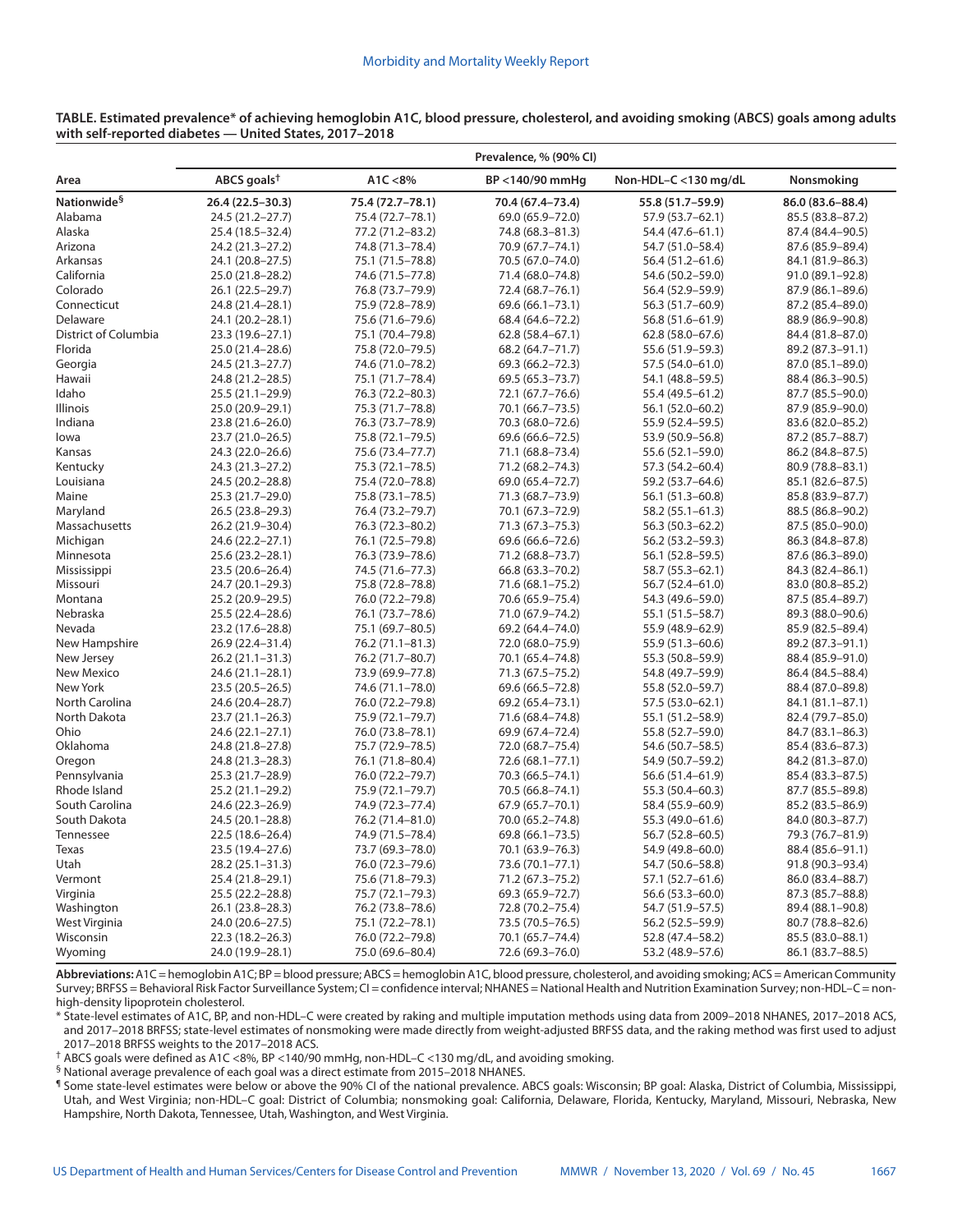highest was 62.8% in DC. The prevalence in DC was above the 90% CI of national prevalence. The lowest prevalence of achieving the nonsmoking goal (79.3%) was in Tennessee, and the highest (91.8%) was in Utah. When comparing the individual goals (Figure), the prevalence of achieving the nonsmoking goal was the highest, and that of achieving the non-HDL–C goal was the lowest. In addition, there was a relatively larger variation among states in achieving the nonsmoking goal than other goals.

## **Discussion**

This is the first study to estimate the state-level prevalence of achieving ABCS goals to prevent complications of diabetes among adults with self-reported diabetes for all 50 U.S. states and DC. The study identified some states where achievements of the ABCS goals are relatively higher or lower.

Previous studies looked at the achievement of ABCS goals among persons with diabetes at the national level. One analysis using the 2007–2012 NHANES data found that among





**Abbreviations:** A1C = hemoglobin A1C; ABCS = hemoglobin A1C, blood pressure, cholesterol, and avoiding smoking; BP= blood pressure; non-HDL–C= non-highdensity lipoprotein cholesterol.

\* The percentage intervals for the quantile cutoffs vary because of variations in the distribution of goal achievement.

† ABCS goals were defined as A1C <8%, BP <140/90 mmHg, non-HDL–C <130 mg/dL, and avoiding smoking (current smokers were defined as those who had ≥100 cigarettes in their lifetime and were a smoker at the time of the survey).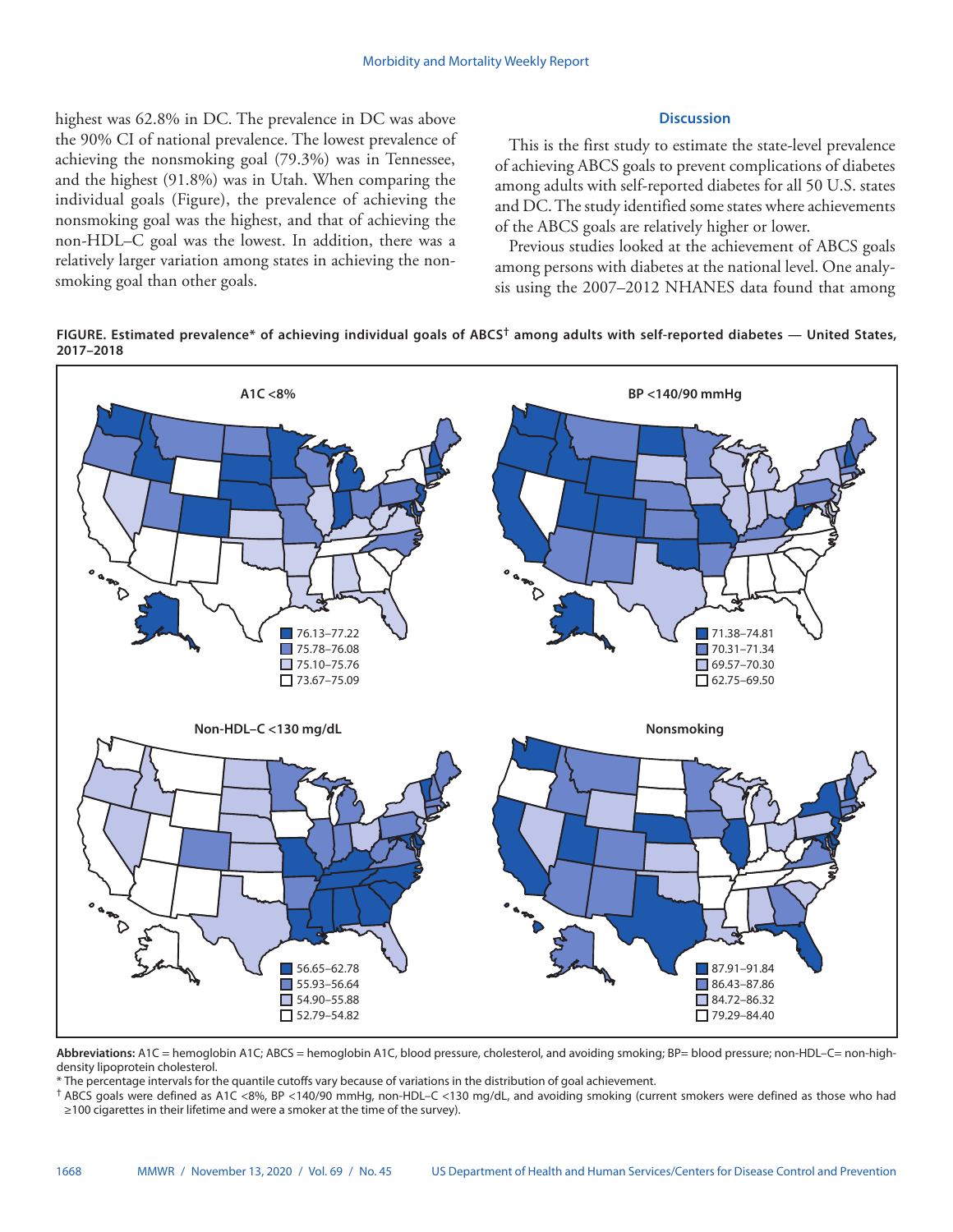#### **Summary**

## What is already known about this topic?

Effective management of hemoglobin A1C, blood pressure, cholesterol, and avoiding smoking (ABCS) is important in preventing complications from diabetes. Little information on state-level prevalence in achieving ABCS goals is available.

## What is added by this report?

During 2017–2018, the proportion of U.S. adults with selfreported diabetes who met ABCS goals was suboptimal. Only 26.4% met all the ABCS goals, 75.4% met the A1C goal, 70.4% met the blood pressure goal, 55.8% met the cholesterol goal, and 86.0% were current nonsmokers.

#### What are the implications for public health practice?

These estimates provide data that public health departments could use in their planning efforts to achieve ABCS goals and thus reduce diabetes-related complications at the state level.

adults with diagnosed diabetes, 21.3% met all ABCS goals, and 63.7% met the goal for A1C, 65.5% for BP <140/80 mmHg, 56.6% for low-density lipoprotein cholesterol <100 mg/dL, and 80.6% for nonsmoking (*6*). The results of the National Diabetes Statistics Report showed that during 2013–2016, 19.2% of adults aged ≥18 years with diagnosed diabetes met goals for A1C <7.0%, BP <140/90 mmHg, non-HDL–C <130 mg/dL, and nonsmoking; 36.4% met goals of A1C <8.0%, BP <140/90 mmHg, non-HDL–C <160 mg/dL, and nonsmoking (*4*).

Achieving goals for ABCS can reduce the risks for diabetes complications. An analysis from the UK Prospective Diabetes Study suggested that among persons with type 2 diabetes, an intensive blood glucose control regimen reduced A1C levels by 11% over 10 years and reduced the risk for microvascular complications by 25% (*3*). In addition, accumulating evidence has shown that reducing BP and cholesterol levels and avoiding smoking help decrease the incidence of cardiovascular complications among persons with diabetes (*5*).

Some potential factors, such as access to health care and the difference in individual sociodemographic factors, might explain the variation in the achievement of ABCS goals. One study found that lack of health care coverage and low use of health care services were associated with poor management of diabetes (*9*). Another study suggested that persons with higher socioeconomic status were more likely to manage diabetes more effectively (*10*).

The findings in this report are subject to at least four limitations. First, the study sample did not include institutionalized adults, who might achieve different levels of reaching ABCS goals than do noninstitutionalized adults. Second, self-reported diabetes status and other variables might be subject to diagnosis, recall, and social desirability bias. Third, the methods applied cannot ensure that all bias was reduced; state-level estimates for A1C, BP, and non-HDL–C levels might be less precise than they would be if these variables had been measured directly, rather than relying on the multiple imputation method. Finally, possible reasons underlying state variation in the prevalence of meeting ABCS goals were not examined.

Despite increased recognition of the importance of effectively managing risk factors among adults with diabetes, the prevalence of meeting ABCS goals to reduce complications of diabetes is still suboptimal. CDC has been working closely with states to address the burden of diabetes. For example, the Diabetes State Burden Toolkit ([https://nccd.cdc.gov/Toolkit/](https://nccd.cdc.gov/Toolkit/DiabetesBurden) [DiabetesBurden](https://nccd.cdc.gov/Toolkit/DiabetesBurden)) provides estimates of the health and economic impact of diabetes by state. In addition, CDC funds state health departments to support programs to help reduce diabetes complications (e.g., Improving the Health of Americans Through Prevention and Management of Diabetes, Heart Disease, and Stroke [DP18–1815]).<sup>§§</sup> Tracking state-level progress of ABCS levels might help identify gaps in diabetes care. There is a trade-off because direct measurement at the state level is more precise than is imputation but is more costly, whereas imputation is more practical but does not consider variation related to diabetes management programs or policies in states. Nonetheless, public health departments could use these data in their planning efforts to achieve ABCS goal levels and reduce diabetes-related complications at the state level.

Corresponding author: Yu Chen, [ppz4@cdc.gov](mailto:ppz4@cdc.gov).

1Division of Diabetes Translation, National Center for Chronic Disease Prevention and Health Promotion, CDC.

All authors have completed and submitted the International Committee of Medical Journal Editors form for disclosure of potential conflicts of interest. No potential conflicts of interest were disclosed.

#### **References**

- 1. American Diabetes Association. Economic costs of diabetes in the U.S. in 2017. Diabetes Care 2018;41:917–28. [PMID:29567642](https://www.ncbi.nlm.nih.gov/entrez/query.fcgi?cmd=Retrieve&db=PubMed&list_uids=29567642&dopt=Abstract) [https://doi.](https://doi.org/10.2337/dci18-0007) [org/10.2337/dci18-0007](https://doi.org/10.2337/dci18-0007)
- 2. American Diabetes Association. Standards of medical care in diabetes—2019. Diabetes Care 2019;42(Suppl 1). [https://care.](https://care.diabetesjournals.org/content/diacare/suppl/2018/12/17/42.Supplement_1.DC1/DC_42_S1_2019_UPDATED.pdf) [diabetesjournals.org/content/diacare/suppl/2018/12/17/42.](https://care.diabetesjournals.org/content/diacare/suppl/2018/12/17/42.Supplement_1.DC1/DC_42_S1_2019_UPDATED.pdf) [Supplement\\_1.DC1/DC\\_42\\_S1\\_2019\\_UPDATED.pdf](https://care.diabetesjournals.org/content/diacare/suppl/2018/12/17/42.Supplement_1.DC1/DC_42_S1_2019_UPDATED.pdf)
- 3. UK Prospective Diabetes Study (UKPDS) Group. Intensive blood-glucose control with sulphonylureas or insulin compared with conventional treatment and risk of complications in patients with type 2 diabetes (UKPDS 33). Lancet 1998;352:837–53. [PMID:9742976](https://www.ncbi.nlm.nih.gov/entrez/query.fcgi?cmd=Retrieve&db=PubMed&list_uids=9742976&dopt=Abstract) [https://doi.](https://doi.org/10.1016/S0140-6736(98)07019-6) [org/10.1016/S0140-6736\(98\)07019-6](https://doi.org/10.1016/S0140-6736(98)07019-6)
- 4. CDC. National diabetes statistics report 2020: Atlanta, GA: US Department of Health and Human Services, CDC; 2020. [https://www.](https://www.cdc.gov/diabetes/library/features/diabetes-stat-report.html) [cdc.gov/diabetes/library/features/diabetes-stat-report.html](https://www.cdc.gov/diabetes/library/features/diabetes-stat-report.html)

<sup>§§</sup> [https://www.cdc.gov/diabetes/programs/stateandlocal/funded-programs/](https://www.cdc.gov/diabetes/programs/stateandlocal/funded-programs/dp18-1815.html) [dp18-1815.html](https://www.cdc.gov/diabetes/programs/stateandlocal/funded-programs/dp18-1815.html).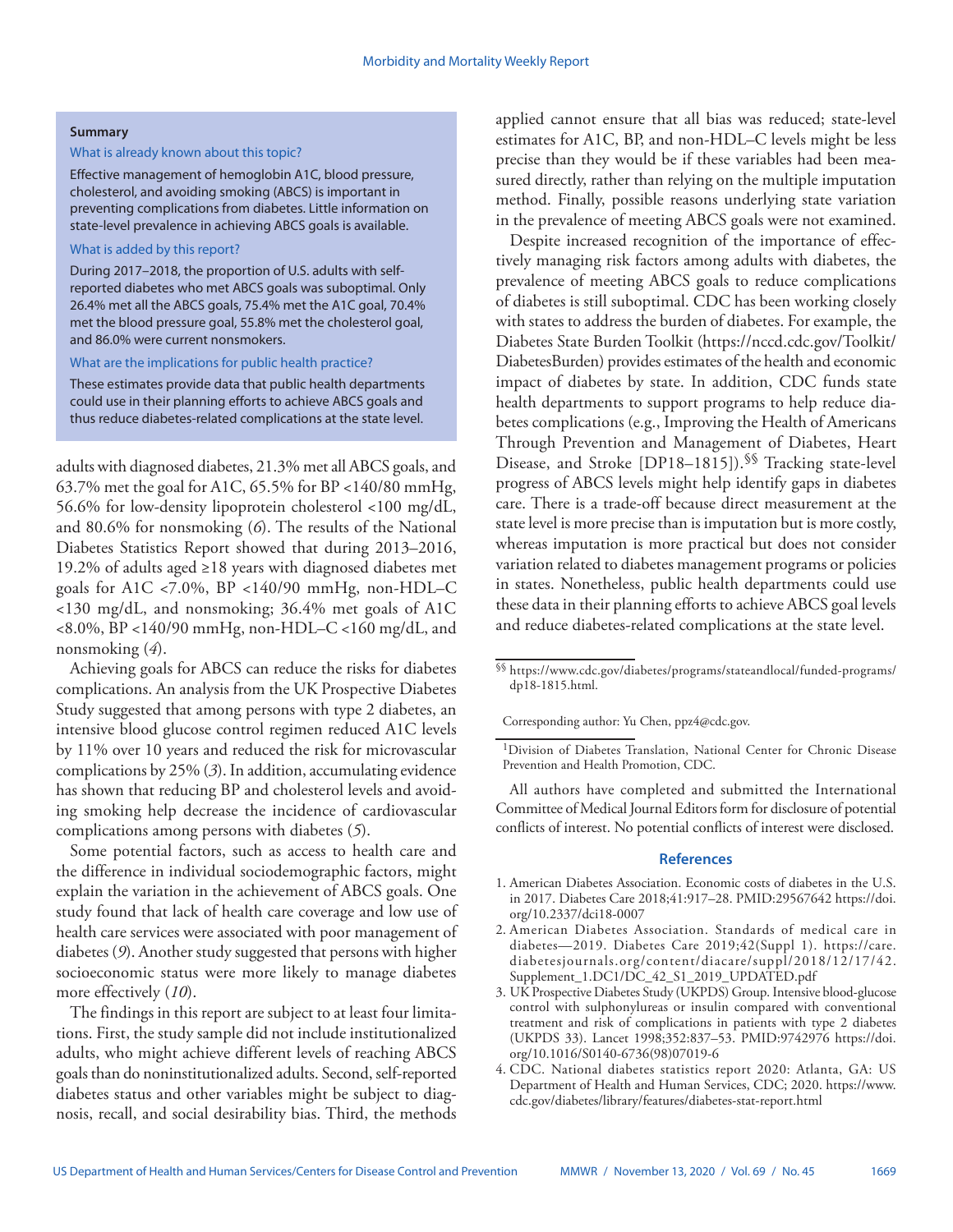- 5. Lorber D. Importance of cardiovascular disease risk management in patients with type 2 diabetes mellitus. Diabetes Metab Syndr Obes 2014;7:169–83. [PMID:24920930](https://www.ncbi.nlm.nih.gov/entrez/query.fcgi?cmd=Retrieve&db=PubMed&list_uids=24920930&dopt=Abstract) <https://doi.org/10.2147/DMSO.S61438>
- 6. Ali MK, Bullard KM, Gregg EW, Del Rio C. A cascade of care for diabetes in the United States: visualizing the gaps. Ann Intern Med 2014;161:681–9. [PMID:25402511](https://www.ncbi.nlm.nih.gov/entrez/query.fcgi?cmd=Retrieve&db=PubMed&list_uids=25402511&dopt=Abstract) <https://doi.org/10.7326/M14-0019>
- 7. Marker DA, Mardon R, Jenkins F, et al. State-level estimation of diabetes and prediabetes prevalence: combining national and local survey data and clinical data. Stat Med 2018;37:3975–90[. PMID:29931829](https://www.ncbi.nlm.nih.gov/entrez/query.fcgi?cmd=Retrieve&db=PubMed&list_uids=29931829&dopt=Abstract) [https://](https://doi.org/10.1002/sim.7848) [doi.org/10.1002/sim.7848](https://doi.org/10.1002/sim.7848)
- 8. Van Buuren S. Flexible imputation of missing data. 2nd ed. Boca Raton, FL CRC/Chapman & Hall; 2018.
- 9. Zhang X, Bullard KM, Gregg EW, et al. Access to health care and control of ABCs of diabetes. Diabetes Care 2012;35:1566–71[. PMID:22522664](https://www.ncbi.nlm.nih.gov/entrez/query.fcgi?cmd=Retrieve&db=PubMed&list_uids=22522664&dopt=Abstract) <https://doi.org/10.2337/dc12-0081>
- 10. Piatt GA, Songer TJ, Brooks MM, et al. Impact of patient level factors on the improvement of the ABCs of diabetes. Patient Educ Couns 2011;82:266–70. [PMID:20434290](https://www.ncbi.nlm.nih.gov/entrez/query.fcgi?cmd=Retrieve&db=PubMed&list_uids=20434290&dopt=Abstract) [https://doi.org/10.1016/j.](https://doi.org/10.1016/j.pec.2010.04.005) [pec.2010.04.005](https://doi.org/10.1016/j.pec.2010.04.005)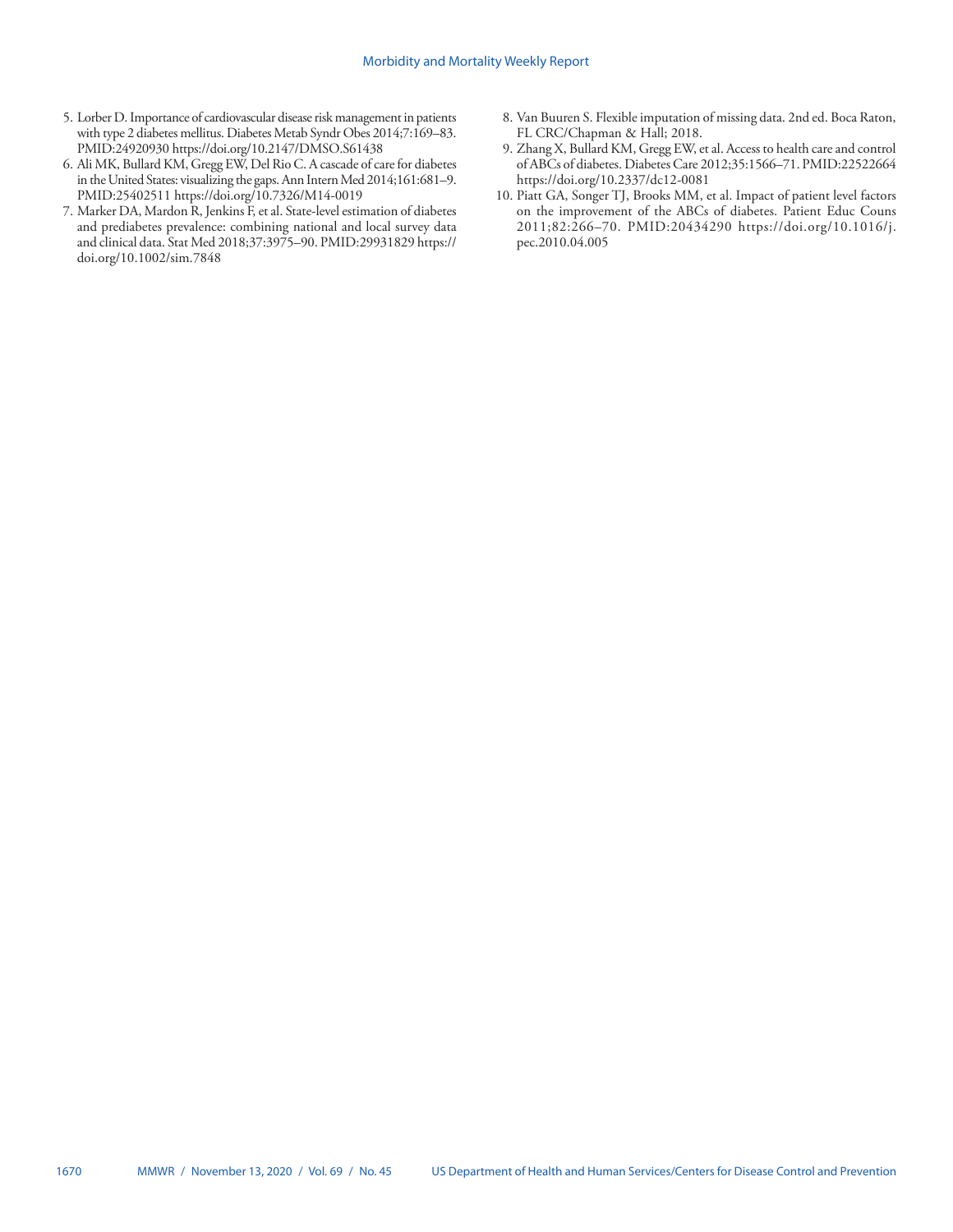# **COVID-19 Outbreak in an Amish Community — Ohio, May 2020**

<span id="page-6-0"></span>Hammad Ali, MBBS, PhD<sup>1</sup>; Karthik Kondapally, MBBS<sup>2</sup>; Paran Pordell, MPH<sup>1</sup>; Brandi Taylor<sup>2</sup>; Gisela Medina Martinez, MS<sup>1</sup>; Ellen Salehi, MPH<sup>2</sup>; Stacey Ramseyer<sup>3</sup>; Susan Varnes<sup>3</sup>; Nikki Hayes, MPH<sup>1</sup>; Sietske de Fijter, MS<sup>2</sup>; Spencer Lloyd, MD<sup>1</sup>

In the United States, outbreaks of SARS-CoV-2, the virus that causes coronavirus disease 2019 (COVID-19), were initially reported in densely populated urban areas (*1*); however, outbreaks have since been reported in rural communities (*2*,*3*). Rural residents might be at higher risk for severe COVID-19–associated illness because, on average, they are older, have higher prevalences of underlying medical conditions, and have more limited access to health care services.\* In May, after a cluster of seven COVID-19 cases was identified in a rural Ohio Amish community, access to testing was increased. Among 30 additional residents tested by real-time reverse transcription–polymerase chain reaction (RT-PCR; TaqPath COVID-19 Combo Kit),† 23 (77%) received positive test results for SARS-CoV-2. Rapid and sustained transmission of SARS-CoV-2 was associated with multiple social gatherings. Informant interviews revealed that community members were concerned about having to follow critical mitigation strategies, including social distancing§ and mask wearing.¶ To help reduce the ongoing transmission risk in a community, state and county health department staff members and community leaders need to work together to develop, deliver, and promote culturally responsive health education messages to prevent SARS-CoV-2 transmission and ensure that access to testing services is timely and convenient. Understanding the dynamics of close-knit communities is crucial to reducing SARS-CoV-2 transmission.

## **Investigation and Findings**

On May 9 and May 11, 2020, respectively, a husband and wife in an Amish community in Wayne County, Ohio, experienced COVID-19–related symptoms. Both had nasopharyngeal samples tested and SARS-CoV-2 infection confirmed by receipt of positive RT-PCR results on May 14. The husband, who had a history of chronic obstructive pulmonary disease, participated in church services on May 2 and 3. He was hospitalized on May 15 with fever, cough, and shortness of breath, and received a diagnosis of COVID-19–related pneumonia; he was discharged on May 17. Another adult family

member, with cancer, became symptomatic May 16, received a positive SARS-CoV-2 test result May 18, and died May 21. During May 13–19, four additional symptomatic community members received positive test results. After these initial seven cases were identified, community leaders contacted Wayne County Health Department (WCHD) to report that numerous other community members had symptoms\*\* consistent with COVID-19. As a result, WCHD, with support from the Ohio Department of Health and a community bishop, organized a testing clinic at an Amish community school on May 20, where nasopharyngeal swabs were collected for RT-PCR testing. The testing clinic was publicized by the bishop and other community leaders; anyone could attend and receive testing.

CDC and Ohio health department investigators conducted 11 key informant interviews with community leaders and members. Some interviewees might have had COVID-19, but for reasons of confidentiality, interviewee names were not recorded. Consequently, interviews were not linked to cases. One interview was conducted at the testing clinic; 10 additional interviews, using snowball sampling (*4*), were conducted over the following 10 days. All invited participants orally consented to be interviewed. This activity was reviewed by CDC and was conducted consistent with applicable federal law and CDC policy.<sup>††</sup> Interviews took 1 hour to complete and included open-ended questions to identify knowledge gaps related to COVID-19 prevention, transmission, and testing, and to understand attitudes, practices, facilitators of, and barriers to implementing strategies to decrease transmission. All interview notes were handwritten and reviewed by two interviewers. Theme saturation, a research term defined as the point "when a researcher begins to hear the same comments again and again" (*5*), was reached through iterative review and analysis. The following 10 themes were identified: 1) COVID-19 knowledge, including the spread of SARS-CoV-2; 2) myths and misinformation; 3) facilitators of and barriers to following COVID-19 prevention strategies at home, at work, and in the community; 4) use of traditional communication (e.g., newspapers) for information sharing; 5) access to testing; 6) means of transportation; 7) community cohesion;

<sup>\*</sup> [https://www.cdc.gov/coronavirus/2019-ncov/need-extra-precautions/other-at-](https://www.cdc.gov/coronavirus/2019-ncov/need-extra-precautions/other-at-risk-populations/rural-communities.html#why-higher-risk)

tittps://www.fda.gov/media/136112/download. §<br>§https://www.fda.gov/coronavirus/2019-ncov/prevent-getting-sick/social[distancing.html](https://www.cdc.gov/coronavirus/2019-ncov/prevent-getting-sick/social-distancing.html). ¶ [https://www.cdc.gov/coronavirus/2019-ncov/prevent-getting-sick/diy-cloth-](https://www.cdc.gov/coronavirus/2019-ncov/prevent-getting-sick/diy-cloth-face-coverings.html)

[face-coverings.html](https://www.cdc.gov/coronavirus/2019-ncov/prevent-getting-sick/diy-cloth-face-coverings.html).

<sup>\*\*</sup> [https://www.cdc.gov/coronavirus/2019-ncov/symptoms-testing/symptoms.html.](https://www.cdc.gov/coronavirus/2019-ncov/symptoms-testing/symptoms.html)  $\uparrow\uparrow$  See e.g., 45 C.F.R. part 46.102(l)(2); 21 C.F.R. part 56; 42 U.S.C. §241(d);

<sup>5</sup> U.S.C. §552a; 44 U.S.C. §3501 et seq.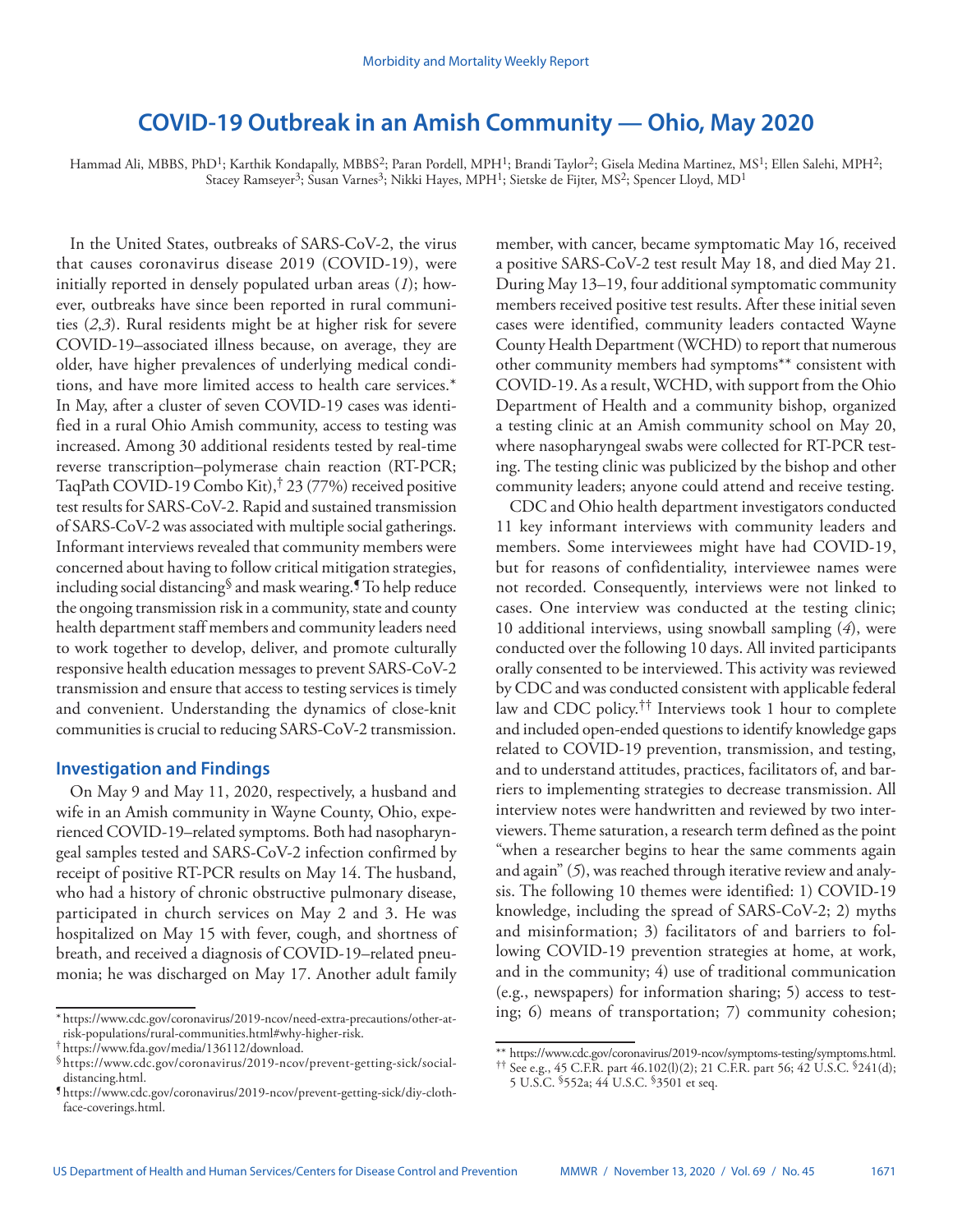8) selflessness; 9) strong work ethic; and 10) individual and community responsibility.

At the May 20 testing clinic and during the interviews, community members reported six social gatherings during the preceding 2 weeks, including a prechurch service§§ (May 2), church services (May 3, 10, and 17), a wedding (May 12), and a funeral (May 16) (Figure). Among 30 community members who had nasopharyngeal swabs collected at the testing clinic, 23 (77%) received positive SARS-CoV-2 test results. All community members with positive results reported multiple COVID-19–related signs and symptoms. The earliest symptom onset date was May 7, 5 days after a prechurch service and 4 days after a church service. On May 27, one person was hospitalized with fever and shortness of breath, received a diagnosis of COVID-19–associated pneumonia, and was discharged on May 30.

Among the 30 persons with laboratory-confirmed COVID-19, the mean age was 46 years (range = 12–86 years), and 21 (70%) were male. Eight of those persons reported having underlying medical conditions (Table). Symptoms most commonly reported included fatigue, headache, cough, myalgias, and chills. Among the 30 persons, none had traveled recently, and 24 (80%) at the time of testing reported contact with a person who was sick, usually at a social or religious event.

## **Summary**

What is already known about this topic?

COVID-19 cases have been increasing in rural U.S. communities. Social gatherings can facilitate exposure to and transmission of SARS-CoV-2.

#### What is added by this report?

Social gatherings, important in Amish communities, likely contributed to rapid transmission of SARS-CoV-2 in a rural Ohio Amish community. Some community members were concerned about having to follow critical mitigation strategies, including social distancing and mask wearing.

## What are the implications for public health practice?

COVID-19 outbreaks in communities where social gatherings are common might be prevented by fostering collaborations and trust between the community and local health departments, sharing culturally and linguistically responsive health messages that emphasize protecting family and community members through established communication networks, and ensuring timely and convenient access to testing.

Most interviewees accurately reported knowledge about transmission and prevention measures, including that SARS-CoV-2 spreads through "coughing, sneezing" and can be prevented by "handwashing, social distancing, and staying at home." However, several interviewees reported misconceptions that mask wearing might cause harm ("people wearing them all day long at work and getting a headache and not feeling well"), and that vitamins and herbs can help prevent

**FIGURE. Date of symptom onset among 30\* persons in an Amish community who received positive SARS-CoV-2 test results, and dates of social gatherings in that community — Ohio, May 2–20, 2020**



\* Date of symptom onset missing for one patient tested at the testing clinic.

<sup>§§</sup> Prechurch services are meetings of men of the church district to discuss the planning of upcoming services, including where and when it will be held, the message of the service, and needs of specific community members.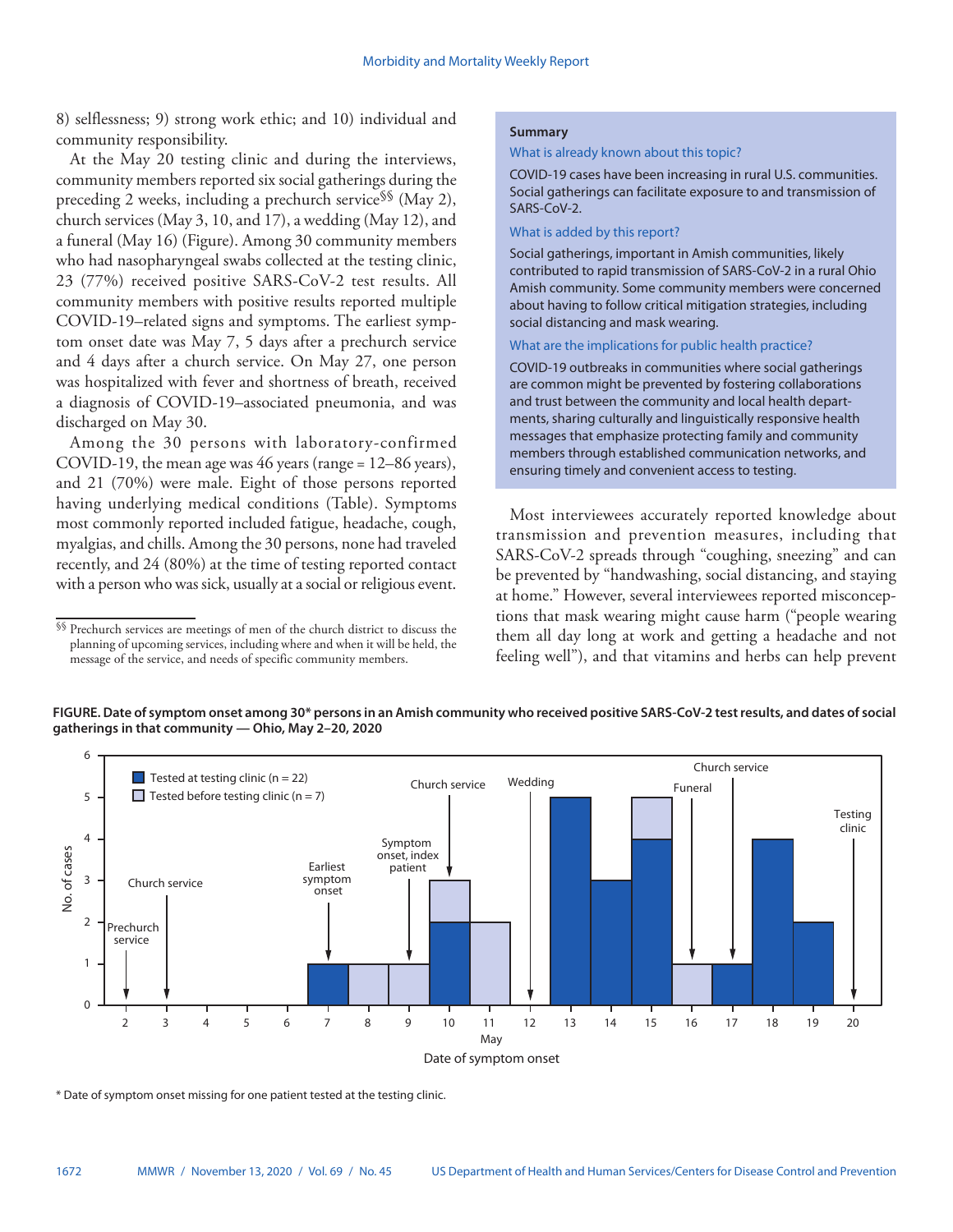**TABLE. Clinical characteristics of 30 persons with laboratoryconfirmed COVID-19 in a rural Amish community — Ohio, May 2–20, 2020**

| Characteristic                               | No. (%) |
|----------------------------------------------|---------|
| Signs and symptoms                           |         |
| Fatigue                                      | 24 (80) |
| Headache                                     | 21 (70) |
| Cough                                        | 17 (57) |
| <b>Myalgias</b>                              | 17 (57) |
| Chills                                       | 16 (53) |
| Sore throat                                  | 15 (50) |
| Loss of taste or smell                       | 14 (47) |
| Runny nose                                   | 12 (40) |
| Fever                                        | 11 (37) |
| Nausea or vomiting                           | 9(30)   |
| Shortness of breath                          | 7(23)   |
| Diarrhea                                     | 5(17)   |
| Underlying medical conditions                | 8(27)   |
| Cardiovascular disease/Hypertension          | 4(13)   |
| <b>Diabetes</b>                              | 3(10)   |
| Immunocompromise                             | 2(7)    |
| Chronic lung disease                         | 1(3)    |
| Contact with a person with COVID-19 symptoms | 24 (80) |
| Recent travel history                        | $0 (-)$ |
| Hospitalized                                 | 3(10)   |
| Deaths                                       | 1(3)    |

**Abbreviation:** COVID-19 = coronavirus disease 2019.

SARS-CoV-2 infection. Several barriers to use of mitigation strategies were described, including having limited access to updated and trusted guidance ("access to health care is not an issue…access to good information is the problem"); lack of social or cultural acceptability of wearing masks ("the need to wear a mask has never been a part of this community"); and hesitancy around proper and consistent social distancing because of cultural practices and acceptability of the term ("fellowship is as important to us as worship," "call it physical distancing…social distancing has the connotation of social isolation"). Interviewees also stressed the convenience and timing of testing clinics ("transport is a challenge because we need to hire a driver; testing clinic today made it easy" and "testing clinics should be coordinated with the communities").

## **Discussion**

The Amish in Wayne County are part of the Greater Holmes County Area Settlement, which has the largest population of Amish in Ohio (36,955 in 2020).<sup>11</sup> Traditionally, the Amish limit engagement with the government, the non-Amish health care system, and modern medicine, except in acute events that affect the wider community, such as a 2014 measles outbreak in an Ohio Amish community (*6*), and prefer an herbal or natural approach to well-being (*7*).

The high SARS-CoV-2 positivity rates from the May 20 testing clinic and findings from the interviews highlighted the extent and probable reasons for community transmission and served to increase participants' awareness of COVID-19. After the testing clinic, an additional 39 persons from the community received tests by June 28, after experiencing COVID-19–compatible symptoms or having close contact with a person with COVID-19. Among the 39 persons whose specimens were tested, 25 (67%) received positive test results, suggesting ongoing community transmission.

Amish communities emphasize strong social connections and communal activities (*7*). The importance of religious and social gatherings and communal fellowship among the Amish has challenged efforts to prevent infection during the COVID-19 pandemic. Six religious and social gatherings were reported in this community; such gatherings have been shown to lead to SARS-CoV-2 outbreaks (*8*). To help limit transmission within other Amish communities, public health officials recommended five strategies to local health departments. First, health departments should continue to build trusting relationships with Amish community institutions and leaders. Second, health education materials should be provided through local networks. The Amish rarely use electronic communication; however, well-established Amish media networks (newspapers and radio stations), local Amish steering committees (serving as liaisons to various government levels), and Amish- and non-Amish–owned businesses with Amish employees can help share COVID-19 prevention messages. Third, messages using culturally acceptable language emphasizing protection of family and community might help persuade community members to apply these strategies. Fourth, access to testing services needs to be timely and convenient, with active support from community leaders. Fifth, health departments and the community should continually share information and concerns about mitigation strategies and barriers to their use. Establishing points of contact within communities might allow health department staff members to promptly share updated or new information.

The findings in this report are subject to at least three limitations. First, the Amish community in which the outbreak occurred has diverse cultural practices and traditions. Some of the more traditional community members might have been reluctant to participate in the testing clinic, resulting in lower than expected turnout. Second, interviews were conducted from a convenience sample; therefore, findings might not be generalizable to this community or to other Amish communities. Finally, estimating COVID-19 attack rates among Amish communities is challenging. Amish communities are organized by church districts consisting of 20–40 families. Establishing

<sup>¶¶</sup> [https://groups.etown.edu/amishstudies/files/2020/10/Amish\\_Pop\\_by\\_state\\_](https://groups.etown.edu/amishstudies/files/2020/10/Amish_Pop_by_state_and_county_2020.pdf) [and\\_county\\_2020.pdf](https://groups.etown.edu/amishstudies/files/2020/10/Amish_Pop_by_state_and_county_2020.pdf).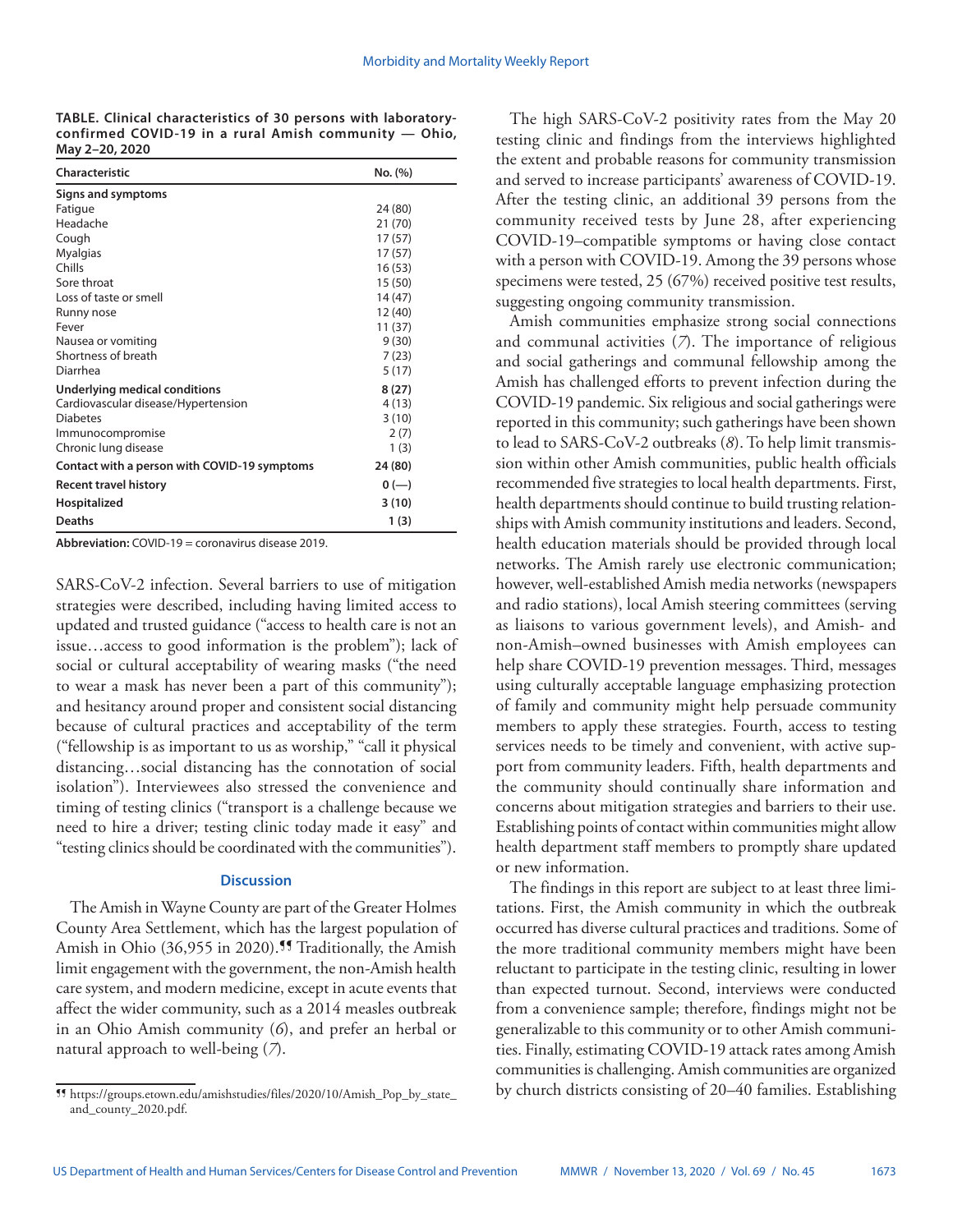the number of members in a specific community is difficult because members of one church district participate in other church districts' religious and social gatherings, often based upon family ties.

Despite limited resources, strengthening collaboration between and across health departments and communities might help overcome cultural barriers. Although Amish communities might be experiencing challenges with preventing and mitigating SARS-CoV-2 transmission, leveraging Amish cultural beliefs of communal responsibility could help limit the spread of SARS-CoV-2.

## **Acknowledgments**

Members of the Ohio Amish community; Ohio Department of Health; Wayne County (Ohio) Health Department.

Corresponding author: Spencer Lloyd, [eocevent101@cdc.gov.](mailto:eocevent101@cdc.gov)

All authors have completed and submitted the International Committee of Medical Journal Editors form for disclosure of potential conflicts of interest. No potential conflicts of interest were disclosed.

#### **References**

- 1. Schuchat A; CDC COVID-19 Response Team. Public health response to the initiation and spread of pandemic COVID-19 in the United States, February 24–April 21, 2020. MMWR Morb Mortal Wkly Rep 2020;69:551–6. [PMID:32379733](https://www.ncbi.nlm.nih.gov/entrez/query.fcgi?cmd=Retrieve&db=PubMed&list_uids=32379733&dopt=Abstract) [https://doi.org/10.15585/mmwr.](https://doi.org/10.15585/mmwr.mm6918e2) [mm6918e2](https://doi.org/10.15585/mmwr.mm6918e2)
- 2. Sood L, Sood V. Being African American and rural: a double jeopardy from COVID‐19. J Rural Health 2020;jrh.12459. [PMID:32362036](https://www.ncbi.nlm.nih.gov/entrez/query.fcgi?cmd=Retrieve&db=PubMed&list_uids=32362036&dopt=Abstract) <https://doi.org/10.1111/jrh.12459>
- 3. Cafer A, Rosenthal M. COVID-19 in the rural south: a perfect storm of disease, health access, and co-morbidity. APCRL Policy Briefs. 2. University, MS: University of Mississippi; 2020. [https://egrove.olemiss.](https://egrove.olemiss.edu/apcrl_policybriefs/2) [edu/apcrl\\_policybriefs/2](https://egrove.olemiss.edu/apcrl_policybriefs/2)
- 4. Biernacki P, Waldorf D. Snowball sampling: problems and techniques of chain referral sampling. Sociol Methods Res 1981;10:141–63. [https://](https://doi.org/10.1177/004912418101000205) [doi.org/10.1177/004912418101000205](https://doi.org/10.1177/004912418101000205)
- 5. Grady MP. Qualitative and action research: a practitioner handbook. Bloomington, IN: Phi Delta Kappa Educational Foundation; 1998.
- 6. Gastañaduy PA, Budd J, Fisher N, et al. A measles outbreak in an underimmunized Amish community in Ohio. N Engl J Med 2016;375:1343–54. [PMID:27705270](https://www.ncbi.nlm.nih.gov/entrez/query.fcgi?cmd=Retrieve&db=PubMed&list_uids=27705270&dopt=Abstract) [https://doi.org/10.1056/](https://doi.org/10.1056/NEJMoa1602295) [NEJMoa1602295](https://doi.org/10.1056/NEJMoa1602295)
- 7. Kraybill DB, Johnson-Weiner KM, Nolt SM. The Amish. Baltimore, MD: Johns Hopkins University Press; 2013.
- 8. James A, Eagle L, Phillips C, et al. High COVID-19 attack rate among attendees at events at a church—Arkansas, March 2020. MMWR Morb Mortal Wkly Rep 2020;69:632–5. [PMID:32437338](https://www.ncbi.nlm.nih.gov/entrez/query.fcgi?cmd=Retrieve&db=PubMed&list_uids=32437338&dopt=Abstract) [https://doi.](https://doi.org/10.15585/mmwr.mm6920e2) [org/10.15585/mmwr.mm6920e2](https://doi.org/10.15585/mmwr.mm6920e2)

<sup>&</sup>lt;sup>1</sup>CDC COVID-19 Response Team; <sup>2</sup>Ohio Department of Health; <sup>3</sup>Wayne County Health Department, Ohio.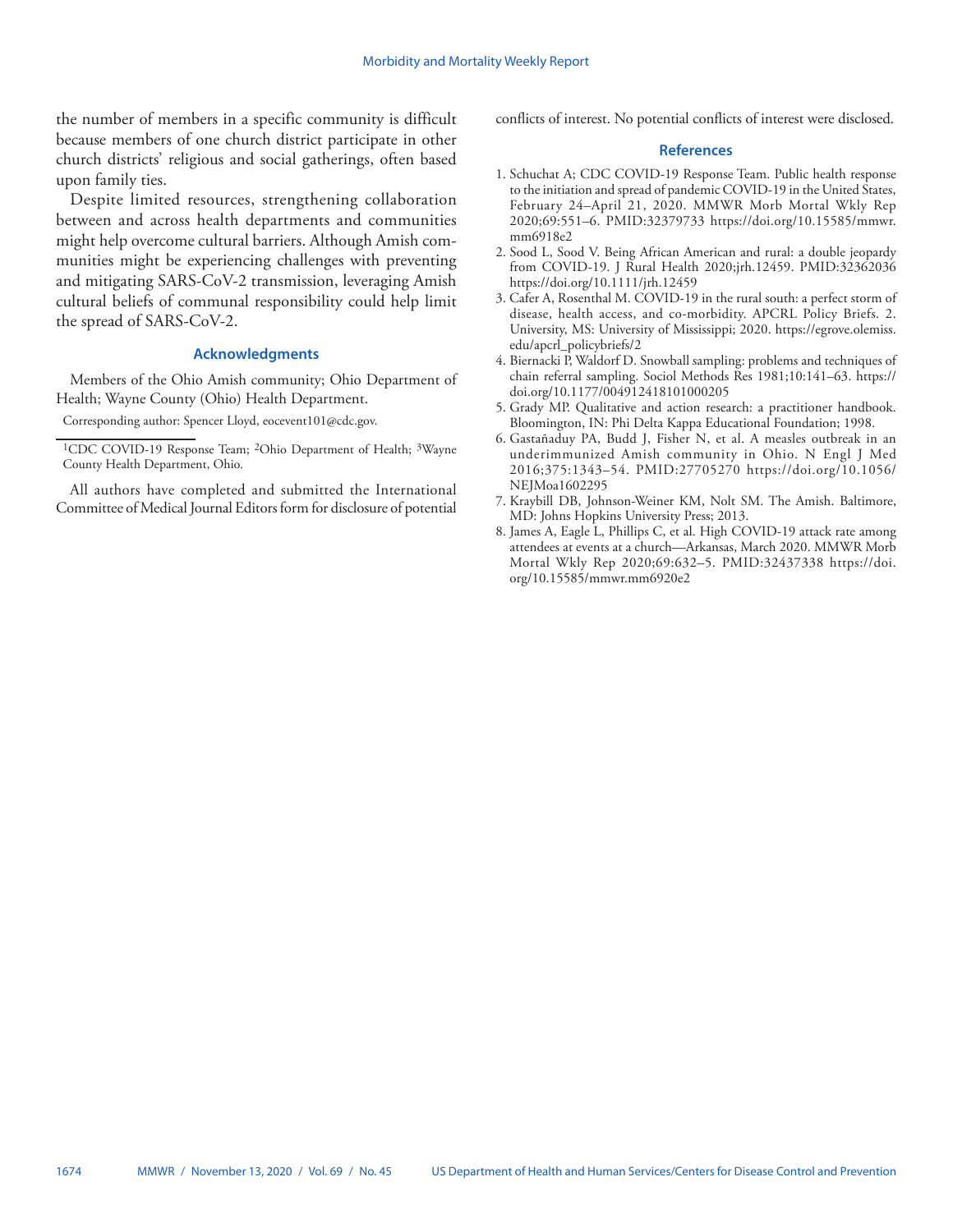# <span id="page-10-0"></span>**Mental Health–Related Emergency Department Visits Among Children Aged <18 Years During the COVID-19 Pandemic — United States, January 1–October 17, 2020**

Rebecca T. Leeb, PhD<sup>1</sup>; Rebecca H. Bitsko, PhD<sup>1</sup>; Lakshmi Radhakrishnan, MPH<sup>2</sup>; Pedro Martinez, MPH<sup>3</sup>; Rashid Njai, PhD<sup>4</sup>; Kristin M. Holland, PhD<sup>5</sup>

Published reports suggest that the coronavirus disease 2019 (COVID-19) pandemic has had a negative effect on children's mental health (*1*,*2*). Emergency departments (EDs) are often the first point of care for children experiencing mental health emergencies, particularly when other services are inaccessible or unavailable (*3*). During March 29–April 25, 2020, when widespread shelter-in-place orders were in effect, ED visits for persons of all ages declined 42% compared with the same period in 2019; during this time, ED visits for injury and non-COVID-19–related diagnoses decreased, while ED visits for psychosocial factors increased (*4*). To assess changes in mental health–related ED visits among U.S. children aged <18 years, data from CDC's National Syndromic Surveillance Program (NSSP) from January 1 through October 17, 2020, were compared with those collected during the same period in 2019. During weeks 1–11 (January 1–March 15, 2020), the average reported number of children's mental health–related ED visits overall was higher in 2020 than in 2019, whereas the proportion of children's mental health–related visits was similar. Beginning in week 12 (March 16) the number of mental health–related ED visits among children decreased 43% concurrent with the widespread implementation of COVID-19 mitigation measures; simultaneously, the proportion of mental health–related ED visits increased sharply beginning in mid-March 2020 (week 12) and continued into October (week 42) with increases of 24% among children aged 5–11 years and 31% among adolescents aged 12–17 years, compared with the same period in 2019. The increased proportion of children's mental health–related ED visits during March–October 2020 might be artefactually inflated as a consequence of the substantial decrease in overall ED visits during the same period and variation in the number of EDs reporting to NSSP. However, these findings provide initial insight into children's mental health in the context of the COVID-19 pandemic and highlight the importance of continued monitoring of children's mental health throughout the pandemic, ensuring access to care during public health crises, and improving healthy coping strategies and resiliency among children and families.

CDC analyzed NSSP ED visit data, which include a subset of hospitals in 47 states representing approximately 73% of U.S. ED visits.\* Mental health–related ED visits among children aged <18 years was a composite variable derived from the mental health syndrome query of the NSSP data for conditions likely to result in ED visits during and after disaster events (e.g., stress, anxiety, acute posttraumatic stress disorder, and panic).† Weekly numbers of mental health–related ED visits and proportions of mental health–related ED visits (per 100,000 pediatric ED visits§) were computed overall, stratified by age group (0–4, 5–11, and 12–17 years) and sex, and compared descriptively with the corresponding weekly numbers and proportions for 2019. Numbers and proportions of visits were compared during calendar weeks 1–11 (January 1–March 14, 2020) and weeks 12–42 (March 15–October 17, 2020) (before and after a distinct decrease in overall ED visits reported beginning in week 12 in 2020)<sup>§</sup> (4). Analyses are descriptive and statistical comparisons were not performed.

The number of children's mental health–related ED visits decreased sharply from mid-March 2020 (week 12, March 15–21) through early April (week 15, April 5–11) and then increased steadily through October 2020. (Figure 1). During the same time, the overall proportion of reported children's ED visits for mental health–related concerns increased and remained higher through the end of the reporting period

<sup>\*</sup>The National Syndromic Surveillance Program (NSSP) is a network developed and maintained by CDC, state and local health departments, and academic and private sector health partners to collect electronic health data in real time. NSSP includes ED visit data from a subset of hospitals in 47 states (all but Hawaii, South Dakota, and Wyoming). [https://www.cdc.gov/nssp/](https://www.cdc.gov/nssp/participation-coverage-map.html) [participation-coverage-map.html;](https://www.cdc.gov/nssp/participation-coverage-map.html) [https://www.cdc.gov/nssp/calculations-for-](https://www.cdc.gov/nssp/calculations-for-coverage.html)

<sup>&</sup>lt;sup>†</sup>Mental health–related ED visits were defined using the NSSP Syndrome Definition (SD) Subcommittee community-developed syndrome definition for mental health conditions likely to increase in emergency department frequency during and after natural or human-caused disaster events. This syndrome definition attempts to leverage only mental health conditions and presentations that showed increases in visit frequency after select disasters in the United States. There are no disaster-related terms inherent to this query. The query has been added to NSSP BioSense Platform Electronic Surveillance System for the Early Notification of Community-based Epidemics as a Chief Complaint and Discharge Diagnosis category. [https://knowledgerepository.syndromicsurveillance.org/](https://knowledgerepository.syndromicsurveillance.org/disaster-related-mental-health-v1-syndrome-definition-subcommittee)

 $\delta$  Average proportion of ED visits for children's mental health = (average number of ED visits for children's mental health/average total number of ED visits for the same age or sex population [e.g., children aged <18 years]) x 100,000.

<sup>¶</sup>To decrease the effect of differential reporting, this analysis was restricted to only include hospitals sending diagnosis codes at patient discharge that are >75% complete and informative, with <20% standard deviation in their values over the previous 2 years.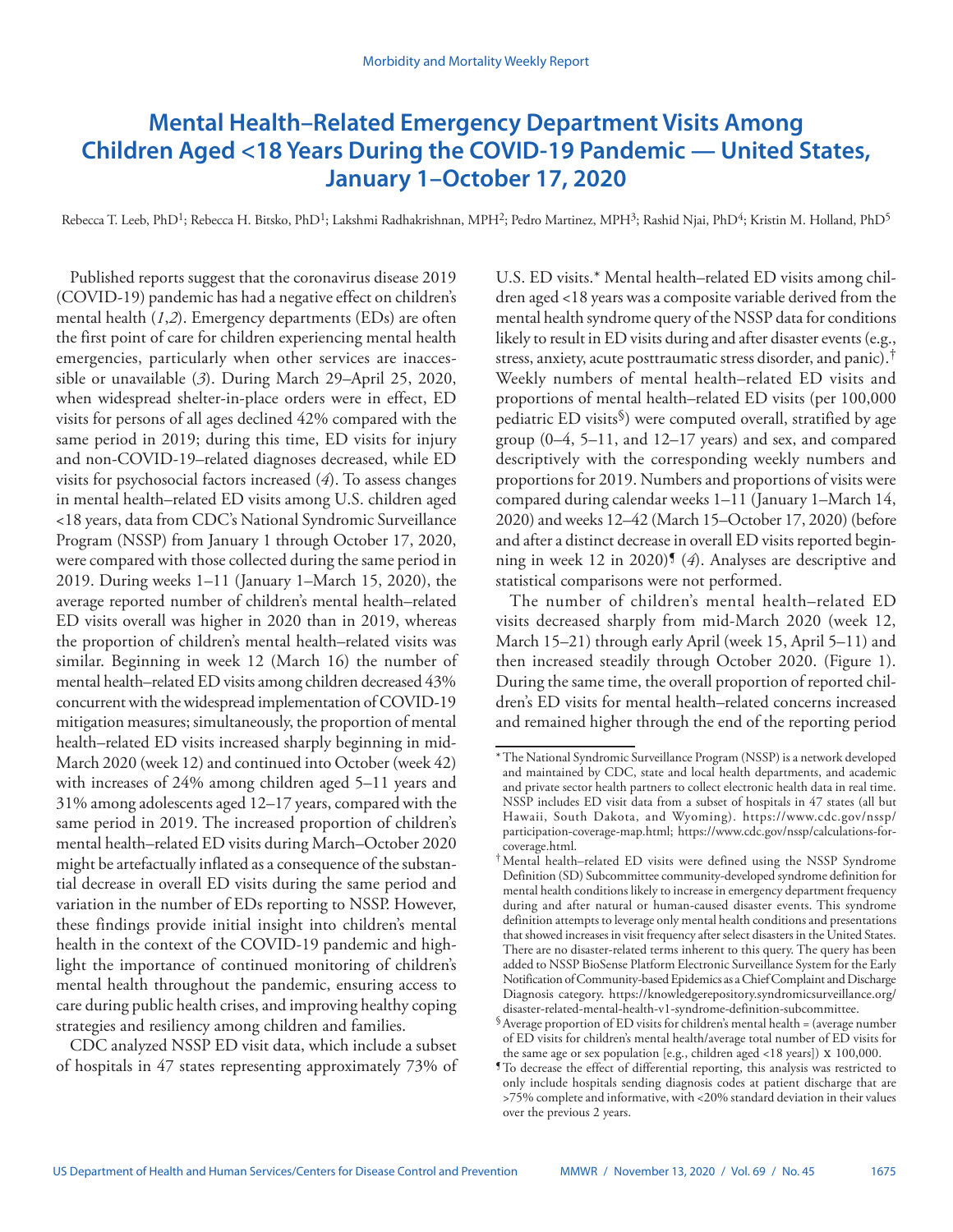**FIGURE 1. Weekly number of emergency department (ED) mental health–related visits (A) and proportion of (B) children's mental health–related ED visits per total ED visits\* among children aged <18 years — National Syndromic Surveillance Program, United States, January–October 2019 and 2020**





Week no.

\* Proportion of mental health–related ED visits = number of ED visits for children's mental health/total number of pediatric ED visits x 100,000.

in 2020 than that in 2019 (Figure 1). The proportion of mental health–related ED visits among children increased 66%, from 1,094 per 100,000 during April 14–21, 2019 to 1,820 per 100,000 during April 12–18, 2020 (Supplementary Figure 1, <https://stacks.cdc.gov/view/cdc/96609>). Although the average reported number of children's mental health–related ED visits overall was 25% higher during weeks 1–11 in 2020 (342,740) than during the corresponding period in 2019 (274,736), the proportion of children's mental health–related visits during the same time was similar (1,162 per 100,000 in 2020 versus 1,044 per 100,000 in 2019). (Table). During weeks 12–42, 2020 (mid-March–October) however, average weekly reported numbers of total ED visits by children were 43% lower (149,055), compared with those during 2019 (262,714), whereas the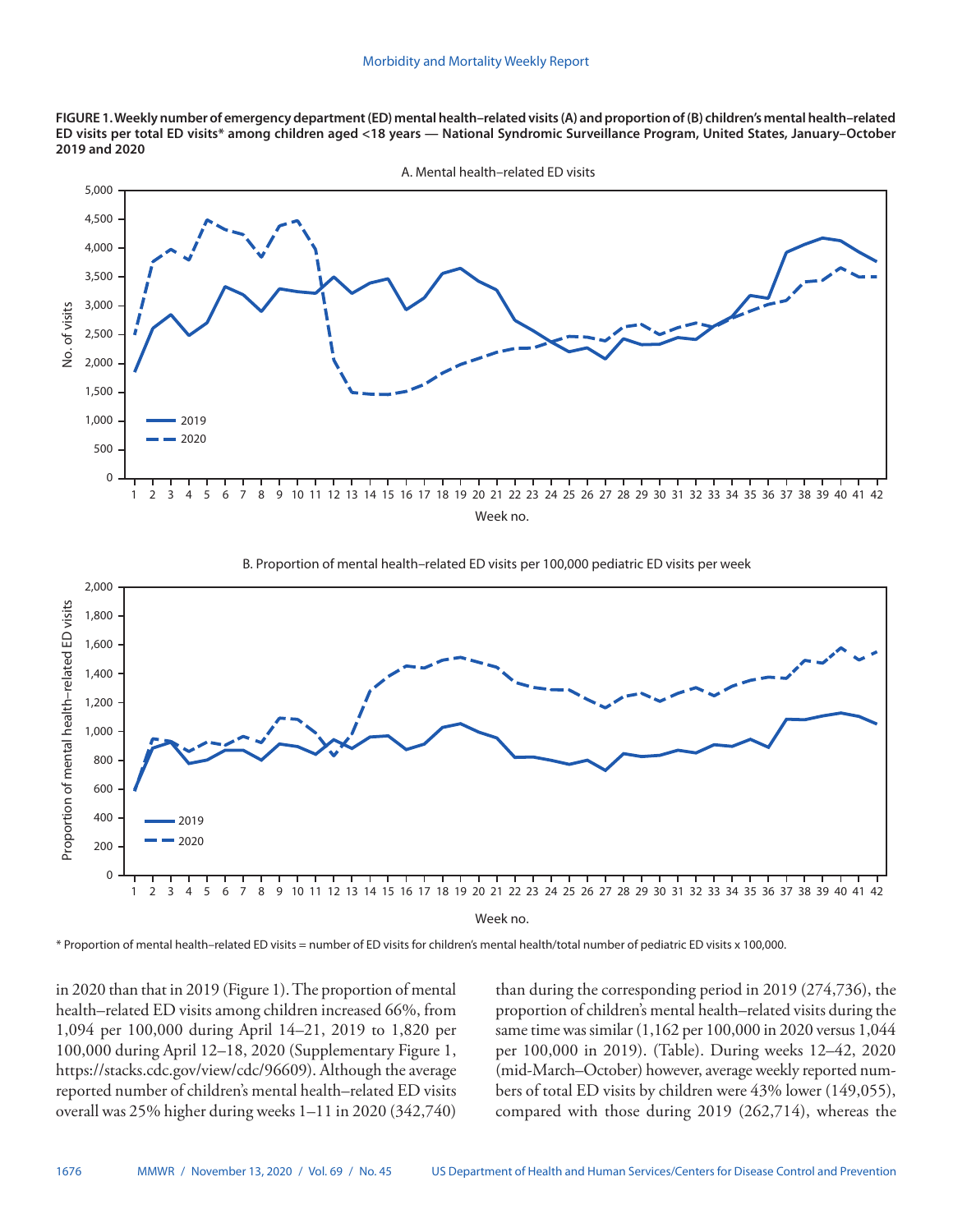|                                                          |            |                | 2019     |           |            |                | 2020     |           |
|----------------------------------------------------------|------------|----------------|----------|-----------|------------|----------------|----------|-----------|
|                                                          |            | Age group, yrs |          |           |            | Age group, yrs |          |           |
| Surveillance period/indicators                           | All $<$ 18 | $0 - 4$        | $5 - 11$ | $12 - 17$ | All $<$ 18 | $0 - 4$        | $5 - 11$ | $12 - 17$ |
| Weeks 1–42 $^{\S}$                                       |            |                |          |           |            |                |          |           |
| Average weekly total ED visits                           | 265,863    | 110,002        | 81,133   | 74,728    | 199,782    | 78,742         | 59,660   | 61,380    |
| Average weekly mental health-related<br>ED visits        | 3,025      | 80             | 625      | 2,320     | 2,872      | 54             | 522      | 2,296     |
| Mental health-related ED visits per<br>100,000 visits    | 1,130      | 73             | 762      | 3,084     | 1,539      | 75             | 919      | 3,863     |
| Weeks 1–11 $\P$                                          |            |                |          |           |            |                |          |           |
| Average weekly total ED visits                           | 274,736    | 118,926        | 83,924   | 71,886    | 342,740    | 143,789        | 107,049  | 91,902    |
| Average weekly mental health-related<br>ED visits        | 2,876      | 82             | 594      | 2,200     | 3,974      | 80             | 821      | 3,073     |
| Mental health-related ED visits per<br>100,000 visits    | 1,044      | 69             | 707      | 30,45     | 1,162      | 56             | 769      | 3,333     |
| Weeks 12-42**                                            |            |                |          |           |            |                |          |           |
| Average weekly total ED visits                           | 262,714    | 106,835        | 80,143   | 75,736    | 149,055    | 55,661         | 42,844   | 50,550    |
| Average weekly mental health-related<br><b>ED</b> visits | 3,078      | 79             | 635      | 2,363     | 2,481      | 45             | 416      | 2,020     |
| Mental health-related ED visits per<br>100,000 visits    | 1,161      | 75             | 782      | 3,098     | 1,673      | 81             | 972      | 4,051     |

**TABLE. Average number and proportions\* of emergency department (ED) visits and mental health–related ED visits† among children aged <18 years — National Syndromic Surveillance Program (NSSP), United States, 2019–2020**

\* Average proportion of ED visits for children's mental health = (average number of ED visits for children's mental health/average total number of ED visits for the same age or sex population [e.g., children aged 18 years]) x 100,000. All numbers have been rounded to the nearest whole number.

† Mental health–related ED visits were defined using NSSP's Syndrome Definition (SD) Subcommittee community-developed syndrome definition for mental health conditions likely to increase in ED frequency during and after natural or human-caused disaster events. This syndrome definition attempts to leverage only mental health conditions and presentations that showed increases in visit frequency after select disasters in the United States. There are no disaster-related terms inherent to this query. The query has been added to NSSP BioSense Platform Electronic Surveillance System for the Early Notification of Community-based Epidemics as a Chief Complaint and Discharge Diagnosis category.<https://knowledgerepository.syndromicsurveillance.org/disaster-related-mental-health-v1-syndrome-definition-subcommittee>.<br><sup>§</sup> Weeks 1–42 in 2019 correspond to December 30, 2018–October 19,

¶ Weeks 1–11 in 2019 correspond to December 30, 2018–March 16, 2019; weeks 1–11 in 2020 correspond to December 29, 2019–March 14, 2020.

\*\* Weeks 12–42 in 2019 correspond to March 17–October 19, 2019; weeks 12–42 in 2020 correspond to March 15–October 17, 2020.

average proportion of children's mental health–related ED visits was approximately 44% higher in 2020 (1,673 per 100,000) than that in 2019 (1,161 per 100,000).

Adolescents aged 12–17 years accounted for the largest proportion of children's mental health–related ED visits during 2019 and 2020 (Figure 2). During weeks 12–42, 2020, the proportion of mental health–related visits for children aged 5–11 years and adolescents aged 12–17 years increased approximately 24% and 31%, respectively compared with those in 2019; the proportion of mental health–related visits for children aged 0–4 years remained similar in 2020. (Table.) The highest weekly proportion of mental health–related ED visits occurred during October for children aged 5–11 years (week 42; 1,177 per 100,000) and during April (week 16) for adolescents aged 12–17 years (4,758 per 100,000) (Figure 2).

During 2019 and 2020, the proportion of mental health– related ED visits was higher among females aged <18 years than it was among males (Supplementary Figure 2, [https://](https://stacks.cdc.gov/view/cdc/96610) [stacks.cdc.gov/view/cdc/96610](https://stacks.cdc.gov/view/cdc/96610)). Similar patterns of increasing proportions of mental health–related ED visits were observed in 2020 for males and females, with increases beginning mid-March and continuing through October.

## **Discussion**

Substantial declines in the overall reported numbers of children's mental health–related ED visits occurred in 2020 during mid-March to early May, coincident with the widespread implementation of community mitigation measures\*\* enacted to prevent COVID-19 transmission (e.g., school closures and restrictions to nonemergent care) and decreases in overall ED visits for the same period (*4*). A previous report found the mean weekly number of ED visits for children aged <14 years declined approximately 70% during March 29–April 25, 2020, relative to the corresponding period in 2019 (*4*). Further, the mean number of weekly ED visits for persons of all ages decreased significantly for asthma  $(-10\%)$ , otitis media  $(-65\%)$ , and sprain- and strain-related injuries (–39%), and mean weekly ED visits for psychosocial factors increased 69% (*4*). This report demonstrates that, whereas the overall number of children's mental health–related ED visits decreased, the proportion of all ED visits for children's mental health–related concerns increased, reaching levels substantially higher beginning in late-March to

<sup>\*\*</sup> [https://www.whitehouse.gov/wp-content/uploads/2020/03/03.16.20\\_](https://www.whitehouse.gov/wp-content/uploads/2020/03/03.16.20_coronavirus-guidance_8.5x11_315PM.pdf) [coronavirus-guidance\\_8.5x11\\_315PM.pdf;](https://www.whitehouse.gov/wp-content/uploads/2020/03/03.16.20_coronavirus-guidance_8.5x11_315PM.pdf) [https://www.cdc.gov/](https://www.cdc.gov/coronavirus/2019-ncov/community/community-mitigation.html) [coronavirus/2019-ncov/community/community-mitigation.html.](https://www.cdc.gov/coronavirus/2019-ncov/community/community-mitigation.html)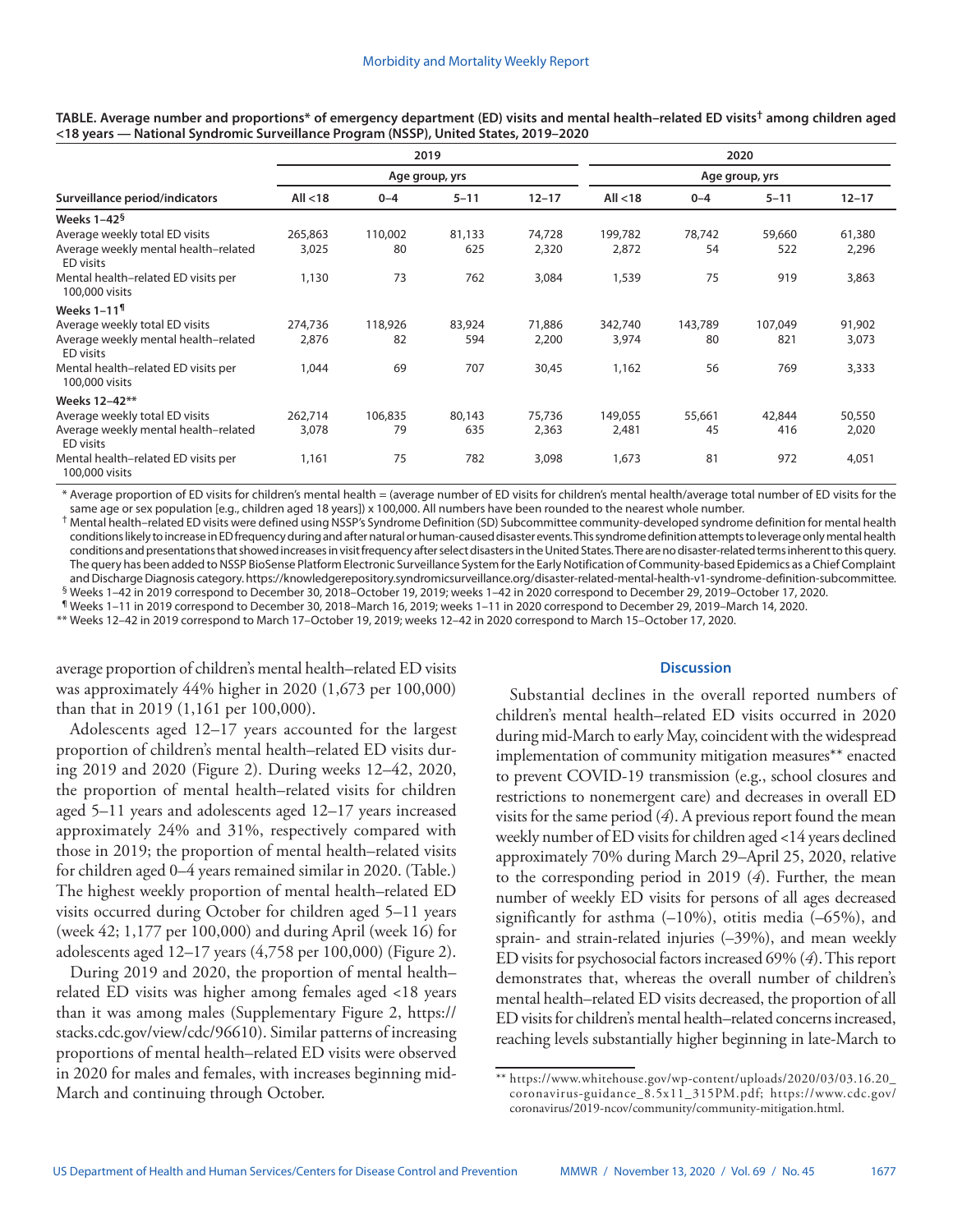**FIGURE 2. Weekly proportion of mental health–related emergency department (ED) visits\* per total ED visits among children aged <18 years, by age group — National Syndromic Surveillance Program, United States, January–October 2019 and 2020**



Week no.

\* Proportion of mental health–related ED visits = number of ED visits for children's mental health/total number of pediatric ED visits x 100,000.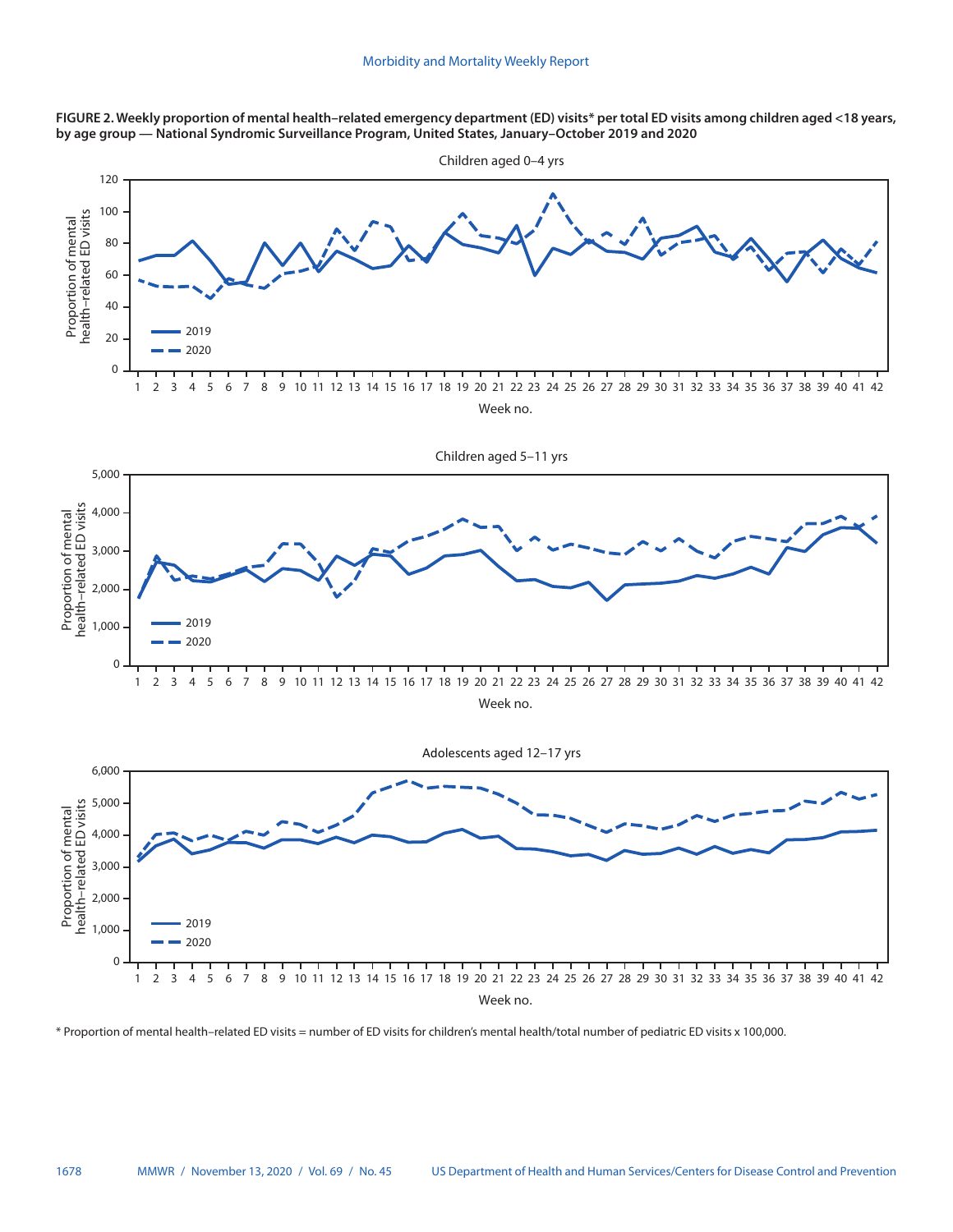October 2020 than those during the same period during 2019. Describing both the number and the proportion of mental health–related ED visits provides crucial context for these findings and suggests that children's mental health warranted sufficient concern to visit EDs during a time when nonemergent ED visits were discouraged.

Many children receive mental health services through clinical and community agencies, including schools (*5*). The increase in the proportion of ED visits for children's mental health concerns might reflect increased pandemic-related stress and unintended consequences of mitigation measures, which reduced or modified access to children's mental health services (*2*), and could result in increased reliance on ED services for both routine and crisis treatment (*3*). However, the magnitude of the increase should be interpreted carefully because it might also reflect the large decrease in the number and proportion of other types of ED visits (e.g., asthma, otitis media, and musculoskeletal injuries) (*4*) and variation in the number of EDs reporting to NSSP.

Adolescents aged 12–17 years accounted for the highest proportion of mental health–related ED visits in both 2019 and 2020, followed by children aged 5–11 years. Many mental disorders commence in childhood, and mental health concerns in these age groups might be exacerbated by stress related to the pandemic and abrupt disruptions to daily life associated with mitigation efforts, including anxiety about illness, social isolation, and interrupted connectedness to school (*5*). The majority of EDs lack adequate capacity to treat pediatric mental health concerns (*6*), potentially increasing demand on systems already stressed by the COVID-19 pandemic. These findings demonstrate continued need for mental health care for children during the pandemic and highlight the importance of expanding mental health services, such as telemental health and technology-based solutions (e.g., mobile mental health applications) (*5*,*7*).

The findings in this report are subject to at least three limitations. First, the proportions presented should be interpreted with caution because of variations affecting the denominators used to calculate proportions. Children's mental health–related ED visits constitute a small percentage of all pediatric ED visits (1.1% in 2019 and 1.4% in 2020), increasing susceptibility of rates to decreases in ED visits during the pandemic. In addition, NSSP ED participation can vary over time; however, analyzing number of visits and proportion of total ED visits provides context for observed variation. Second, NSSP data are not nationally representative; these findings might not be generalizable beyond those EDs participating in NSSP. Further, usable information on race and ethnicity was not available in the NSSP data. Finally, these data are subject to under- and

### **Summary**

#### What is already known about this topic?

Emergency departments (EDs) are often the first point of care for children's mental health emergencies. U.S. ED visits for persons of all ages declined during the early COVID-19 pandemic (March–April 2020).

## What is added by this report?

Beginning in April 2020, the proportion of children's mental health–related ED visits among all pediatric ED visits increased and remained elevated through October. Compared with 2019, the proportion of mental health–related visits for children aged 5–11 and 12–17 years increased approximately 24%. and 31%, respectively.

## What are the implications for public health practice?

Monitoring indicators of children's mental health, promoting coping and resilience, and expanding access to services to support children's mental health are critical during the COVID-19 pandemic.

overestimation. Variation in reporting and coding practices can influence the number and proportion of mental health–related visits observed. ED visits represent unique events, not individual persons, and as such, might reflect multiple visits for one person. The definition of mental health focuses on symptoms and conditions (e.g., stress, anxiety) that might increase after a disaster in the United States and might not reflect all mental health–related ED visits. Still, these data likely underestimate the actual number of mental health–related health care visits because many mental health visits occur outside of EDs.

Children's mental health during public health emergencies can have both short- and long-term consequences to their overall health and well-being (*8*). This report provides timely surveillance data concerning children's mental health in the context of the COVID-19 pandemic. Ongoing collection of a broad range of children's mental health data outside the ED is needed to monitor the impact of COVID-19 and the effects of public health emergencies on children's mental health. Ensuring availability of and access to developmentally appropriate mental health services for children outside the in-person ED setting will be important as communities adjust mitigation strategies (*3*). Implementation of technology-based, remote mental health services and prevention activities to enhance healthy coping and resilience in children might effectively support their well-being throughout response and recovery periods (*5*,*7*). CDC supports efforts to promote the emotional wellbeing of children and families and provides developmentally appropriate resources for families to reduce stressors that might contribute to children's mental health–related ED visits†† (*9*).

<sup>††</sup> [https://www.cdc.gov/coronavirus/2019-ncov/daily-life-coping/](https://www.cdc.gov/coronavirus/2019-ncov/daily-life-coping/parental-resource-kit/) [parental-resource-kit/](https://www.cdc.gov/coronavirus/2019-ncov/daily-life-coping/parental-resource-kit/).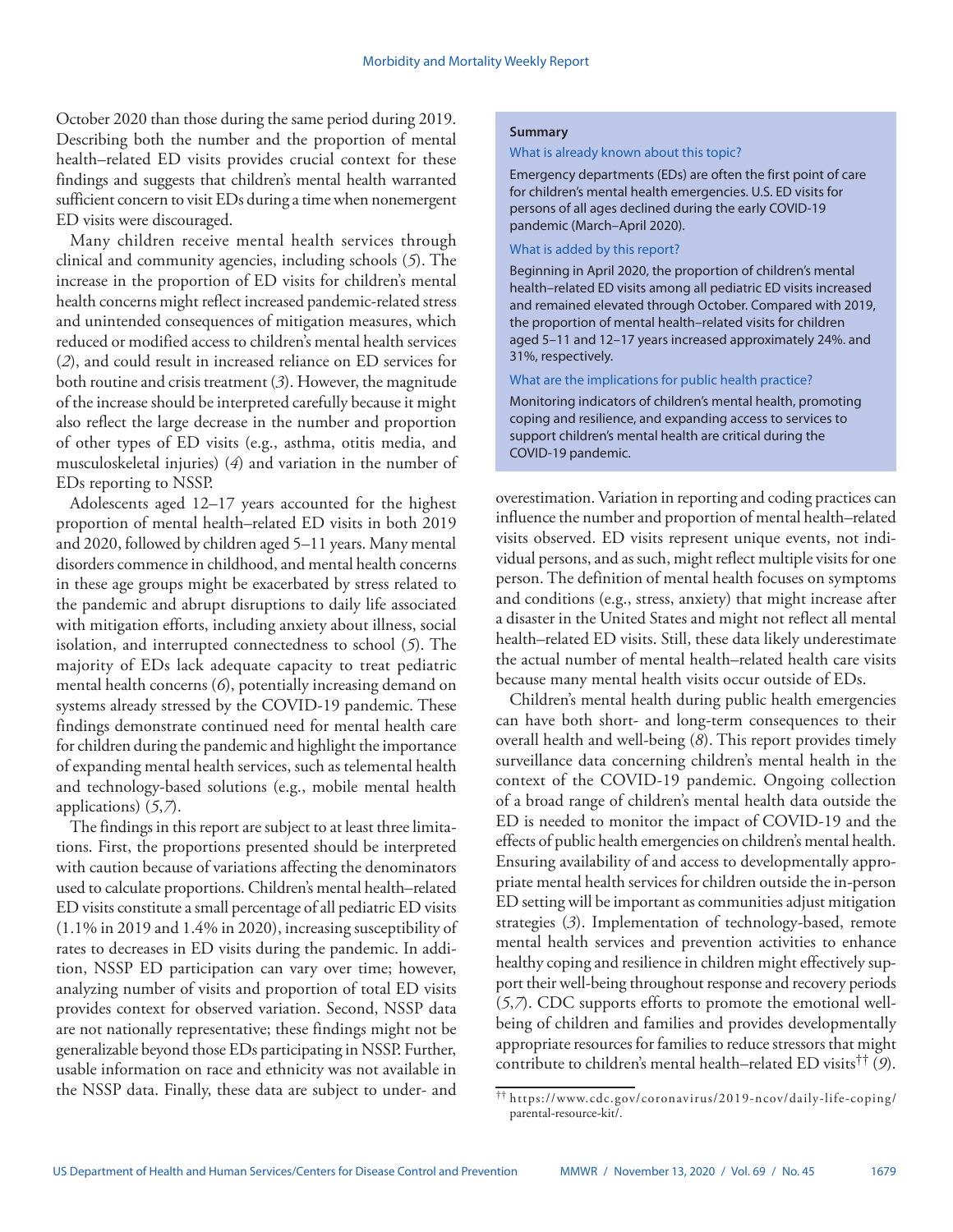## **Acknowledgment**

Kathleen Hartnett, CDC.

Corresponding author: Rebecca T. Leeb, [RLeeb@CDC.gov](mailto:RLeeb@CDC.gov).

All authors have completed and submitted the International Committee of Medical Journal Editors form for disclosure of potential conflicts of interest. No potential conflicts of interest were disclosed.

#### **References**

- 1. Lee J. Mental health effects of school closures during COVID-19. Lancet Child Adolesc Health 2020;4:421. [PMID:32302537](https://www.ncbi.nlm.nih.gov/entrez/query.fcgi?cmd=Retrieve&db=PubMed&list_uids=32302537&dopt=Abstract) [https://doi.](https://doi.org/10.1016/S2352-4642(20)30109-7) [org/10.1016/S2352-4642\(20\)30109-7](https://doi.org/10.1016/S2352-4642(20)30109-7)
- 2. Patrick SW, Henkhaus LE, Zickafoose JS, et al. Well-being of parents and children during the COVID-19 pandemic: a national survey. Pediatrics 2020;146:e2020016824. [PMID:32709738](https://www.ncbi.nlm.nih.gov/entrez/query.fcgi?cmd=Retrieve&db=PubMed&list_uids=32709738&dopt=Abstract) [https://doi.org/10.1542/](https://doi.org/10.1542/peds.2020-016824) [peds.2020-016824](https://doi.org/10.1542/peds.2020-016824)
- 3. Dolan MA, Fein JA; Committee on Pediatric Emergency Medicine. Pediatric and adolescent mental health emergencies in the emergency medical services system. Pediatrics 2011;127:e1356–66[. PMID:21518712](https://www.ncbi.nlm.nih.gov/entrez/query.fcgi?cmd=Retrieve&db=PubMed&list_uids=21518712&dopt=Abstract) <https://doi.org/10.1542/peds.2011-0522>
- 4. Hartnett KP, Kite-Powell A, DeVies J, et al.; National Syndromic Surveillance Program Community of Practice. Impact of the COVID-19 pandemic on emergency department visits—United States, January 1, 2019–May 30, 2020. MMWR Morb Mortal Wkly Rep 2020;69:699–704. [PMID:32525856](https://www.ncbi.nlm.nih.gov/entrez/query.fcgi?cmd=Retrieve&db=PubMed&list_uids=32525856&dopt=Abstract) <https://doi.org/10.15585/mmwr.mm6923e1>
- 5. Golberstein E, Wen H, Miller BF. Coronavirus disease 2019 (COVID-19) and mental health for children and adolescents. JAMA Pediatr 2020;174:819–20. [PMID:32286618](https://www.ncbi.nlm.nih.gov/entrez/query.fcgi?cmd=Retrieve&db=PubMed&list_uids=32286618&dopt=Abstract) [https://doi.org/10.1001/](https://doi.org/10.1001/jamapediatrics.2020.1456) [jamapediatrics.2020.1456](https://doi.org/10.1001/jamapediatrics.2020.1456)
- 6. Cree RA, So M, Franks J, et al. Characteristics associated with presence of pediatric mental health care policies in emergency departments. Pediatr Emerg Care 2019. Epub November 13, 2020. [https://doi.org/10.1097/](https://doi.org/10.1097/PEC.0000000000001920) [PEC.0000000000001920](https://doi.org/10.1097/PEC.0000000000001920)
- 7. Gurwitch RH, Salem H, Nelson MM, Comer JS. Leveraging parent-child interaction therapy and telehealth capacities to address the unique needs of young children during the COVID-19 public health crisis. Psychol Trauma 2020;12(S1):S82–4[. PMID:32538646](https://www.ncbi.nlm.nih.gov/entrez/query.fcgi?cmd=Retrieve&db=PubMed&list_uids=32538646&dopt=Abstract) [https://doi.org/10.1037/](https://doi.org/10.1037/tra0000863) [tra0000863](https://doi.org/10.1037/tra0000863)
- 8. Substance Abuse and Mental Health Services Administration. Disaster technical assistance center supplemental research bulletin: behavioral health conditions in children and youth exposed to natural disasters. Rockville, MD: US Department of Health and Human Services, Substance Abuse and Mental Health Services Administration; 2018. [https://www.](https://www.samhsa.gov/sites/default/files/srb-childrenyouth-8-22-18.pdf) [samhsa.gov/sites/default/files/srb-childrenyouth-8-22-18.pdf](https://www.samhsa.gov/sites/default/files/srb-childrenyouth-8-22-18.pdf)
- 9. Stone DM, Holland KM, Bartholow BN, Crosby AE, Jack SPD, Wilkins N. Preventing suicide: a technical package of policies, programs, and practices. Atlanta, GA: US Department of Health and Human Services, CDC; 2017. [https://www.cdc.gov/violenceprevention/pdf/](https://www.cdc.gov/violenceprevention/pdf/suicideTechnicalPackage.pdf) [suicideTechnicalPackage.pdf](https://www.cdc.gov/violenceprevention/pdf/suicideTechnicalPackage.pdf)

<sup>&</sup>lt;sup>1</sup>Division of Human Development and Disability, National Center on Birth Defects and Developmental Disabilities, CDC; 2 Innovation, Technology, and Analytics Task Force, CDC COVID-19 Response Team; <sup>3</sup>Division of Injury Prevention, National Center for Injury Prevention and Control, CDC; 4 Community Interventions and Critical Populations Task Force, CDC COVID-19 Response Team; 5Division of Overdose Prevention, National Center for Injury Prevention and Control, CDC.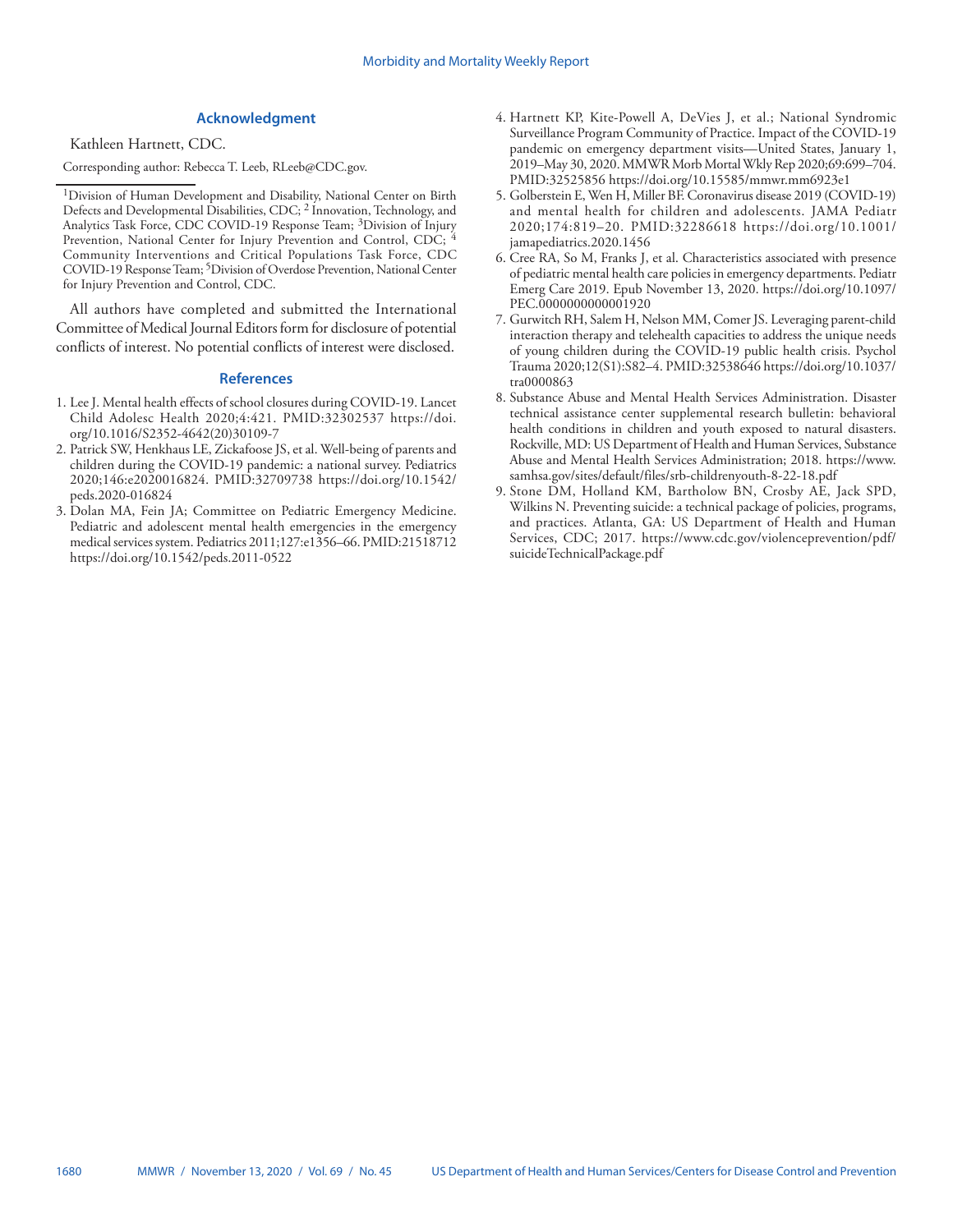# <span id="page-16-0"></span>**Risk Assessment and Management of COVID-19 Among Travelers Arriving at Designated U.S. Airports, January 17–September 13, 2020**

Philip Dollard, MPH<sup>1,2,3</sup>; Isabel Griffin, PhD<sup>1,2,4</sup>; Andre Berro, MPH<sup>1,2</sup>; Nicole J. Cohen, MD<sup>1,2</sup>; Kimberly Singler, DrPH<sup>1,2</sup>; Yoni Haber, MBA<sup>1,2</sup>; Chris de la Motte Hurst, MPH<sup>1,2</sup>; Amber Stolp, MPAff<sup>1,2</sup>; Sukhshant Atti, MD<sup>1</sup>; Leslie Hausman, MPH<sup>1,2</sup>; Caitlin E. Shockey, JD<sup>1,2</sup>; Shahrokh Roohi, MPH<sup>1,2</sup>; Clive M. Brown, MBBS<sup>1,2</sup>; Lisa D. Rotz, MD<sup>1,2</sup>; Martin S. Cetron, MD<sup>1,2</sup>; CDC COVID-19 Port of Entry Team;

Francisco Alvarado-Ramy, MD<sup>1,2</sup>

In January 2020, with support from the U.S. Department of Homeland Security (DHS), CDC instituted an enhanced entry risk assessment and management (screening) program for air passengers arriving from certain countries with widespread, sustained transmission of SARS-CoV-2, the virus that causes coronavirus disease 2019 (COVID-19). The objectives of the screening program were to reduce the importation of COVID-19 cases into the United States and slow subsequent spread within states. Screening aimed to identify travelers with COVID-19–like illness or who had a known exposure to a person with COVID-19 and separate them from others. Screening also aimed to inform all screened travelers about self-monitoring and other recommendations to prevent disease spread and obtain their contact information to share with public health authorities in destination states. CDC delegated postarrival management of crew members to airline occupational health programs by issuing joint guidance with the Federal Aviation Administration.\* During January 17–September 13, 2020, a total of 766,044 travelers were screened, 298 (0.04%) of whom met criteria for public health assessment; 35 (0.005%) were tested for SARS-CoV-2, and nine (0.001%) had a positive test result. CDC shared contact information with states for approximately 68% of screened travelers because of data collection challenges and some states' opting out of receiving data. The low case detection rate of this resource-intensive program highlighted the need for fundamental change in the U.S. border health strategy. Because SARS-CoV-2 infection and transmission can occur in the absence of symptoms and because the symptoms of COVID-19 are nonspecific, symptom-based screening programs are ineffective for case detection. Since the screening program ended on September 14, 2020, efforts to reduce COVID-19 importation have focused on enhancing communications with travelers to promote recommended preventive measures, reinforcing mechanisms to refer overtly ill travelers to CDC, and enhancing public health response capacity at ports of entry. More efficient collection of contact information for international air passengers before arrival

and real-time transfer of data to U.S. health departments would facilitate timely postarrival public health management, including contact tracing, when indicated. Incorporating health attestations, predeparture and postarrival testing, and a period of limited movement after higher-risk travel, might reduce risk for transmission during travel and translocation of SARS-CoV-2 between geographic areas and help guide more individualized postarrival recommendations.

On January 17, 2020, entry screening of air passengers arriving from Wuhan, Hubei Province, China, the epicenter of the COVID-19 outbreak at the time, began at three U.S. airports (Los Angeles International Airport, California; San Francisco International Airport, California; and John F. Kennedy International Airport, New York City, New York) receiving the highest volume of passengers arriving from Wuhan Tianhe International Airport (Table 1) (Figure). Beginning February 3, entry screening expanded to all passengers arriving from mainland China after the issuance of a presidential proclamation† restricting entry to U.S. citizens, lawful permanent residents, and other excepted persons. These travelers were routed to one of 11 designated airports. On March 2, travelers from Iran were added.§ As Europe became a new epicenter of COVID-19, travelers from 26 countries in the European Schengen Area¶ (effective March 14), the United Kingdom, and Ireland\*\* (effective for both March 17) were added, and the number of airports to which passengers were routed expanded to 13. When travelers from Brazil†† were added on May 28, screening expanded to 15 designated airports.

<sup>\*</sup> [https://www.faa.gov/other\\_visit/aviation\\_industry/airline\\_operators/airline\\_](https://www.faa.gov/other_visit/aviation_industry/airline_operators/airline_safety/safo/all_safos/media/2020/SAFO20009.pdf) [safety/safo/all\\_safos/media/2020/SAFO20009.pdf.](https://www.faa.gov/other_visit/aviation_industry/airline_operators/airline_safety/safo/all_safos/media/2020/SAFO20009.pdf)

<sup>†</sup> [https://www.whitehouse.gov/presidential-actions/proclamation-suspension](https://www.whitehouse.gov/presidential-actions/proclamation-suspension-entry-immigrants-nonimmigrants-persons-pose-risk-transmitting-2019-novel-coronavirus/)[entry-immigrants-nonimmigrants-persons-pose-risk-transmitting-2019](https://www.whitehouse.gov/presidential-actions/proclamation-suspension-entry-immigrants-nonimmigrants-persons-pose-risk-transmitting-2019-novel-coronavirus/) [novel-coronavirus/.](https://www.whitehouse.gov/presidential-actions/proclamation-suspension-entry-immigrants-nonimmigrants-persons-pose-risk-transmitting-2019-novel-coronavirus/) § [https://www.whitehouse.gov/presidential-actions/proclamation-suspension-](https://www.whitehouse.gov/presidential-actions/proclamation-suspension-entry-immigrants-nonimmigrants-certain-additional-persons-pose-risk-transmitting-coronavirus/)

[entry-immigrants-nonimmigrants-certain-additional-persons-pose-risk](https://www.whitehouse.gov/presidential-actions/proclamation-suspension-entry-immigrants-nonimmigrants-certain-additional-persons-pose-risk-transmitting-coronavirus/)[transmitting-coronavirus/.](https://www.whitehouse.gov/presidential-actions/proclamation-suspension-entry-immigrants-nonimmigrants-certain-additional-persons-pose-risk-transmitting-coronavirus/) ¶ [https://www.whitehouse.gov/presidential-actions/proclamation-suspension-](https://www.whitehouse.gov/presidential-actions/proclamation-suspension-entry-immigrants-nonimmigrants-certain-additional-persons-pose-risk-transmitting-2019-novel-coronavirus/)

[entry-immigrants-nonimmigrants-certain-additional-persons-pose-risk](https://www.whitehouse.gov/presidential-actions/proclamation-suspension-entry-immigrants-nonimmigrants-certain-additional-persons-pose-risk-transmitting-2019-novel-coronavirus/)[transmitting-2019-novel-coronavirus/.](https://www.whitehouse.gov/presidential-actions/proclamation-suspension-entry-immigrants-nonimmigrants-certain-additional-persons-pose-risk-transmitting-2019-novel-coronavirus/)

<sup>\*\*</sup> [https://www.whitehouse.gov/presidential-actions/proclamation-suspension](https://www.whitehouse.gov/presidential-actions/proclamation-suspension-entry-immigrants-nonimmigrants-certain-additional-persons-pose-risk-transmitting-coronavirus-2/)[entry-immigrants-nonimmigrants-certain-additional-persons-pose-risk](https://www.whitehouse.gov/presidential-actions/proclamation-suspension-entry-immigrants-nonimmigrants-certain-additional-persons-pose-risk-transmitting-coronavirus-2/)[transmitting-coronavirus-2/.](https://www.whitehouse.gov/presidential-actions/proclamation-suspension-entry-immigrants-nonimmigrants-certain-additional-persons-pose-risk-transmitting-coronavirus-2/) †† [https://www.whitehouse.gov/presidential-actions/proclamation-suspension-](https://www.whitehouse.gov/presidential-actions/proclamation-suspension-entry-immigrants-nonimmigrants-certain-additional-persons-pose-risk-transmitting-novel-coronavirus/)

[entry-immigrants-nonimmigrants-certain-additional-persons-pose-risk](https://www.whitehouse.gov/presidential-actions/proclamation-suspension-entry-immigrants-nonimmigrants-certain-additional-persons-pose-risk-transmitting-novel-coronavirus/)[transmitting-novel-coronavirus/](https://www.whitehouse.gov/presidential-actions/proclamation-suspension-entry-immigrants-nonimmigrants-certain-additional-persons-pose-risk-transmitting-novel-coronavirus/).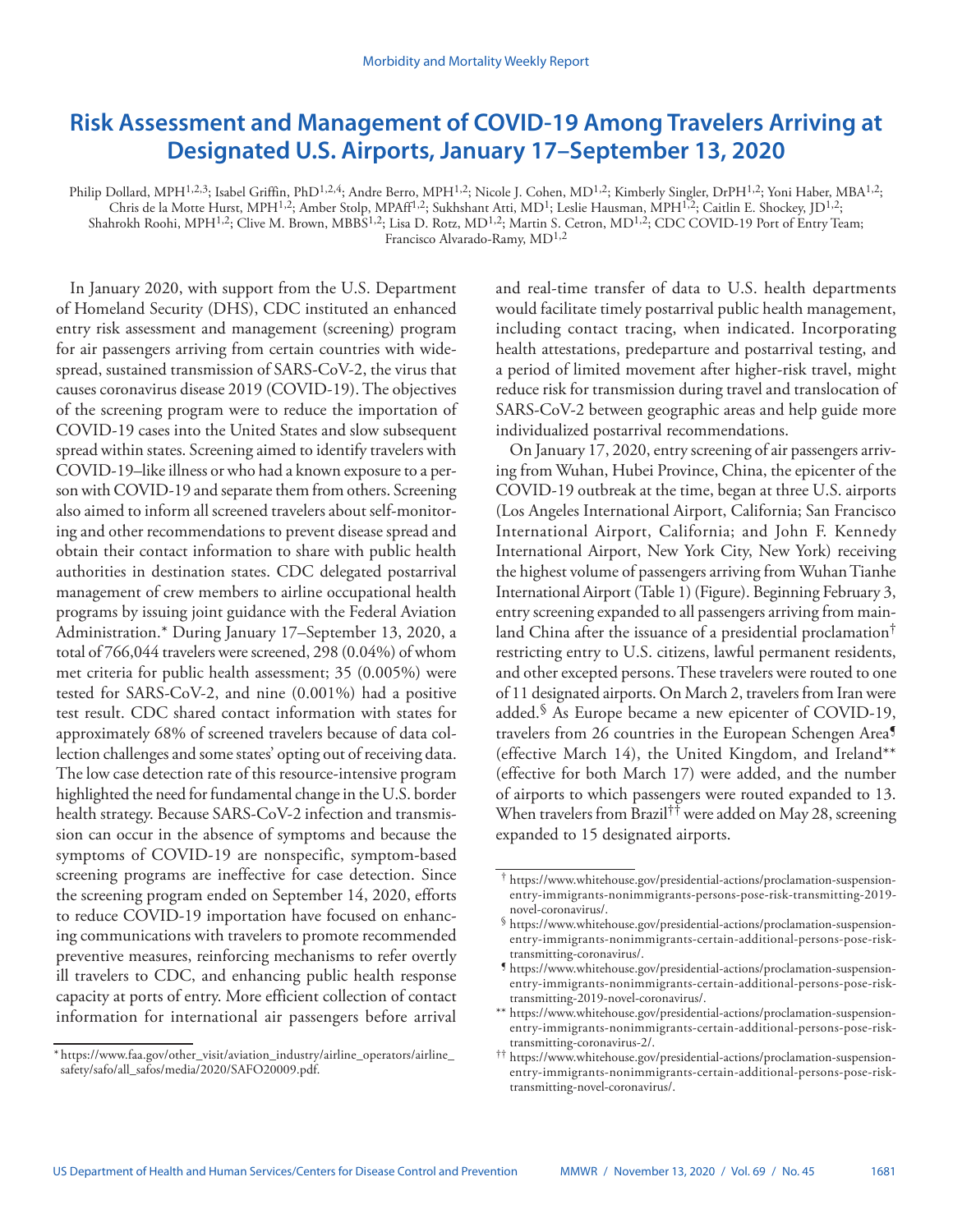| Date screening began | <b>Screening airport</b>                 | City, State               | <b>IATA</b> code | No. of passengers<br>screened (%) |
|----------------------|------------------------------------------|---------------------------|------------------|-----------------------------------|
| Jan 17, 2020         | John F. Kennedy International            | New York City, New York   | <b>JFK</b>       | 146,127 (19.1)                    |
|                      | Los Angeles International                | Los Angeles, California   | <b>LAX</b>       | 79,486 (10.4)                     |
|                      | San Francisco International              | San Francisco, California | <b>SFO</b>       | 45,237 (5.9)                      |
| Jan 21, 2020         | O'Hare International                     | Chicago, Illinois         | <b>ORD</b>       | 86,412 (11.3)                     |
|                      | Hartsfield-Jackson Atlanta International | Atlanta, Georgia          | <b>ATL</b>       | 78,893 (10.3)                     |
| Feb 3, 2020          | Newark Liberty International             | Newark, New Jersey        | <b>EWR</b>       | 79,507 (10.4)                     |
|                      | Washington Dulles International          | Dulles, Virginia          | <b>IAD</b>       | 66,107 (8.6)                      |
|                      | Dallas-Fort Worth International          | Dallas, Texas             | <b>DFW</b>       | 45,289 (5.9)                      |
|                      | Detroit Metropolitan                     | Detroit, Michigan         | <b>DTW</b>       | 24,739 (3.2)                      |
|                      | Seattle-Tacoma International             | Seattle, Washington       | <b>SEA</b>       | 11,781 (1.5)                      |
|                      | Daniel K. Inouye International           | Honolulu, Hawaii          | <b>HNL</b>       | 1,052(0.1)                        |
| Mar 14, 2020         | Miami International                      | Miami, Florida            | <b>MIA</b>       | 40,871 (5.3)                      |
|                      | Boston Logan International               | Boston, Massachusetts     | <b>BOS</b>       | 38,937 (5.1)                      |
|                      | George Bush Intercontinental             | Houston, Texas            | IAH              | 15,024 (2.0)                      |
|                      | Fort Lauderdale-Hollywood International  | Fort Lauderdale, Florida  | <b>FLL</b>       | 6,582(0.9)                        |
| <b>Total</b>         |                                          |                           |                  | 766,044 (100)                     |

#### **TABLE 1. Airports participating in COVID-19 entry screening operations and volume of passengers screened, by date of initiation of screening (N = 15) — United States, January 17–September 13, 2020**

**Abbreviations:** COVID-19 = coronavirus disease 2019; IATA = International Air Transport Association.

## **FIGURE. Number of travelers screened for COVID-19 and changes in screening program — 15 designated U.S. airports, January 17– September 13, 2020**



**Abbreviations:** COVID-19 = coronavirus disease 2019; UK = United Kingdom.

Screening consisted of three steps. First, U.S. Customs and Border Protection officers identified and referred travelers for screening if they had been in one of the specified countries during the previous 14 days. Next, initial screening was conducted, which included observation for signs of illness, a temperature check using a noncontact infrared thermometer (fever defined as temperature ≥100.4°F [38°C]), administration of a questionnaire about signs and symptoms (fever, cough,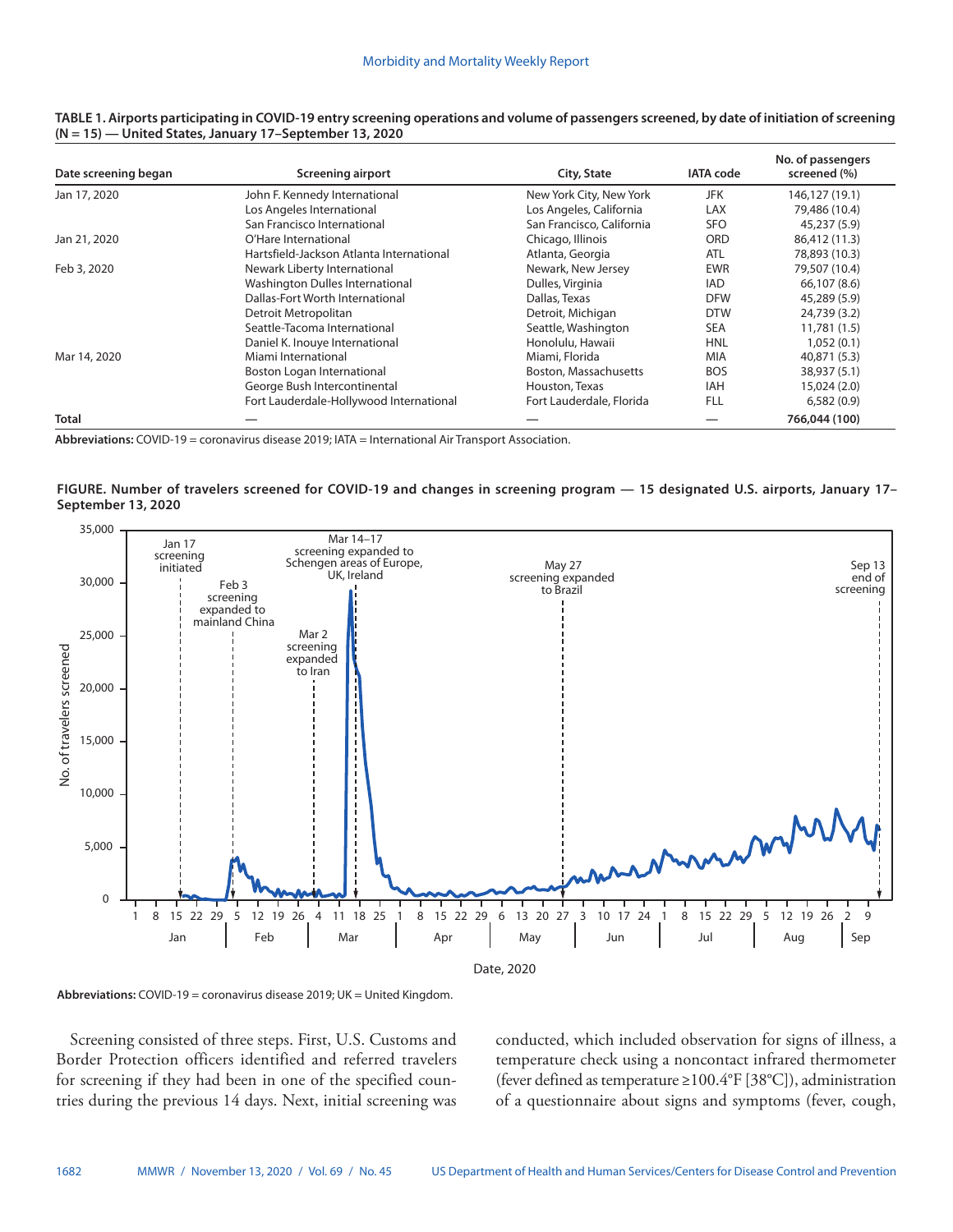and difficulty breathing) in the preceding 24 hours or exposure to a person with COVID-19 in the preceding 14 days, and collection of travelers' U.S. contact information. The third step included referral of ill travelers and those disclosing an exposure for additional public health assessment by an onsite medical officer; if indicated, travelers were sent to a local health care facility for medical evaluation. The threshold for sending symptomatic travelers for public health assessment and deciding which among those would be sent for medical evaluation varied during the evaluation period, reflecting evolution of CDC's definition for "person under investigation"§§ and operational considerations (e.g., testing capacity). Until March 20, travelers from Hubei Province were quarantined for 14 days upon arrival under federal or state authority.

All screened travelers received a Travel Health Alert Notice, an information card that advised them to stay home (or in a comparable setting, such as a hotel room) for 14 days after arrival and provided messaging on self-monitoring for COVID-19 symptoms and actions to take if symptoms develop. Traveler contact information was transmitted securely to state health departments via CDC's Epidemic Information Exchange (Epi-X). In addition to covering all costs for CDC personnel and contractors conducting screening, CDC transferred about \$57 million to DHS to support the screening operation and incurred additional costs for equipment, travel, and housing of quarantined travelers. At the program's peak volume on March 20, designated airports were staffed with approximately 750 screeners, plus other supporting personnel.

During January 17–September 13, 2020, 766,044 travelers were screened (Table 1), 298 (0.04%) of whom met CDC criteria for referral. Travelers were referred because they had either been in Hubei Province (16, 5.4%), reported contact with a person with COVID-19 (four, 1.3%), or had signs or symptoms that triggered a public health assessment (278, 93.3%). Among the 278 persons who had COVID-19–like symptoms, the most common signs or symptoms triggering assessment were cough (73%), self-reported fever (41%), measured fever (17%), and difficulty breathing (13%) (Table 2). Forty (14%) of these travelers were medically evaluated at a local health care facility, and 35 (13%) were tested for SARS-CoV-2 using reverse transcription–polymerase chain reaction (RT-PCR); nine of the 35 tests returned positive results, representing 0.001% (one per 85,000) of all travelers screened. Fourteen additional travelers with laboratory-confirmed COVID-19 were identified through other mechanisms rather than as a direct result of entry screening: six via established processes with airlines and airport partners to detect ill travelers and notify CDC and eight through notifications about travelers who had received a positive test result in the United States or another country before travel.

CDC relied initially on existing federal traveler databases to obtain passenger contact information to share with states, but missing or inaccurate data prompted adding manual data collection to the screening process. Manual data collection resulted in 98.1% complete records (i.e., records contained both phone number and physical address). CDC sent state health departments contact information for approximately 68% of screened travelers. CDC did not send records processed 12 days after travelers' arrival, with insufficient contact data, or belonging to six states that opted out of receiving travelers' data because of competing response priorities. Analysis of traveler data submitted electronically by airlines during September 14–24, after discontinuation of manual data collection, and supplemented by previously untapped federal databases, showed that 22% of traveler contact information records had phone number and physical address.

**TABLE 2. Characteristics of symptomatic travelers screened for COVID-19 at U.S. airports who were referred for on-site public health assessment, tested for SARS-CoV-2, and who received a diagnosis of laboratory-confirmed SARS-CoV-2 infection — 15 U.S. airports, January 17– September 13, 2020**

|                                                     |                                                        | No. (%) among symptomatic travelers              |                                                                                                          |  |
|-----------------------------------------------------|--------------------------------------------------------|--------------------------------------------------|----------------------------------------------------------------------------------------------------------|--|
| Sign/Symptom                                        | Referred for public health<br>assessment ( $n = 278$ ) | <b>Received SARS-CoV-2 testing</b><br>$(n = 35)$ | Laboratory-confirmed COVID-19,<br>no. (% of symptomatic travelers),<br>[% of tested travelers] $(n = 9)$ |  |
| Cough                                               | 202(72.7)                                              | 28(10.1)                                         | 7(2.5), [20.0]                                                                                           |  |
| Self-reported fever                                 | 113 (40.6)                                             | 27(9.7)                                          | $8(2.9)$ , [22.9]                                                                                        |  |
| Measured fever (temperature $\geq 100.4$ °F [38°C]) | 48 (17.3)                                              | 15(5.4)                                          | 5(1.8), [14.3]                                                                                           |  |
| Difficulty breathing                                | 36(12.9)                                               | 17 (6.1)                                         | 2(0.7), [5.7]                                                                                            |  |
| Measured fever plus difficulty breathing            | 2(0.7)                                                 | 2(0.7)                                           | 0(0), [0]                                                                                                |  |
| Measured fever plus cough                           | 10(3.6)                                                | 7(2.5)                                           | 3(1.1), [8.6]                                                                                            |  |

**Abbreviation:** COVID-19 = coronavirus disease 2019.

<sup>§§</sup> <https://www.emergency.cdc.gov/han/2020.asp>.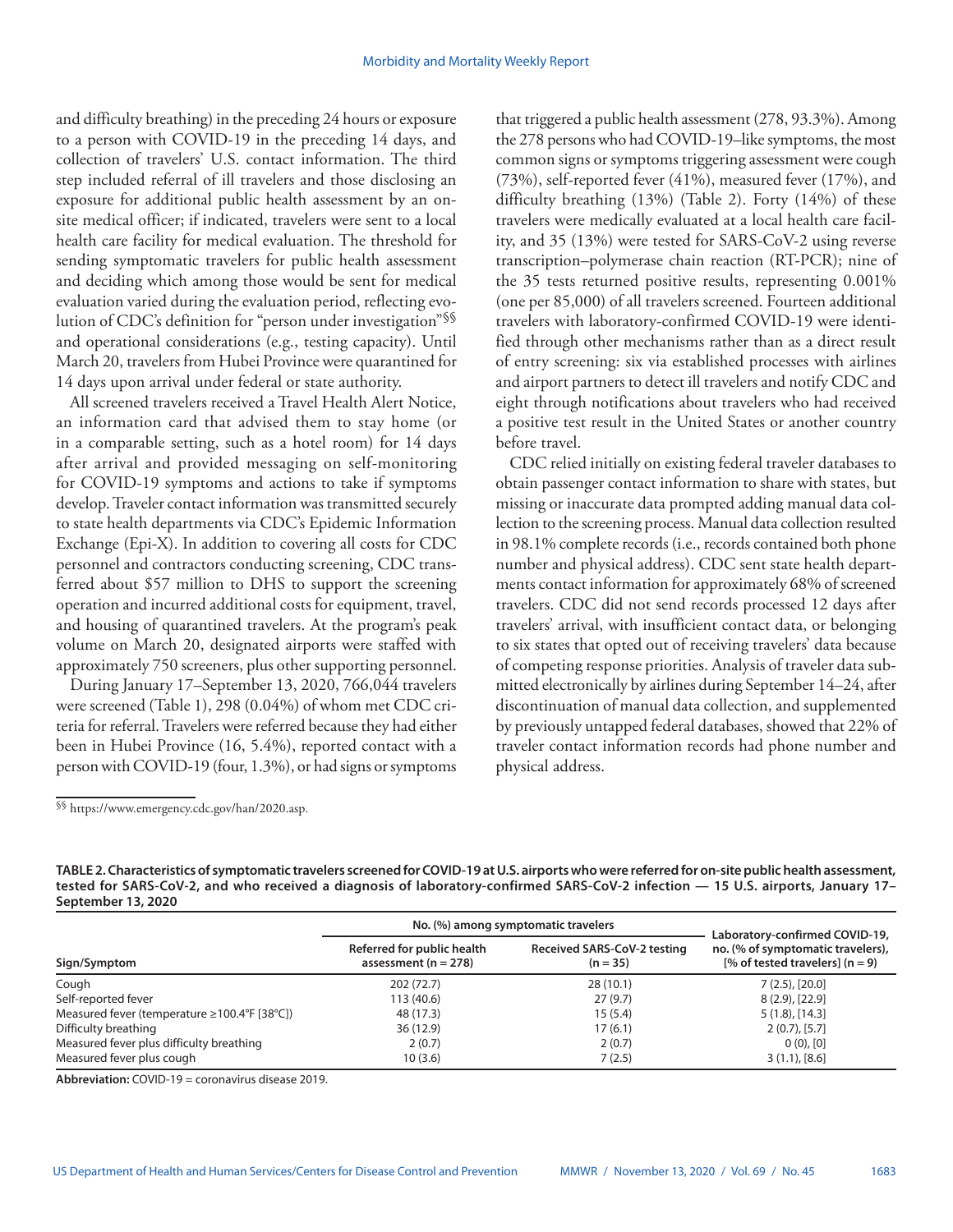## **Discussion**

These findings demonstrate that temperature and symptom screening at airports detected few COVID-19 cases and required considerable resources. The observed yield was approximately one identified case per 85,000 travelers screened. Reasons for the low yield were likely multifactorial and might have included an overall low COVID-19 prevalence in travelers; the relatively long incubation period; an illness presentation with a wide range of severity, afebrile cases, and nonspecific symptoms common to other infections; asymptomatic infections; and travelers who might deny symptoms or take steps to avoid detection of illness (e.g., through use of antipyretic or cough suppressant medications) (*1*).

SARS-CoV-2 presents a formidable control challenge because asymptomatic (i.e., never symptomatic) and presymptomatic (i.e., contagious infections before symptom onset) infections can result in substantial transmission, which was unknown early in the pandemic (*2*,*3*). The proxy for infectiousness, viral shedding in the upper respiratory tract, is greatest early in the course of infection, before prominent symptoms are apparent, suggesting peak infectiousness at or before symptom onset (*3*).

These findings are consistent with mathematical models examining the effectiveness of airport screening for COVID-19, which suggest that most infected travelers would be undetected by symptom-based screening at airports (*4*,*5*). Nonetheless, reductions in travel (e.g., associated with issuance of travel health notices to avoid nonessential travel and some entry restrictions) and airport-based activities might have lessened the incidence of COVID-19 in the United States early in the pandemic by discouraging symptomatic persons from traveling, limiting entry of potentially infected travelers, and promoting actions to prevent transmission from infected travelers, including a recommendation to stay home for 14 days after arrival (*6*–*8*).

Challenges associated with providing complete and accurate traveler contact information to health departments, the high volume of travelers to some locations, and competing health department priorities when jurisdictions were confronting outbreaks, precluded efforts to contact most travelers after arrival to oversee self-monitoring as recommended at the time (*9*). Manual data collection of traveler contact information on arrival is resource-intensive and poses a risk to travelers who might have to wait in crowded, enclosed spaces while the information is collected. CDC is working with government and industry partners to develop a framework to collect reliable contact information electronically for airline passengers before arrival in the United States and enable secure, real-time data transfer for any public health follow-up, including air travelrelated contact tracing, when indicated.

The findings in this report are subject to at least three limitations. First, not all symptomatic travelers were referred for public health assessment because many COVID-19 symptoms are nonspecific and available data (for travelers who were not referred) are insufficient to determine the proportion who might have had some symptoms. Second, most travelers referred for public health assessment were not sent to a local health care facility or tested for SARS-CoV-2. Both could have been sources of selection bias toward underestimation of the number of cases in screened travelers. Third, screening was limited to travelers from certain countries, and current surveillance systems lack information to match COVID-19 cases reported by states to known international travelers. Therefore, this report is unable to provide definitive assessment of the outcomes of screened travelers who were not referred for medical evaluation or to compare outcomes for screened travelers with those arriving from countries not targeted for screening.

The hallmark of effective public health programs is reassessment of methods used for public health practice based on available evidence. Therefore, CDC recommended a shift from resource-intensive, low-yield, symptom-based screening of air travelers to an approach that better fits the current stage of the pandemic, and on September 14, 2020, the screening program was discontinued. Protecting travelers and destination communities during the pandemic will require continued emphasis on implementation of health precautions before, during, and after travel, and communicating these recommendations to travelers and the airline industry.<sup>11,\*\*\*,†††,§§§</sup> After the removal of requirements for enhanced entry screening operations, CDC continued to invest in strengthening illness detection and response under CDC's regulatory authorities,<sup>555</sup> by training of partners at ports of entry, as well as overall public health response capacity at 20 CDC quarantine station locations. CDC, along with U.S. government partners, also issued recommendations for airlines, airports, and travelers\*\*\*\*,†††† to prevent COVID-19 transmission associated with air travel. All travelers should follow CDC recommendations for mask use,§§§§ hand hygiene, self-monitoring for symptoms, and social distancing during travel and after arrival to the United

§§§ [https://www.cdc.gov/quarantine/travel-restrictions.html.](https://www.cdc.gov/quarantine/travel-restrictions.html)<br>¶¶¶ [https://www.cdc.gov/quarantine/specificlawsregulations.html.](https://www.cdc.gov/quarantine/specificlawsregulations.html)<br>\*\*\*\* https://www.cdc.gov/coronavirus/2019-ncov/travelers/airline-toolkit.html.

<sup>¶¶</sup> [https://www.cdc.gov/coronavirus/2019-ncov/travelers/when-to-delay](https://www.cdc.gov/coronavirus/2019-ncov/travelers/when-to-delay-travel.html)[travel.html.](https://www.cdc.gov/coronavirus/2019-ncov/travelers/when-to-delay-travel.html)

<sup>\*\*\*</sup> https://www.cdc.gov/coronavirus/2019-ncov/travelers/travel-during-<br>covid19.html.

<sup>†††</sup> https://www.cdc.gov/coronavirus/2019-ncov/travelers/after-travel-<br>precautions.html.

<sup>\*\*\*\*</sup> [https://www.transportation.gov/sites/dot.gov/files/2020-07/Runway\\_to\\_](https://www.transportation.gov/sites/dot.gov/files/2020-07/Runway_to_Recovery_07022020.pdf)Recovery\_07022020.pdf.

<sup>§§§§</sup> <https://www.cdc.gov/quarantine/masks/mask-travel-guidance.html>.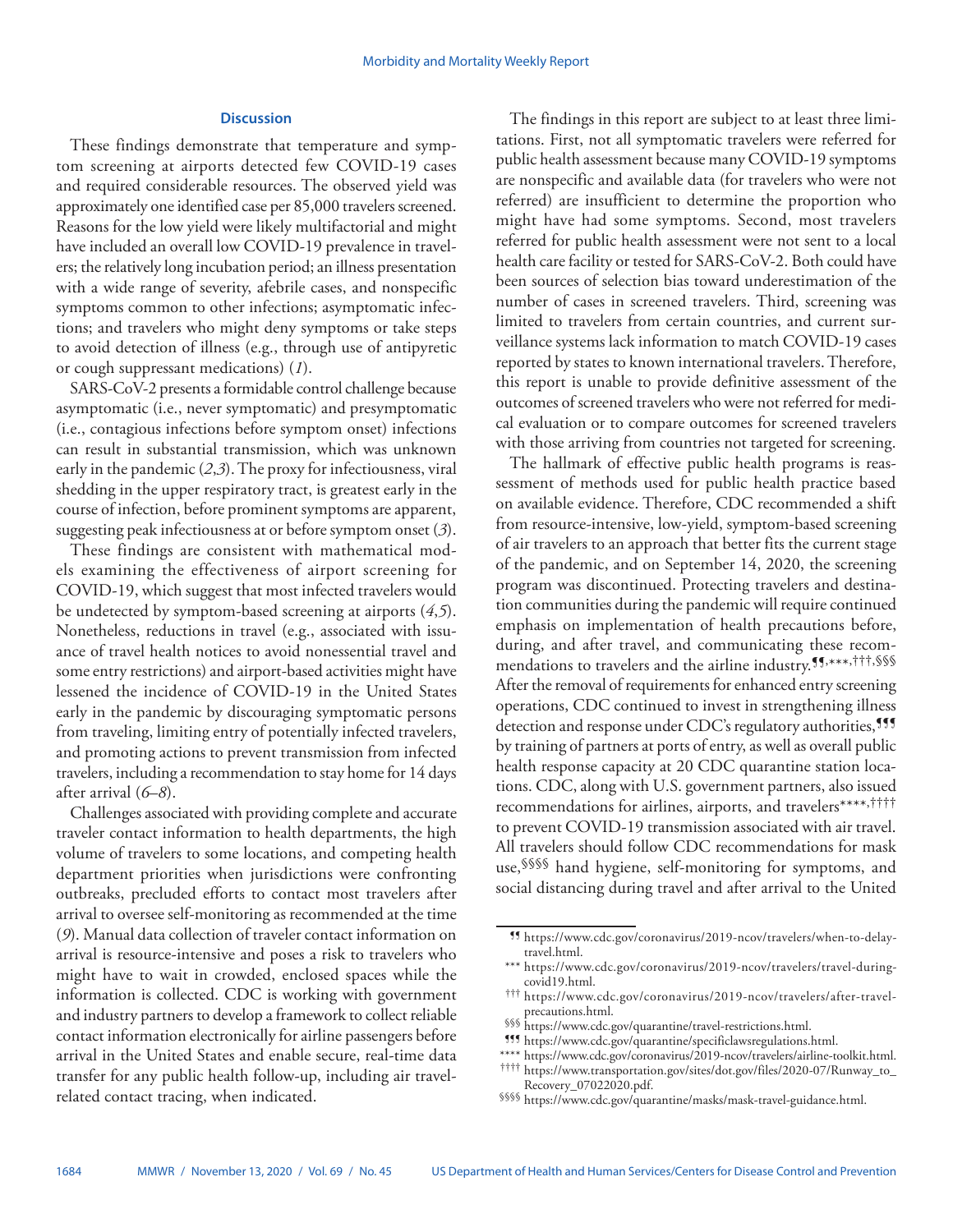#### **Summary**

### What is already known about this topic?

As an early effort to prevent importation of SARS-CoV-2, CDC established entry screening at designated airports for passengers from certain countries.

#### What is added by this report?

Passenger entry screening was resource-intensive with low yield of laboratory-diagnosed COVID-19 cases (one case per 85,000 travelers screened). Contact information was missing for a substantial proportion of screened travelers in the absence of manual data collection.

## What are the implications for public health practice?

Symptom-based screening programs are ineffective because of the nonspecific clinical presentation of COVID-19 and asymptomatic cases. Reducing COVID-19 importation has transitioned to enhancing communication with travelers to promote recommended preventive measures, strengthening response capacity at ports of entry, and encouraging predeparture and postarrival testing. Collection of contact information from international air passengers before arrival would facilitate timely postarrival management when indicated.

States. Travellers with higher exposure risk should take additional precautions, including postarrival testing, avoiding contact with persons at higher risk for severe disease, and staying home as recommended or required by jurisdictional public health authorities. Predeparture testing of travelers, ideally with specimen collection within 72 hours before departure, might reduce the risk for SARS-CoV-2 transmission during travel. Postarrival testing could allow for shortening of posttravel self-quarantine periods that protect against travel-associated imported (translocated) infections.<sup>1111</sup> Finally, progress in understanding immunity biomarkers and duration of protection, in developing one or more vaccines, and in testing hold promise for refining risk stratification and optimizing management of travelers to reduce COVID-19 transmission and translocation related to commercial air travel.

¶¶¶¶ <https://www.medrxiv.org/content/10.1101/2020.07.24.20161281v2.full.pdf>.

## **Acknowledgments**

All airport screeners (CDC quarantine station staff members, deployers from across the U.S. government, and contractors); Countering Weapons of Mass Destructions Office and Customs and Border Protection, U.S. Department of Homeland of Security; Dan Reed, Heesoo Joo, Clelia Pezzi, Terrianna Woodard, Candice Gilliland. Corresponding author: Francisco Alvarado-Ramy, [fba8@cdc.gov](mailto:fba8@cdc.gov).

<sup>1</sup>CDC COVID-19 Response Team; <sup>2</sup>Division of Global Migration and Quarantine, National Center for Emerging and Zoonotic Infectious Diseases, CDC; 3Oak Ridge Institute for Science and Education, Oak Ridge, Tennessee; 4Kapili Services, LLC, Orlando, Florida.

All authors have completed and submitted the International Committee of Medical Journal Editors form for disclosure of potential conflicts of interest. No potential conflicts of interest were disclosed.

#### **References**

- 1. Struyf T, Deeks JJ, Dinnes J, et al.; Cochrane COVID-19 Diagnostic Test Accuracy Group. Signs and symptoms to determine if a patient presenting in primary care or hospital outpatient settings has COVID-19 disease. Cochrane Database Syst Rev 2020;7:CD013665. [PMID:32633856](https://www.ncbi.nlm.nih.gov/entrez/query.fcgi?cmd=Retrieve&db=PubMed&list_uids=32633856&dopt=Abstract)
- 2. Yu X, Yang R. COVID-19 transmission through asymptomatic carriers is a challenge to containment. Influenza Other Respir Viruses 2020;14:474–5. [PMID:32246886](https://www.ncbi.nlm.nih.gov/entrez/query.fcgi?cmd=Retrieve&db=PubMed&list_uids=32246886&dopt=Abstract) <https://doi.org/10.1111/irv.12743>
- 3. He X, Lau EHY, Wu P, et al. Temporal dynamics in viral shedding and transmissibility of COVID-19. Nat Med 2020;26:672–5[. PMID:32296168](https://www.ncbi.nlm.nih.gov/entrez/query.fcgi?cmd=Retrieve&db=PubMed&list_uids=32296168&dopt=Abstract) <https://doi.org/10.1038/s41591-020-0869-5>
- 4. Quilty BJ, Clifford S, Flasche S, Eggo RM; CMMID nCoV working group. Effectiveness of airport screening at detecting travellers infected with novel coronavirus (2019-nCoV). Euro Surveill 2020;25:2000080. [PMID:32046816](https://www.ncbi.nlm.nih.gov/entrez/query.fcgi?cmd=Retrieve&db=PubMed&list_uids=32046816&dopt=Abstract) [https://doi.org/10.2807/1560-7917.](https://doi.org/10.2807/1560-7917.ES.2020.25.5.2000080) [ES.2020.25.5.2000080](https://doi.org/10.2807/1560-7917.ES.2020.25.5.2000080)
- 5. Gostic K, Gomez AC, Mummah RO, Kucharski AJ, Lloyd-Smith JO. Estimated effectiveness of symptom and risk screening to prevent the spread of COVID-19. eLife 2020;9:e55570[. PMID:32091395](https://www.ncbi.nlm.nih.gov/entrez/query.fcgi?cmd=Retrieve&db=PubMed&list_uids=32091395&dopt=Abstract) [https://](https://doi.org/10.7554/eLife.55570) [doi.org/10.7554/eLife.55570](https://doi.org/10.7554/eLife.55570)
- 6. Clifford S, Pearson CAB, Klepac P, et al.; CMMID COVID-19 working group. Effectiveness of interventions targeting air travellers for delaying local outbreaks of SARS-CoV-2. J Travel Med 2020;27:taaa068. [PMID:32384159](https://www.ncbi.nlm.nih.gov/entrez/query.fcgi?cmd=Retrieve&db=PubMed&list_uids=32384159&dopt=Abstract) <https://doi.org/10.1093/jtm/taaa068>
- 7. Chinazzi M, Davis JT, Ajelli M, et al. The effect of travel restrictions on the spread of the 2019 novel coronavirus (COVID-19) outbreak. Science 2020;368:395–400[. PMID:32144116](https://www.ncbi.nlm.nih.gov/entrez/query.fcgi?cmd=Retrieve&db=PubMed&list_uids=32144116&dopt=Abstract) [https://doi.org/10.1126/science.](https://doi.org/10.1126/science.aba9757) [aba9757](https://doi.org/10.1126/science.aba9757)
- 8. Wells CR, Sah P, Moghadas SM, et al. Impact of international travel and border control measures on the global spread of the novel 2019 coronavirus outbreak. Proc Natl Acad Sci U S A 2020;117:7504–9[. PMID:32170017](https://www.ncbi.nlm.nih.gov/entrez/query.fcgi?cmd=Retrieve&db=PubMed&list_uids=32170017&dopt=Abstract) <https://doi.org/10.1073/pnas.2002616117>
- 9. Myers JF, Snyder RE, Porse CC, et al.; Traveler Monitoring Team. Identification and monitoring of international travelers during the initial phase of an outbreak of COVID-19—California, February 3–March 17, 2020. MMWR Morb Mortal Wkly Rep 2020;69:599–602. [PMID:32407299](https://www.ncbi.nlm.nih.gov/entrez/query.fcgi?cmd=Retrieve&db=PubMed&list_uids=32407299&dopt=Abstract) <https://doi.org/10.15585/mmwr.mm6919e4>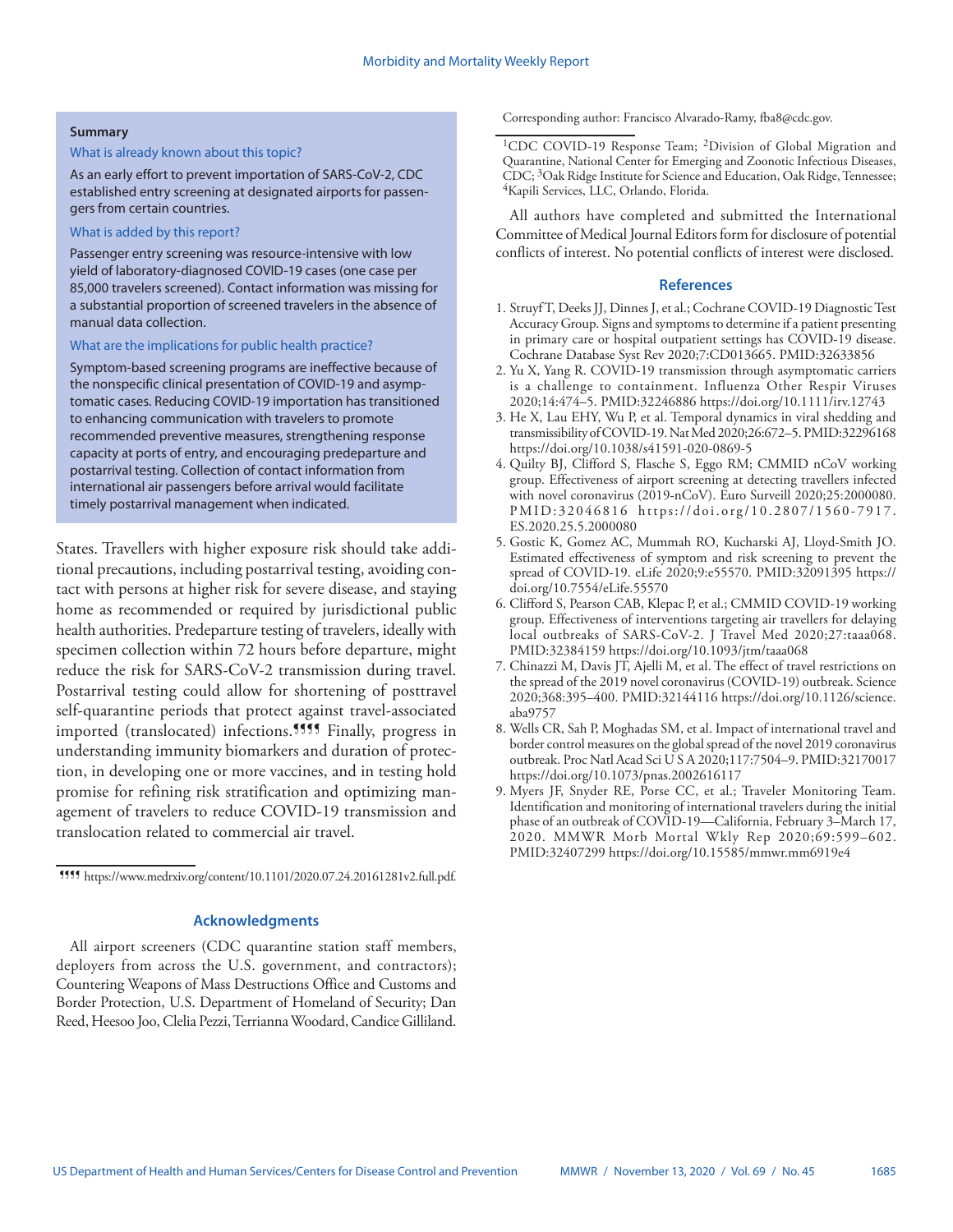# <span id="page-21-0"></span>**Multiple COVID-19 Outbreaks Linked to a Wedding Reception in Rural Maine — August 7–September 14, 2020**

Parag Mahale, MBBS, PhD<sup>1,2</sup>; Craig Rothfuss, MPA, MPH<sup>1,3</sup>; Sarah Bly<sup>1,3</sup>; Megan Kelley<sup>1,3</sup>; Siiri Bennett, MD<sup>1</sup>; Sara L. Huston, PhD<sup>1,3</sup>; Sara Robinson, MPH<sup>1</sup>

Large indoor gatherings pose a high risk for transmission of SARS-CoV-2, the virus that causes coronavirus disease 2019 (COVID-19), and have the potential to be super-spreading events (*1*,*2*). Such events are associated with explosive growth, followed by sustained transmission (*3*). During August 7– September 14, 2020, the Maine Center for Disease Control and Prevention (MeCDC) investigated a COVID-19 outbreak linked to a wedding reception attended by 55 persons in a rural Maine town. In addition to the community outbreak, secondary and tertiary transmission led to outbreaks at a longterm care facility 100 miles away and at a correctional facility approximately 200 miles away. Overall, 177 COVID-19 cases were epidemiologically linked to the event, including seven hospitalizations and seven deaths (four in hospitalized persons). Investigation revealed noncompliance with CDC's recommended mitigation measures. To reduce transmission, persons should avoid large gatherings, practice physical distancing, wear masks, stay home when ill, and self-quarantine after exposure to a person with confirmed SARS-CoV-2 infection. Persons can work with local health officials to increase COVID-19 awareness and determine the best policies for organizing social events to prevent outbreaks in their communities.

## **Investigation and Results**

On August 12, 2020, MeCDC received laboratory reports of two persons who received positive SARS-CoV-2 polymerase chain reaction (PCR) test results from nasopharyngeal swab specimens. Both persons reported attending a wedding reception on August 7, and both experienced onset of fever, cough, and sore throat on August 11. Three more persons who reported attending the same reception received positive SARS-CoV-2 test results the next day, prompting initiation of an outbreak investigation by MeCDC on August 14.

MeCDC used the Council of State and Territorial Epidemiologists' COVID-19 case definitions (*4*). Confirmed cases were defined by receipt of a positive SARS-CoV-2 PCR test result, and probable cases were defined by the reported presence of COVID-19–compatible symptoms and epidemiologic linkage to a confirmed case, without laboratory testing (*4*). Close contact was defined as being within 6 feet of a person with COVID-19 for at least 15 minutes (*4*). MeCDC defines a COVID-19 outbreak as the occurrence of three or

more confirmed cases within 14 days in persons from different households, with an epidemiologic link to a single facility or event. MeCDC investigators interviewed patients using a standardized questionnaire\*; entered data on demographic characteristics, onset date, symptoms, and relevant exposures into the National Electronic Disease Surveillance System Base System; and enrolled close contacts in Sara Alert,† an automated, web-based, symptom-monitoring tool (*5*).

Primary cases were defined as confirmed or probable cases in persons present at the reception. Through contact tracing, MeCDC identified secondary and tertiary cases (close contacts of primary and secondary cases, respectively). MeCDC developed transmission chains using MicrobeTrace (version 0.6.1; CDC)§ and performed descriptive statistics using SAS software (version 9.4; SAS Institute). This activity was reviewed by CDC and was conducted consistent with applicable federal law and CDC policy.

The reception, attended by 55 persons, was held on August 7 in a rural Maine town located in county A. The town had a total population of approximately 4,500 persons and no previously reported COVID-19 cases. COVID-19 incidence in county A before the reception was 97 cases per 100,000 persons. The bride, groom, and groom's family (seven persons) traveled from California to Maine on August 6. In compliance with the governor of Maine's executive order,\*\* because they had received negative SARS-CoV-2 test results shortly after arrival, they were not required to quarantine for 14 days. The index patient was a Maine resident and a wedding reception guest who reported onset of fever, runny nose, cough, and fatigue on August 8 and received a positive SARS-CoV-2 test result on August 13. During August 8–14, 24 persons who received positive SARS-CoV-2 PCR test results in county A reported having attended the event, prompting a health inspection of the facility to investigate compliance with Maine's COVID-19 guidelines.††

<sup>\*</sup> <https://www.cdc.gov/coronavirus/2019-ncov/downloads/pui-form.pdf>.<br>
<sup>†</sup> <https://saraalert.org/>.<br>
§ <https://www.biorxiv.org/content/10.1101/2020.07.22.216275v1>.<br>
§ 45 C.F.R. part 46.102(l)(2), 21 C.F.R. part 56; 42 U.S.C.

<sup>5</sup> U.S.C. Sect, 552a; 44 U.S.C. Sect. 3501 et seq.

<sup>\*\*</sup> [https://www.maine.gov/governor/mills/sites/maine.gov.governor.mills/files/](https://www.maine.gov/governor/mills/sites/maine.gov.governor.mills/files/inline-files/EO-57.pdf)

<sup>&</sup>lt;sup>††</sup> <https://www.maine.gov/decd/covid-19-prevention-checklists>.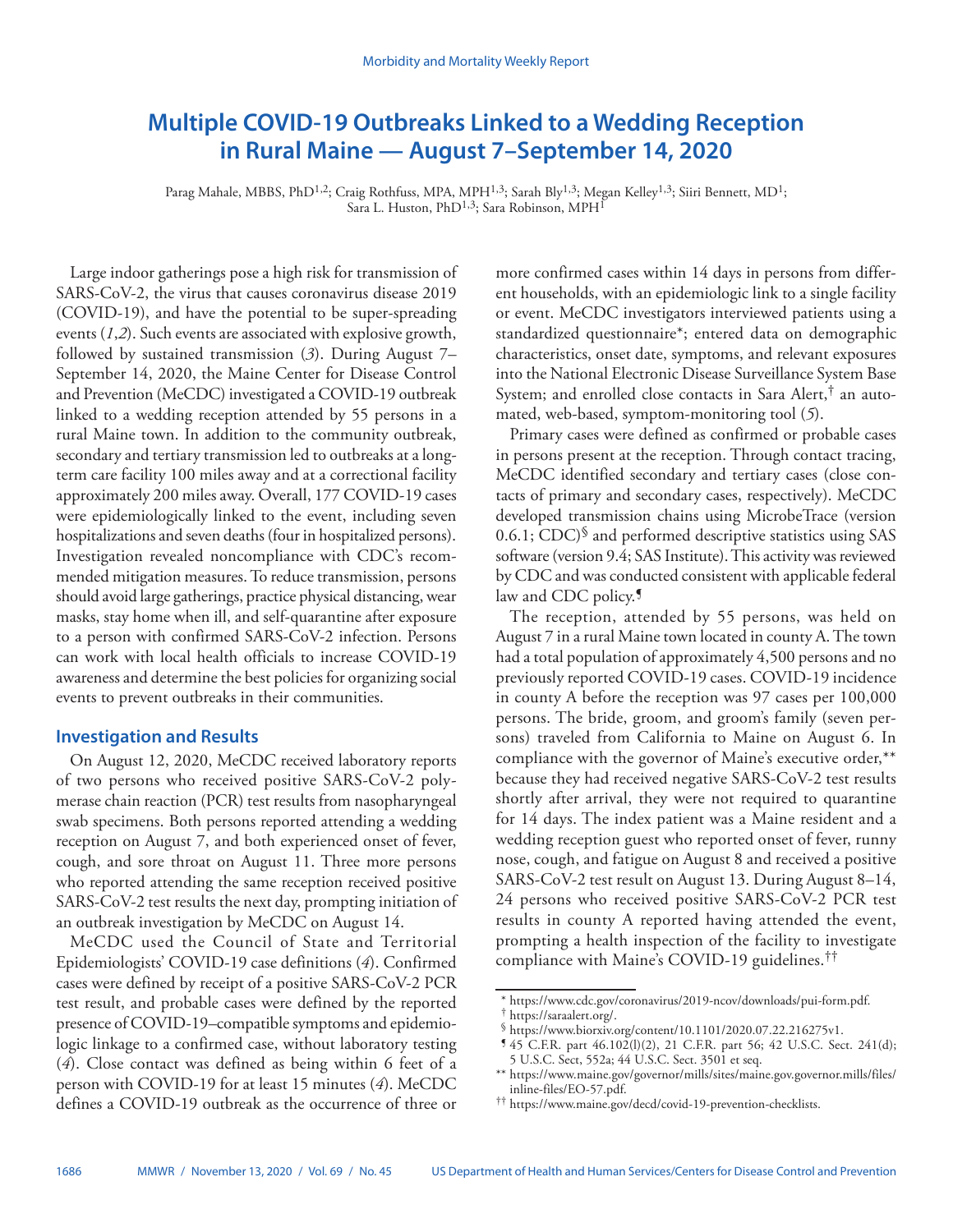The reception was held at a lodging establishment in county A that had an attached restaurant and four dining areas, including the event room, breakfast room, bar, and an open deck. Guests were seated indoors in the event room, which had 10 tables, with 4–6 guests seated around each table. The total number of wedding guests (55) exceeded Maine's 50-person limit for indoor gathering in a shared space. Facility staff members had conducted temperature checks for all guests at the facility entrance; these were reported as normal. Although the facility had signs posted at the entrance instructing visitors to wear masks, guests did not comply with this requirement nor maintain a physical distance of ≥6 feet, and staff members did not enforce these measures; all staff members wore masks. The facility did not collect contact information from guests. A member of the wedding party informed MeCDC of the total number of guests but did not provide their contact information. MeCDC investigators linked cases to the event by backward tracing,§§ in which persons with confirmed or probable COVID-19 were interviewed to determine whether they had attended an event or were a close contact of a person who had received a diagnosis of COVID-19 ≤14 days before their symptom onset or testing date.

## **Wedding Guests, Facility Staff Members, and Their Community Contacts**

By August 20, MeCDC identified 30 primary cases (Figure). Confirmed SARS-CoV-2 infection was identified in 27 (49.1%) of 55 wedding guests. The other three primary cases occurred in a staff member at the venue, a vendor, and a patron dining at the venue who was not a wedding guest. The facility manager informed MeCDC that among the 30 staff members, 23 (76.7%) received negative SARS-CoV-2 test results, five (16.7%) self-quarantined without testing, and two (6.7%) received a positive test result (one primary case, one secondary case). MeCDC subsequently identified an additional 17 secondary and 10 tertiary cases (Supplementary Figure, <https://stacks.cdc.gov/view/cdc/96482>). Fifty-one (89.5%) patients were symptomatic, and 51 (89.5%) cases were confirmed (Table). The median age was 51 years, seven (12.3%) patients were aged ≥75 years, and the majority of cases occurred in women (57.9%). Among four persons hospitalized, one died; all four hospitalized patients were aged ≥75 years, had underlying medical conditions, and were not wedding guests.

One event attendee with COVID-19 (patient A1) reported cough onset on August 10 and attended an in-person school meeting the same day. Two school staff members subsequently received diagnoses of COVID-19 on August 14 and 17. Local schools delayed reopening by 2 weeks while all exposed staff members completed isolation or quarantine.



**FIGURE. Distribution of COVID-19 cases (N = 177) linked to a rural wedding reception, by date of onset or test\* — Maine, August 7– September 14, 2020**

**Abbreviations:** COVID-19 = coronavirus disease 2019; LTCF = long-term care facility. \* Date of test was used for asymptomatic cases.

<sup>§§</sup> <https://www.medrxiv.org/content/10.1101/2020.08.01.20166595v1>.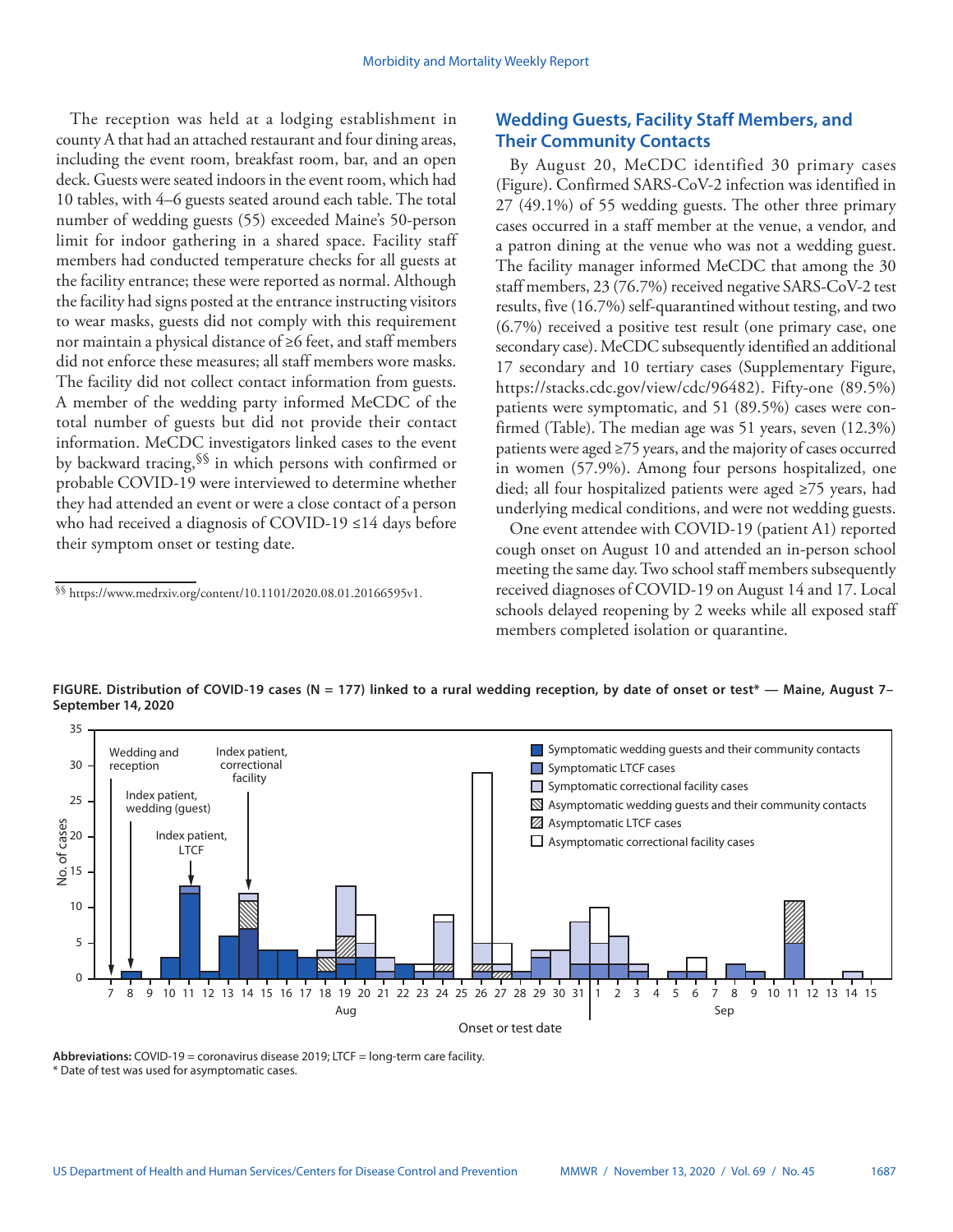|                                                                                          | Outbreak cases/persons<br>$no./total no.$ (%)                                        |                                                                                   |                                                                                                          |  |  |  |
|------------------------------------------------------------------------------------------|--------------------------------------------------------------------------------------|-----------------------------------------------------------------------------------|----------------------------------------------------------------------------------------------------------|--|--|--|
| Characteristic                                                                           | Wedding reception attendees and<br>their community contacts*                         | Long-term care facility                                                           | <b>Correctional facility</b>                                                                             |  |  |  |
| <b>Total no. of cases</b>                                                                | 57                                                                                   | 38                                                                                | 82                                                                                                       |  |  |  |
| Case classification, no. (%) of<br>all outbreak cases)                                   | Primary: 30 (52.6)<br>Secondary: 17 (29.8)<br>Tertiary: 10 (17.5)                    | Staff member: 14 (36.8)<br>Resident: 24 (63.2)                                    | Staff member: 18 (22.0)<br>Incarcerated person: 48 (58.5)<br>Household contact of staff member:16 (19.5) |  |  |  |
| Case status                                                                              |                                                                                      |                                                                                   |                                                                                                          |  |  |  |
| Symptomatic confirmed<br>Symptomatic probable<br>Asymptomatic confirmed                  | 45/57 (79.0)<br>6/57(10.5)<br>6/57(10.5)                                             | 26/38 (68.4)<br>$0 (-)$<br>12/38 (31.6)                                           | 33/82 (40.2)<br>9/82(11.0)<br>40/82 (48.8)                                                               |  |  |  |
| Age group, yrs, median (IQR)<br>< 18<br>$18 - 29$<br>$30 - 59$<br>$60 - 75$<br>$\geq 75$ | $51(27-63)$<br>11/57(19.3)<br>5/57(8.8)<br>22/57 (38.6)<br>12/57(21.1)<br>7/57(12.3) | 68 (46-83)<br>1/38(2.6)<br>3/38(7.9)<br>8/38(21.1)<br>10/38 (26.3)<br>16/38(42.1) | 35 (29-48)<br>7/82(8.5)<br>17/82 (20.7)<br>52/82 (63.4)<br>6/82(7.3)<br>$0 (-)$                          |  |  |  |
| Sex<br>Male                                                                              | 24/57 (42.1)                                                                         | 6/38(15.8)                                                                        | 63/82 (76.8)                                                                                             |  |  |  |
| Female                                                                                   | 33/57 (57.9)                                                                         | 32/38 (84.2)                                                                      | 19/82 (23.2)                                                                                             |  |  |  |
| Symptoms <sup>†</sup><br>No. of signs/symptoms per patient,<br>median (IQR)              | 51/57 (89.5)<br>$4(2-6)$                                                             | 26/38 (68.4)<br>$6(4-9)$                                                          | 42/82 (51.2)<br>$5(3-7)$                                                                                 |  |  |  |
| Duration of symptoms in days,<br>median (IQR)                                            | $8(6-10)$                                                                            | $11(1-12)$                                                                        | $8(6.5-10)$                                                                                              |  |  |  |
| Underlying medical conditions <sup>†</sup>                                               | 19/57 (33.3)                                                                         | 26/38 (68.4)                                                                      | 43/82 (52.4)                                                                                             |  |  |  |
| No. of cases hospitalized                                                                | 4/57(7.0)                                                                            | 3/38(7.9)                                                                         | $0 (-)$                                                                                                  |  |  |  |
| No. of deaths                                                                            | 1/57(1.8)                                                                            | 6/38(15.8)                                                                        | $0 (-)$                                                                                                  |  |  |  |

**TABLE. Demographic and clinical characteristics of COVID-19 cases associated with a wedding reception event and linked outbreaks (N = 177) — Maine, August 7–September 14, 2020**

**Abbreviations:** COVID-19 = coronavirus disease 2019; IQR = interquartile range.

\* Includes the index cases at the long-term care and correctional facilities.

† Each case could have multiple symptoms or underlying medical conditions.

## **Long-Term Care Facility Outbreak**

After the reception, one of the guests (patient A2) had a close interaction with patient B1 (A2's parent), a health care worker at long-term care facility (LTCF) A (Supplementary Figure, <https://stacks.cdc.gov/view/cdc/96482>) on August 8 and 9. Patient B1 reported fever, chills, cough, myalgia, runny nose, and headache on August 11, but nevertheless worked on August 11 and 12; patient B1 was tested for SARS-CoV-2 on August 13 and received a positive result on August 18.

MeCDC recommended universal testing for all LTCF A residents and staff members, which was conducted on August 19, after which five additional cases were detected in four residents and one staff member. An investigation at the facility was initiated on August 21. During August 19–September 11, MeCDC identified 38 additional persons with confirmed SARS-CoV-2 infection at LTCF A (Table); in 14 (18.4%) of 76 staff members and 24 (54.5%) of 44 residents. These persons accounted for 36.8% (staff members) and 63.2% (residents) of respective facility-associated cases. Compared with LTCF A staff member patients, more resident patients were aged ≥75 years (66.7% versus 0%) and had at least one underlying medical condition (87.5% versus 35.7%); however, symptoms were more prevalent in staff members (92.9%) than in residents (54.2%). Three residents were hospitalized, and six died; all decedents were aged ≥60 years and had underlying medical conditions.

## **Correctional Facility Outbreak**

One wedding guest (patient A3) was a correctional facility staff member and reported onset of cough, myalgia, runny nose, sore throat, and a new onset loss of taste sensation on August 14 (Supplementary Figure, [https://stacks.cdc.gov/view/](https://stacks.cdc.gov/view/cdc/96482) [cdc/96482](https://stacks.cdc.gov/view/cdc/96482)). During August 15–19, patient A3 worked daily 8-hour shifts in two separate correctional facility housing units while symptomatic. On August 19, four staff members, including patient A3, received confirmation of COVID-19 diagnoses, which led MeCDC to initiate an investigation at this facility.

By September 1, 18 additional staff members and 46 incarcerated persons had received positive SARS-CoV-2 test results (Figure). MeCDC and the Maine Department of Corrections visited the correctional facility on September 4 to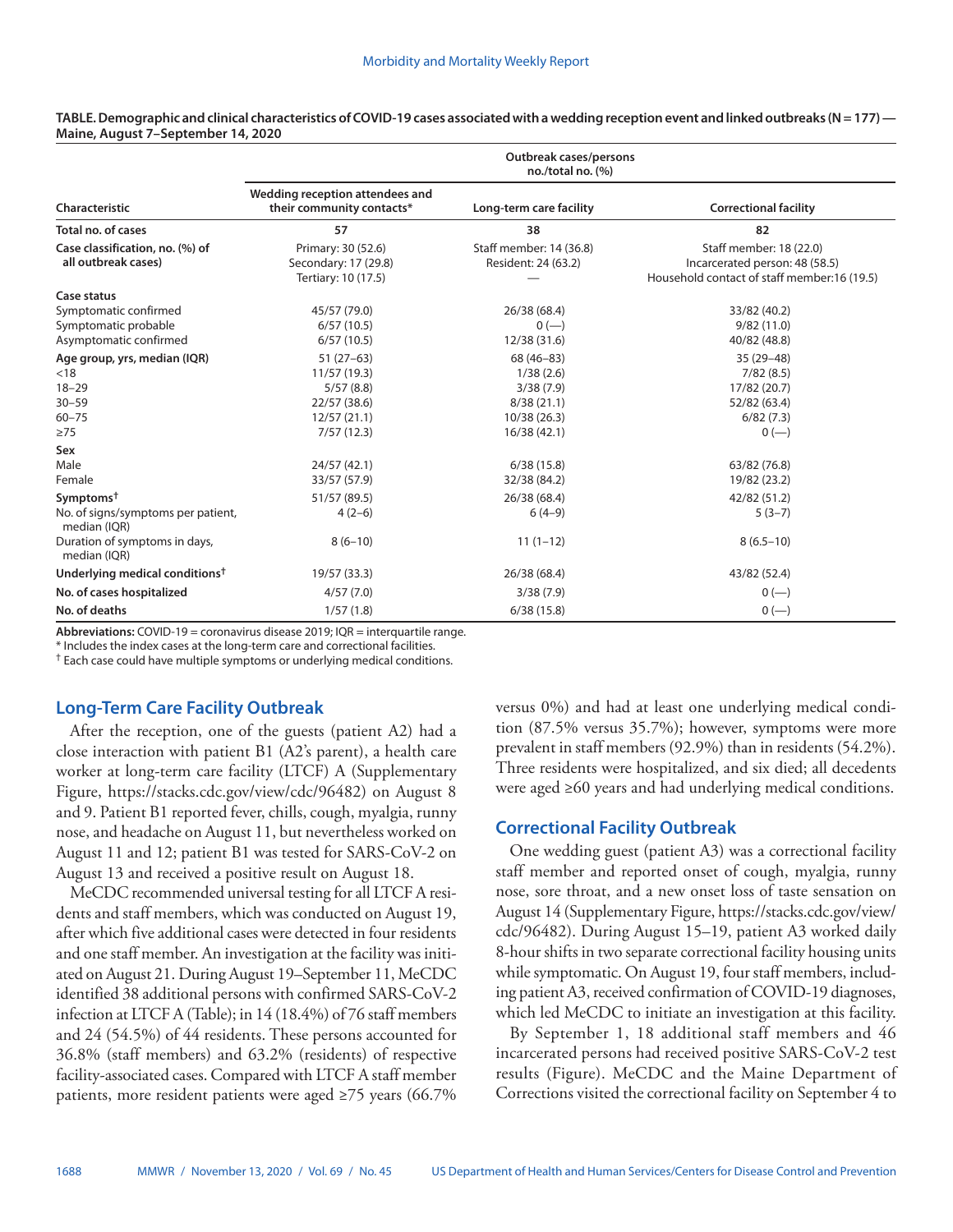assess mitigation measures. The facility had not implemented daily symptom screening for staff members or enforced regular use of masks after the first case was identified. During August 27–September 10, the facility implemented COVID-19 mitigation measures consistent with CDC guidelines for correctional facilities.<sup>99</sup>

In addition to patient A3, MeCDC identified 82 confirmed COVID-19 cases at the correctional facility (Table), including cases in 18 (41.9%) of 43 staff members, 48 (41.4%) of 116 incarcerated persons, and 16 household contacts of staff members; these persons accounted for 22.0%, 58.5%, and 19.5% of facility-associated cases, respectively. Most patients were men (76.8%, including all incarcerated persons) and aged 30–59 years (76%). More staff members than incarcerated persons were symptomatic (83.3% versus 22.9%). No hospitalizations or deaths occurred.

#### **Discussion**

A wedding reception in a small rural town was the likely source of COVID-19 outbreaks in the local community, an LTCF, and a correctional facility, leading to 177 cases, seven hospitalizations, and seven deaths, highlighting the importance of adhering to recommended mitigation measures even in communities where transmission rates are low. None of the persons who were hospitalized or died had attended the event. Robust case investigation and contact tracing allowed seemingly disparate outbreaks to be epidemiologically linked to the event. Index patients at the LTCF and the correctional facility both worked while symptomatic, underscoring the importance of staying home when ill.

Community gatherings such as weddings, birthday parties, church events, and funerals have the potential to be SARS-CoV-2 super-spreading events (*1*–*3*). Increased transmission risk at such events might result from failure to maintain physical distancing and inconsistent use of masks. Transmission risk is further increased when events are held indoors.\*\*\* Findings from this investigation also demonstrate that, in addition to asymptomatic and presymptomatic transmission (*6*,*7*), lack of adherence to CDC's COVID-19 guidelines to stay home from work while symptomatic is an important contributor to spread of SARS-CoV-2 infection.†††

The findings in this report are subject to at least two limitations. First, a list of reception attendees was not available, and some infected persons might have been missed.

#### **Summary**

What is already known about this topic?

Large gatherings pose a high risk for SARS-CoV-2 transmission.

#### What is added by this report?

A wedding reception with 55 persons in a rural Maine town led to COVID-19 outbreaks in the local community, as well as at a long-term care facility and a correctional facility in other counties. Overall, 177 COVID-19 cases were linked to the event, including seven hospitalizations and seven deaths (four in hospitalized persons). Investigation revealed noncompliance with CDC's recommended mitigation measures.

### What are the implications for public health practice?

To mitigate transmission, persons should avoid large gatherings, practice physical distancing, wear masks, stay home when ill, and self-quarantine after exposure to a person with confirmed SARS-CoV-2 infection.

Therefore, MeCDC likely undercounted cases of illness that were linked to the event, and the attack rate for the reception guests is thus a conservative estimate. Second, staff members at the LTCF and correctional facility possibly had exposures outside the facilities, and a definitive linkage of outbreaks at these facilities to the event was not possible in the absence of whole-genome sequencing.

Persons should avoid large gatherings, practice physical distancing and hand hygiene, wear masks in public places, and stay home when ill to protect their family, friends, and the public. Asymptomatic and presymptomatic transmission of SARS-CoV-2 is well documented (*6*,*7*); therefore, persons who have had close contact with confirmed COVID-19 cases should consider being tested.<sup>§§§</sup> Close contacts should also self-quarantine for 14 days, irrespective of COVID-19-related symptoms.<sup>999</sup> Persons can work with local health officials to increase COVID-19 awareness and determine the best policies for organizing social events to prevent outbreaks in their communities.\*\*\*\*

## **Acknowledgments**

Patients described in this report; health care personnel who cared for them; COVID-19 case investigators, staff members, contact tracers, and leaders of the Maine Center for Disease Control and Prevention; staff members and leaders at the long-term care facility and correctional facility.

<sup>¶¶</sup> [https://www.cdc.gov/coronavirus/2019-ncov/community/correction](https://www.cdc.gov/coronavirus/2019-ncov/community/correction-detention/guidance-correctional-detention.html)[detention/guidance-correctional-detention.html.](https://www.cdc.gov/coronavirus/2019-ncov/community/correction-detention/guidance-correctional-detention.html)

<sup>\*\*\*</sup> <https://www.medrxiv.org/content/10.1101/2020.04.04.20053058v1>. ††† [https://www.cdc.gov/coronavirus/2019-ncov/hcp/long-term-care.html.](https://www.cdc.gov/coronavirus/2019-ncov/hcp/long-term-care.html)

<sup>§§§</sup> <https://www.cdc.gov/coronavirus/2019-ncov/symptoms-testing/testing.html>. ¶¶¶ <https://www.cdc.gov/coronavirus/2019-ncov/if-you-are-sick/quarantine.html>.

<sup>\*\*\*\*</sup> [https://www.cdc.gov/coronavirus/2019-ncov/need-extra-precautions/](https://www.cdc.gov/coronavirus/2019-ncov/need-extra-precautions/other-at-risk-populations/rural-communities.html) [other-at-risk-populations/rural-communities.html.](https://www.cdc.gov/coronavirus/2019-ncov/need-extra-precautions/other-at-risk-populations/rural-communities.html)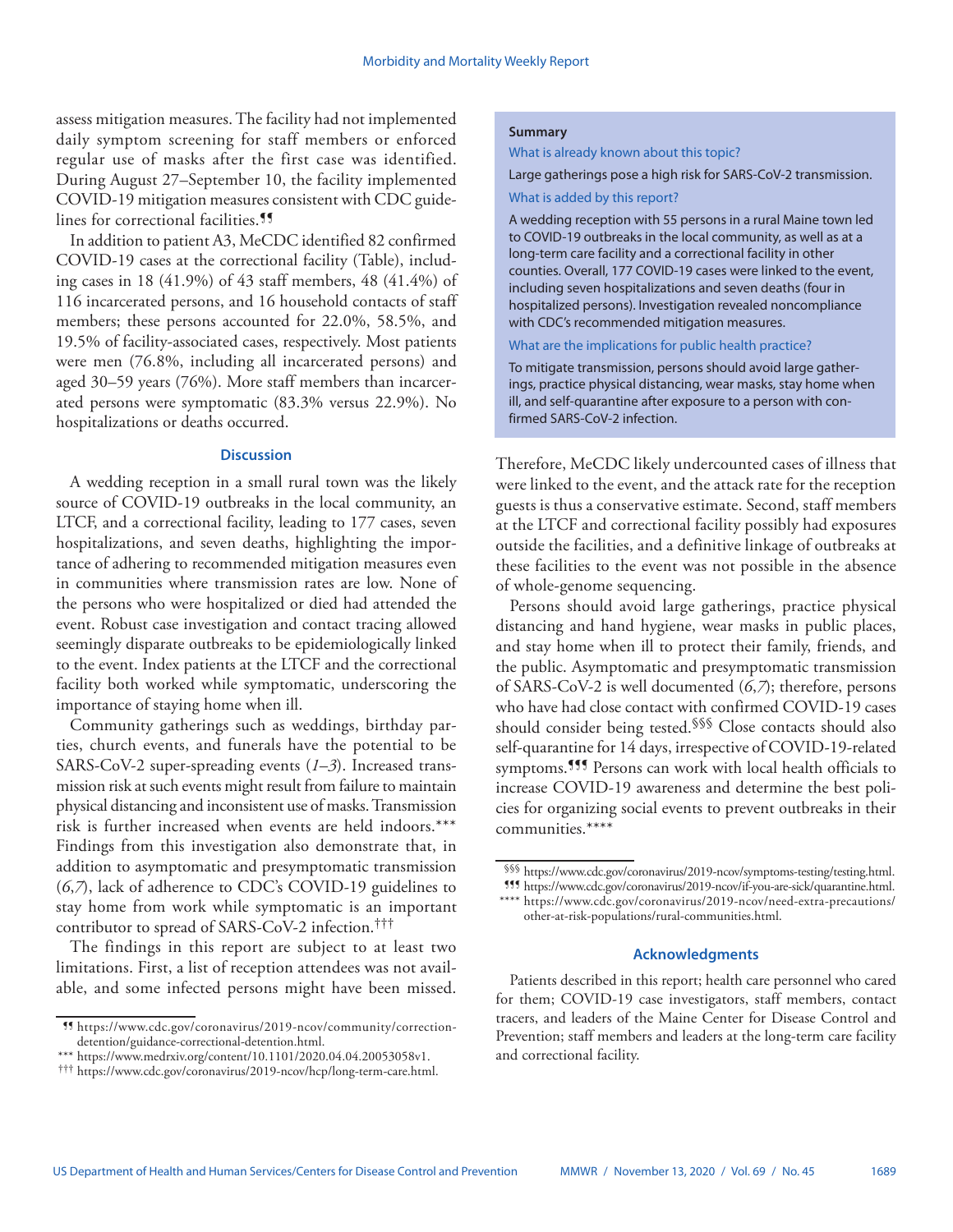Corresponding author: Parag Mahale, [Parag.Mahale@maine.gov](mailto:Parag.Mahale@maine.gov).

<sup>1</sup>Maine Center for Disease Control and Prevention, Augusta, Maine; <sup>2</sup>Epidemic Intelligence Service, CDC; 3University of Southern Maine, Portland, Maine.

All authors have completed and submitted the International Committee of Medical Journal Editors form for disclosure of potential conflicts of interest. No potential conflicts of interest were disclosed.

## **References**

- 1. Ghinai I, Woods S, Ritger KA, et al. Community transmission of SARS-CoV-2 at two family gatherings—Chicago, Illinois, February– March 2020. MMWR Morb Mortal Wkly Rep 2020;69:446–50. [PMID:32298246](https://www.ncbi.nlm.nih.gov/entrez/query.fcgi?cmd=Retrieve&db=PubMed&list_uids=32298246&dopt=Abstract) <https://doi.org/10.15585/mmwr.mm6915e1>
- 2. James A, Eagle L, Phillips C, et al. High COVID-19 attack rate among attendees at events at a church—Arkansas, March 2020. MMWR Morb Mortal Wkly Rep 2020;69:632–5. [PMID:32437338](https://www.ncbi.nlm.nih.gov/entrez/query.fcgi?cmd=Retrieve&db=PubMed&list_uids=32437338&dopt=Abstract) [https://doi.](https://doi.org/10.15585/mmwr.mm6920e2) [org/10.15585/mmwr.mm6920e2](https://doi.org/10.15585/mmwr.mm6920e2)
- 3. Frieden TR, Lee CT. Identifying and interrupting superspreading eventsimplications for control of severe acute respiratory syndrome coronavirus 2. Emerg Infect Dis 2020;26:1059–66[. PMID:32187007](https://www.ncbi.nlm.nih.gov/entrez/query.fcgi?cmd=Retrieve&db=PubMed&list_uids=32187007&dopt=Abstract) [https://doi.](https://doi.org/10.3201/eid2606.200495) [org/10.3201/eid2606.200495](https://doi.org/10.3201/eid2606.200495)
- 4. CDC. National Notifiable Diseases Surveillance System (NNDSS): coronavirus disease 2019 (COVID-19) 2020 interim case definition, approved August 5, 2020. Atlanta, GA: US Department of Health and Human Services, CDC; 2020. [https://wwwn.cdc.gov/nndss/conditions/](https://wwwn.cdc.gov/nndss/conditions/coronavirus-disease-2019-covid-19/case-definition/2020/08/05/) [coronavirus-disease-2019-covid-19/case-definition/2020/08/05/](https://wwwn.cdc.gov/nndss/conditions/coronavirus-disease-2019-covid-19/case-definition/2020/08/05/)
- 5. Krueger A, Gunn JKL, Watson J, et al. Characteristics and outcomes of contacts of COVID-19 patients monitored using an automated symptom monitoring tool—Maine, May–June 2020. MMWR Morb Mortal Wkly Rep 2020;69:1026–30. [PMID:32759918](https://www.ncbi.nlm.nih.gov/entrez/query.fcgi?cmd=Retrieve&db=PubMed&list_uids=32759918&dopt=Abstract) [https://doi.org/10.15585/](https://doi.org/10.15585/mmwr.mm6931e2) [mmwr.mm6931e2](https://doi.org/10.15585/mmwr.mm6931e2)
- 6. Furukawa NW, Brooks JT, Sobel J. Evidence supporting transmission of severe acute respiratory syndrome coronavirus 2 while presymptomatic or asymptomatic. Emerg Infect Dis 2020;26[. PMID:32364890](https://www.ncbi.nlm.nih.gov/entrez/query.fcgi?cmd=Retrieve&db=PubMed&list_uids=32364890&dopt=Abstract) [https://](https://doi.org/10.3201/eid2607.201595) [doi.org/10.3201/eid2607.201595](https://doi.org/10.3201/eid2607.201595)
- 7. Wei WE, Li Z, Chiew CJ, Yong SE, Toh MP, Lee VJ. Presymptomatic transmission of SARS-CoV-2—Singapore, January 23-March 16, 2020. MMWR Morb Mortal Wkly Rep 2020;69:411–5[. PMID:32271722](https://www.ncbi.nlm.nih.gov/entrez/query.fcgi?cmd=Retrieve&db=PubMed&list_uids=32271722&dopt=Abstract) <https://doi.org/10.15585/mmwr.mm6914e1>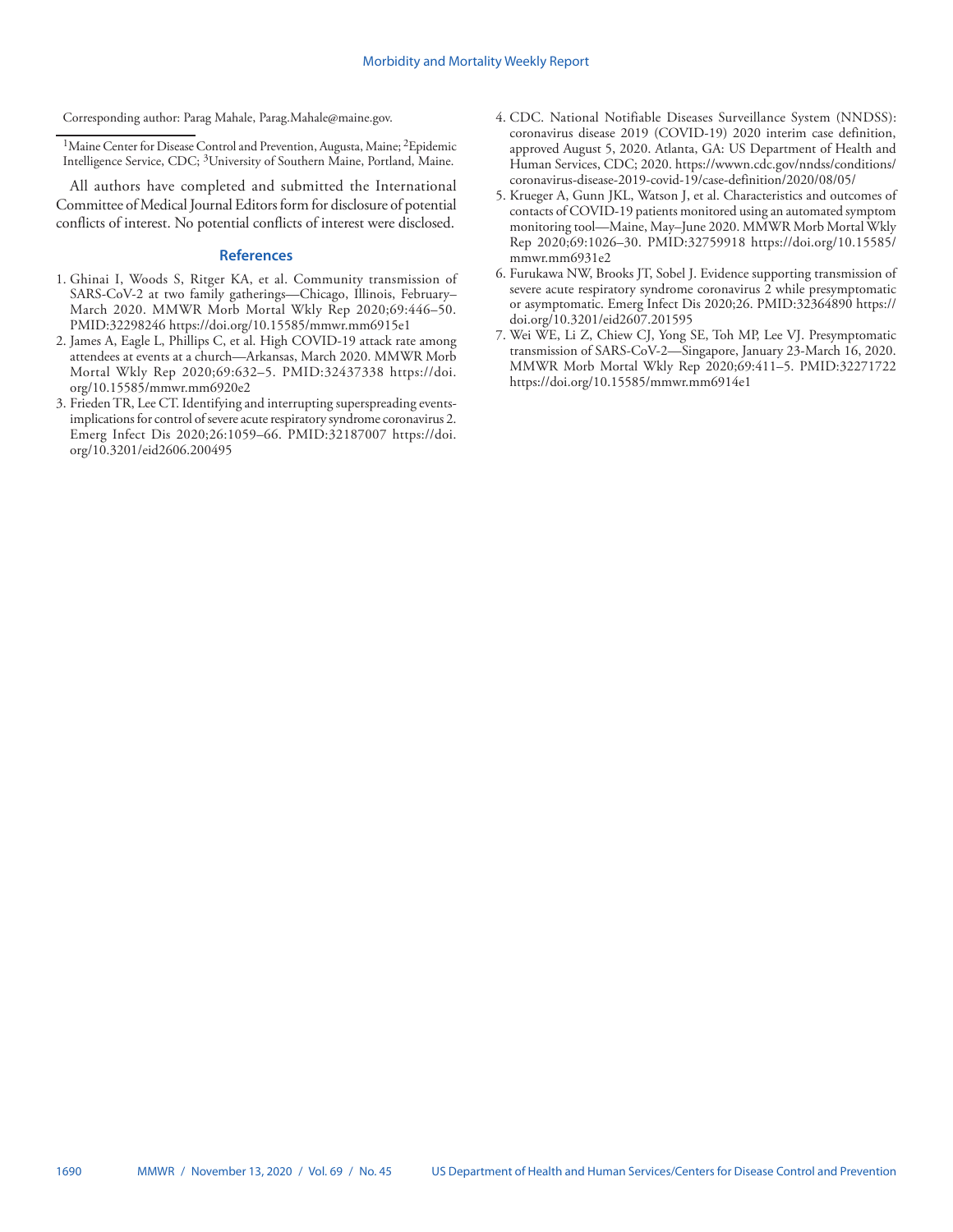# <span id="page-26-0"></span>**Declines in SARS-CoV-2 Transmission, Hospitalizations, and Mortality After Implementation of Mitigation Measures— Delaware, March–June 2020**

Florence A. Kanu<sup>1,2</sup>; Erica E. Smith<sup>3</sup>; Tabatha Offutt-Powell<sup>3</sup>; Rick Hong<sup>3</sup>; Delaware Case Investigation and Contact Tracing Teams<sup>3</sup>; Thu-Ha Dinh<sup>2</sup>; Eric Pevzner<sup>2</sup>

*On November 6, 2020, this report was posted as an* MMWR *Early Release on the* MMWR *website (<https://www.cdc.gov/mmwr>).*  Mitigation measures, including stay-at-home orders and public mask wearing, together with routine public health interventions such as case investigation with contact tracing and immediate self-quarantine after exposure, are recommended to prevent and control the transmission of SARS-CoV-2, the virus that causes coronavirus disease 2019 (COVID-19) (*1*–*3*). On March 11, the first COVID-19 case in Delaware was reported to the Delaware Division of Public Health (DPH). The state responded to ongoing community transmission with investigation of all identified cases (commencing March 11), issuance of statewide stay-at-home orders (March 24–June 1), a statewide public mask mandate (from April 28), and contact tracing (starting May 12). The relationship among implementation of mitigation strategies, case investigations, and contact tracing and COVID-19 incidence and associated hospitalization and mortality was examined during March–June 2020. Incidence declined by 82%, hospitalization by 88%, and mortality by 100% from late April to June 2020, as the mask mandate and contact tracing were added to case investigations and the stay-at-home order. Among 9,762 laboratory-confirmed COVID-19 cases reported during March 11–June 25, 2020, two thirds (6,527; 67%) of patients were interviewed, and 5,823 (60%) reported completing isolation. Among 2,834 contacts reported, 882 (31%) were interviewed and among these contacts, 721 (82%) reported completing quarantine. Implementation of mitigation measures, including mandated mask use coupled with public health interventions, was followed by reductions in COVID-19 incidence and associated hospitalizations and mortality. The combination of state-mandated community mitigation efforts and routine public health interventions can reduce the occurrence of new COVID-19 cases, hospitalizations, and deaths.

Using laboratory and case investigation data, changes in COVID-19 incidence and associated hospitalization and mortality in Delaware during March 11–June 25 were assessed. Laboratory data from the Delaware Electronic Reporting and Surveillance System (DERSS) and case investigation data from Delaware DPH were obtained. DERSS data included case classification (e.g., laboratory-confirmed or probable\*); case investigation data included hospitalization status and outcome, including death. Incidence was defined as the number of newly confirmed COVID-19 patients per 10,000 Delaware residents per week (*4*). Hospitalization and mortality rates were calculated similarly, as the number of patients with confirmed COVID-19 who were hospitalized or died per 10,000 persons per week. Percent change was calculated to describe the magnitude of rate change. Delaware mitigation and public health interventions included 1) case investigations (starting March 11), which involved interviewing patients with SARS-CoV-2 infection, asking each to immediately self-isolate while collecting information on demographic characteristics, potential exposure source, symptoms,<sup>†</sup> and close contacts<sup>§</sup>; 2) statewide mandated stay-at-home order<sup>9</sup> (March 24– June 1); 3) statewide mandated mask use in public\*\* (instituted April 28); and 4) contact tracing (starting May 12), wherein close contacts were interviewed and asked to self-quarantine and report symptoms for 14 days following an exposure. Changes in COVID-19 incidence and associated hospitalizations and mortality from March through June were assessed.

After the initial case report and stay-at-home order, COVID-19 incidence, hospitalization, and mortality rates increased, peaking during the week of April 13 at 15.0, 2.0, and 0.8 per 10,000 persons, respectively (Figure). After the peak, incidence declined by 18%, hospitalizations by 20%, and

<sup>\*</sup> A probable case was defined as an illness meeting clinical criteria and having an epidemiologic link with no confirmatory laboratory testing performed for COVID-19, or an illness with presumptive laboratory evidence (detection of antigen or antibody) and either meeting clinical criteria or having an epidemiologic link, or an illness in a person meeting vital records criteria with no confirmatory laboratory testing for COVID-19 performed. [https://www.](https://www.cdc.gov/coronavirus/2019-ncov/covid-data/faq-surveillance.html)<br>cdc.gov/coronavirus/2019-ncov/covid-data/faq-surveillance.html.

<sup>&</sup>lt;sup>†</sup> The following signs and symptoms were monitored: cough, fever, fatigue, body aches, loss of taste/smell, shortness of breath, chills, and sore throat.

<sup>§</sup> Case investigation included inquiries about close contacts in May 2020. At time of data collection, CDC guidance on contact definition was "persons less than 6 feet from a confirmed case for at least 10 minutes." CDC guidance now defines contacts as any person within 6 feet of an infected person for a cumulative total of 15 minutes or more over a 24-hour period starting from 2 days before illness onset (or, for asymptomatic patients, 2 days prior to test specimen collection). [https://www.cdc.gov/coronavirus/2019-ncov/php/](https://www.cdc.gov/coronavirus/2019-ncov/php/contact-tracing/contact-tracing-plan/appendix.html#con)<br>contact-tracing/contact-tracing-plan/appendix.html#contact.

 $9$  [https://governor.delaware.gov/health-soe/fifth-state-of-emergency/.](https://governor.delaware.gov/health-soe/fifth-state-of-emergency/)

<sup>\*\*</sup> <https://governor.delaware.gov/health-soe/thirteenth-state-of-emergency/>.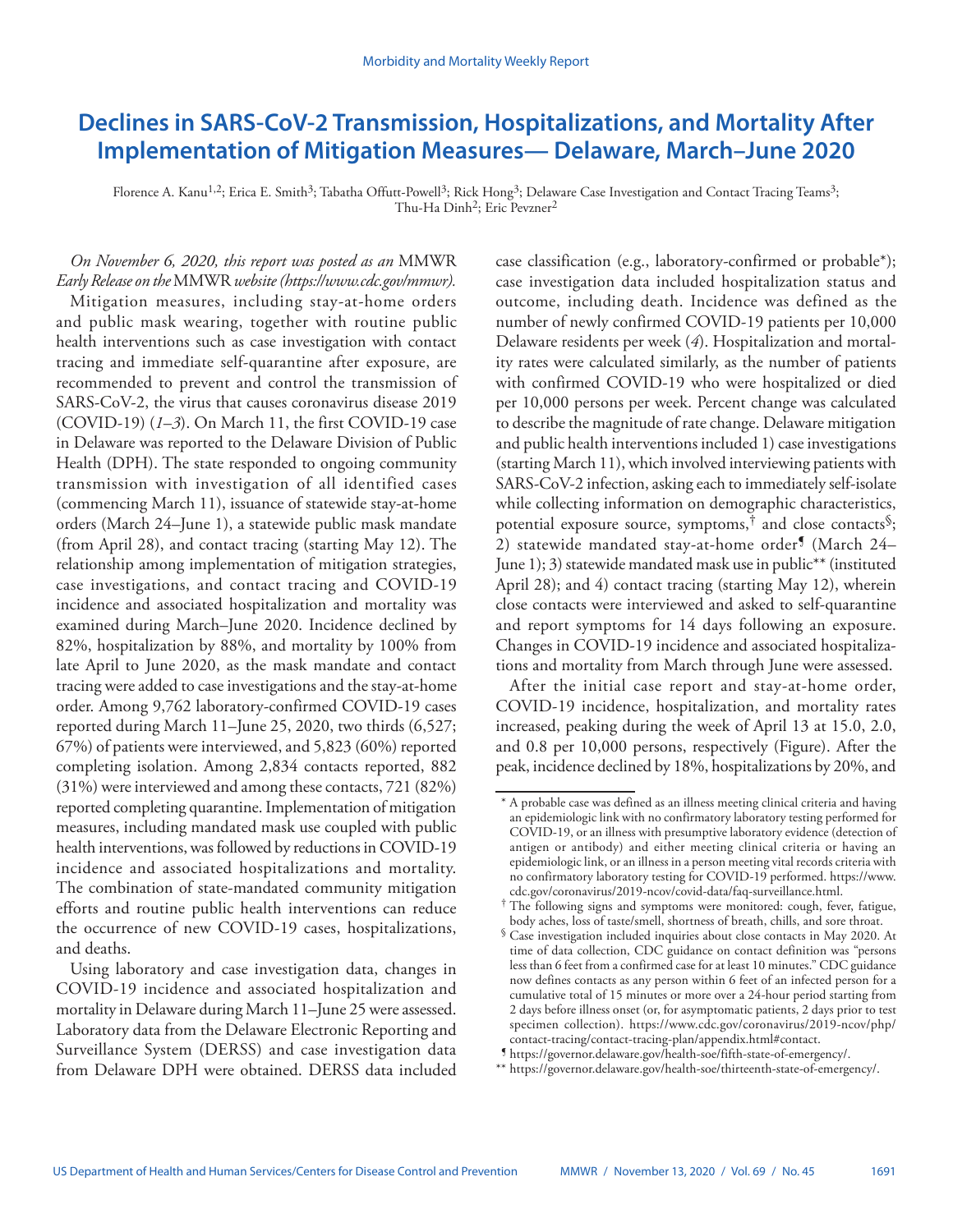deaths by 13%, before increasing slightly during the week of April 20. Rates declined again the same week the mask mandate went into effect (April 28) and continued to decline by 82% (incidence), 88% (hospitalization) and 100% (mortality) from late April through June, as contact tracing was added to case investigations, the stay-at-home order, and the mask mandate.

During March 11–June 25, a total of 9,762 newly confirmed COVID-19 cases were identified in DERSS; among these cases, 6,527 (67%) patients were interviewed and asked to self-isolate, among whom 5,823 (89%) had been released from isolation†† at the time of data collection. Median patient age was 41 years (interquartile range [IQR] = 28–54 years), and 55% were female (Table). The median interval from receiving a positive test result to interview was 8 days ( $IQR = 6-12$  days) and from DPH's receipt of case report to interview was 5 days (IQR = 2–8 days). Patients who were not interviewed were those who did not respond to call attempts (1,134, 12%), were in a hospital/long-term care facility at time of contact (788, 8%), did not have an available phone number (673, 7%), had died (433, 4%), or were not interviewed for other reasons<sup>99</sup> (207, 2%). Among interviewed patients, 5,742 (88%) reported having any COVID-19–related symptoms before the interview date, and 55% reported close contact with someone with diagnosed COVID-19.

Among 6,527 interviewed patients with laboratory-confirmed COVID-19, 5,390 (83%) either refused to name contacts or could not recall contacts. The mean number of contacts reported per patient who reported one or more contacts was  $2.5$  (IQR = 1–3). Among the 2,834 contacts reported, complete contact information was obtained for 1,869 (66%), and 882 (47%) of those were interviewed and asked to self-quarantine. The median interval from patient interview to contact interview was 2 days  $( IQR = 1-4 \text{ days}).$  The median age of interviewed contacts was 25 years (IQR = 14–47 years), 433 (49%) were female, 721 (82%) did not develop symptoms during quarantine, and 771 (87%) lived in the same household as someone with confirmed COVID-19. Overall, 161 (18%) of the 882 contacts who were reached experienced symptoms during quarantine and were urged to be tested for SARS-CoV-2. A manual search of DERSS data determined that among 161 symptomatic contacts, 20 (12%) were tested, four of whom (3%) received a COVID-19 diagnosis. Reasons for not interviewing contacts included that the contact did not respond to call attempts (265, 14%), had no available phone number (208, 11%), refused (88, 5%), was a non-Delaware resident (20, 1%), or other reasons (406, 22%).



**FIGURE. Confirmed COVID-19 cases, associated hospitalizations, and deaths reported to Delaware Division of Public Health, by week, and** 

<sup>††</sup> Release from isolation was dependent on CDC guidance during this study period: initially, patients were asked to isolate for 14 days from symptom onset or test date and be symptom-free for 7 days. Later, patients were asked to isolate for 10 days from symptom onset or test date and be symptom-free for 3 days. Patients with asymptomatic cases were asked to isolate for 10 days after test date.

<sup>¶¶</sup> Other status was reserved for unique circumstances that could not be addressed by case investigators or contact tracers without additional information.

**Abbreviation:** COVID-19 = coronavirus disease 2019.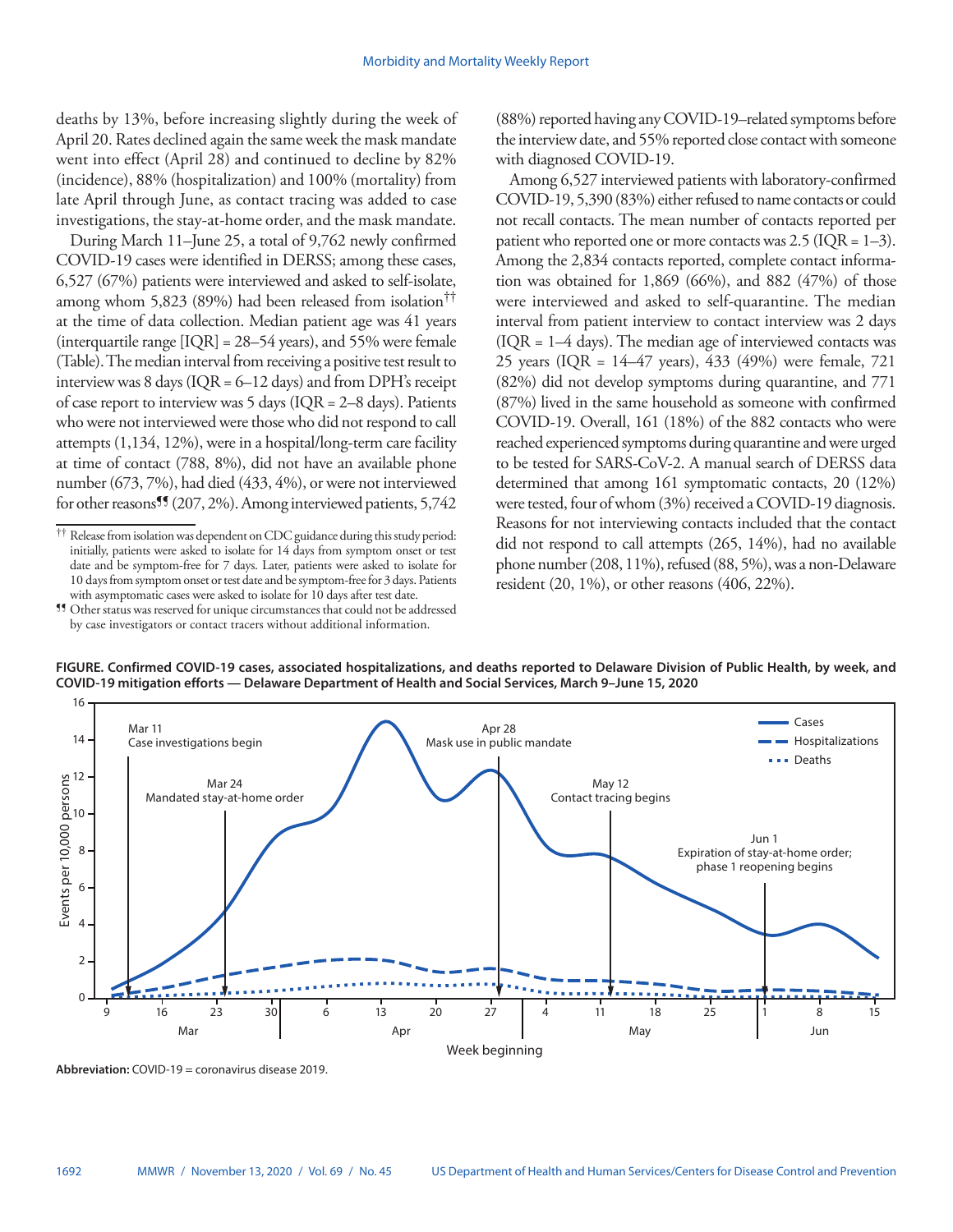## **Discussion**

A stay-at-home order and case investigations instituted weeks before the peak in COVID-19 cases (week of April 13) in Delaware likely contributed to the subsequent decline observed in COVID-19 incidence and associated hospitalization and deaths. As expected, the impact on incidence was not immediate but occurred weeks after measures were implemented, as new cases represented exposure that occurred during previous weeks. Additional steep declines in reports of

**TABLE. Characteristics of persons with confirmed COVID-19 (patients) and contacts interviewed during case and contact investigations — Delaware, March–June 2020**

|                                                                                                                                                                                                | No. (%)                                                                           |                                                                                      |  |
|------------------------------------------------------------------------------------------------------------------------------------------------------------------------------------------------|-----------------------------------------------------------------------------------|--------------------------------------------------------------------------------------|--|
| <b>Characteristic</b>                                                                                                                                                                          | Interviewed<br>patients<br>$(n = 6, 527)$                                         | Interviewed<br>contacts<br>$(n = 882)$                                               |  |
| Age, yrs, median (IQR)                                                                                                                                                                         | 41 (28–54)                                                                        | 25 (14–74)                                                                           |  |
| Time from positive COVID-19 test to<br>interview, days, median (IQR)                                                                                                                           | $8(6-12)$                                                                         | N/A                                                                                  |  |
| Time from report to interview, days,<br>median (IOR)                                                                                                                                           | $5(2-8)$                                                                          | $2(1-4)$                                                                             |  |
| Sex<br>Male<br>Female                                                                                                                                                                          | 2,911 (44.6)<br>3,614 (55.4)<br>2(0.03)                                           | 449 (50.9)<br>433 (49.1)                                                             |  |
| Missing<br>Race/Ethnicity<br>White, non-Hispanic<br>Black or African American, non-Hispanic<br>Hispanic/Latino<br>Asian, non-Hispanic<br>Other/Multiple races, non-Hispanic<br>Unknown/Missing | 1,769 (27.1)<br>1,949 (29.9)<br>2,237 (34.3)<br>128(2.0)<br>327 (5.0)<br>117(1.8) | $0 (-)$<br>202 (22.9)<br>155 (17.6)<br>350 (39.7)<br>6(0.7)<br>20(2.3)<br>149 (16.9) |  |
| Any symptoms*<br>No<br>Yes<br>Unknown/Missing                                                                                                                                                  | 753 (11.5)<br>5,742 (88.0)<br>32(0.5)                                             | 721 (81.8)<br>161 (18.3)<br>$0 (-)$                                                  |  |
| Close contact with confirmed COVID-19 case<br>No<br>Yes<br>Unknown/Missing                                                                                                                     | 2,222 (34.0)<br>3,574 (54.8)<br>731 (11.2)                                        | N/A<br>882 (100)<br>$0 (-)$                                                          |  |
| Household exposure <sup>†</sup> to known COVID-19 case<br><b>No</b><br>Yes<br>Unknown/Missing                                                                                                  | 1,235 (19.0)<br>2,039 (31.3)<br>3,253 (49.8)                                      | 100 (11.3)<br>771 (87.4)<br>11(1.3)                                                  |  |
| Hospitalized<br>No<br>Yes<br>Unknown/Missing                                                                                                                                                   | 5,606 (85.9)<br>742 (11.4)<br>179 (2.7)                                           | N/A<br>N/A<br>N/A                                                                    |  |
| Died from COVID-19<br>No<br>Yes<br>Unknown/Missing                                                                                                                                             | 6,477 (99.2)<br>14(0.2)<br>36 (0.6)                                               | N/A<br>N/A<br>N/A                                                                    |  |

**Sources:** Delaware Case Investigation and Contract Tracing Systems, Delaware Department of Health and Social Services, Division of Public Health.

**Abbreviations:** COVID-19 = coronavirus disease 2019; IQR = interquartile range; N/A = not applicable.

\* Patients were asked if they had symptoms from 14 days before test date to date of interview; contacts were asked during monitoring period if they had symptoms.

† Household exposure defined as possible exposure to COVID-19 from a household member with confirmed COVID-19.

new cases occurred after a public mask use mandate was issued in late April. Masks are critical for reducing SARS-CoV-2 transmission from persons with symptomatic or asymptomatic infection (*5*). Wearing masks can prevent respiratory droplets containing SARS-CoV-2 from traveling into the air and being transmitted to other persons and thus can reduce exposures and infections (*6*,*7*).

Early detection, self-isolation, and investigation of COVID-19 cases and self-quarantine of close contacts can be effective in preventing community transmission, if contacts are identified and reached soon after exposure (*8*). Because of limited resources and the growing number of cases, contact tracing in Delaware officially began in May when the Delaware National Guard was activated to assist Delaware DPH. In Delaware, contacts were monitored until symptom onset or quarantine completion. Testing was recommended for contacts reporting symptoms; however, no active follow-up was performed because of constrained resources. Case investigation was completed among contacts who received positive test results; therefore, having active follow-up and referral systems for testing contacts could expand disease prevention and containment opportunities.

Several barriers to case investigation and contact tracing were identified. First, low numbers of contacts were identified: 83% of interviewed patients either refused to disclose contacts or could not recall contacts. Second, cases were contacted a median of 8 days after receiving their positive test result and 5 days after report of this result to DPH. Earlier initiation of case investigation might increase recall and early identification of close contacts and thus prevent further disease transmission. Lastly, 22% of contacts could not be reached for reasons designated as "other," an interaction outcome in case investigations and contact tracing reserved for circumstances interviewers could not address without additional information. Daily and weekly data monitoring to provide additional information for those with "other" as an interaction outcome could increase the number of persons reached. These barriers to contact tracing might have limited effectiveness and were missed opportunities to recommend other mitigation strategies (e.g., testing, quarantine, or isolation).

The findings in this report are subject to at least three limitations. First, data on adherence to the state-mandated stay-at-home order and use of masks in public were not available. Second, adherence to self-quarantine was self-reported. Finally, because of the observational design of the study, the decline in COVID-19 incidence, hospitalization, and mortality could not be attributed to the relative contribution of each mitigation measure.

A combination of mitigation measures including stay-athome orders, mandated mask use in public, and case investigations with contact tracing, can reduce COVID-19 incidence and associated deaths (*9*). No single mitigation strategy is likely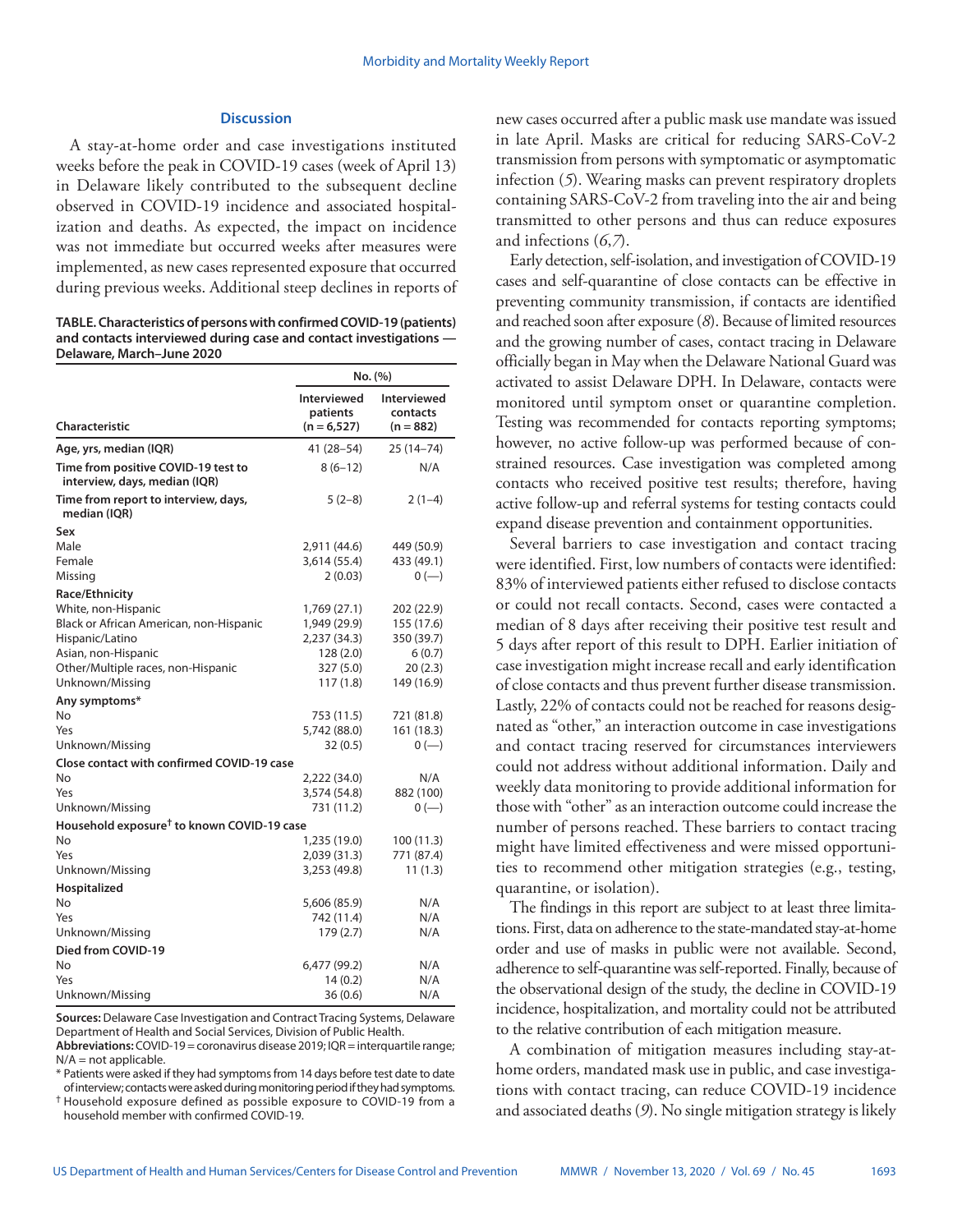#### **Summary**

### What is already known about this topic?

COVID-19 mitigation measures (e.g., stay-at-home orders and public mask mandate) and fundamental public health interventions (e.g., case investigations and contact tracing with prompt isolation or quarantine) are primary approaches to preventing and controlling SARS-CoV-2 community transmission.

## What is added by this report?

State-mandated stay-at-home orders and public mask mandates coupled with case investigations with contact tracing contributed to an 82% reduction in COVID-19 incidence, 88% reduction in hospitalizations, and 100% reduction in mortality in Delaware during late April–June.

#### What are the implications for public health practice?

The combination of state-mandated community mitigation efforts and routine public health interventions can reduce the occurrence of new COVID-19 cases, hospitalizations, and deaths.

to be effective alone. These strategies are effective in limiting potential exposure to SARS-CoV-2 and reducing community transmission when implemented as part of a multicomponent strategy (*10*). In Delaware, state-mandated community mitigation efforts, such as stay-at-home orders, coupled with mask use, likely contributed to the decline in new COVID-19 cases. SARS-CoV-2 community transmission, hospitalization, and mortality can be reduced with statewide mitigation strategies implemented in tandem with the routine public health interventions of case investigation with contact tracing, and immediate self-isolation of cases and self-quarantine of contacts.

## **Acknowledgments**

COVID-19 Case Investigation and Contact Tracing teams, Delaware Division of Public Health; Delaware National Guard; CDC COVID-19 Health Department Task Force

Corresponding author: Florence A. Kanu, [fkanu@cdc.gov](mailto:fkanu@cdc.gov).

All authors have completed and submitted the International Committee of Medical Journal Editors form for disclosure of potential conflicts of interest. No potential conflicts of interest were disclosed.

## **References**

- 1. Walker PGT, Whittaker C, Watson O, et al. The global impact of COVID-19 and strategies for mitigation and suppression. London, UK: Imperial College London; 2020. [https://www.imperial.ac.uk/media/](https://www.imperial.ac.uk/media/imperial-college/medicine/sph/ide/gida-fellowships/Imperial-College-COVID19-Global-Impact-26-03-2020v2.pdf) [imperial-college/medicine/sph/ide/gida-fellowships/Imperial-College-](https://www.imperial.ac.uk/media/imperial-college/medicine/sph/ide/gida-fellowships/Imperial-College-COVID19-Global-Impact-26-03-2020v2.pdf)[COVID19-Global-Impact-26-03-2020v2.pdf](https://www.imperial.ac.uk/media/imperial-college/medicine/sph/ide/gida-fellowships/Imperial-College-COVID19-Global-Impact-26-03-2020v2.pdf)
- 2. Kucharski AJ, Klepac P, Conlan AJK, et al.; CMMID COVID-19 working group. Effectiveness of isolation, testing, contact tracing, and physical distancing on reducing transmission of SARS-CoV-2 in different settings: a mathematical modelling study. Lancet Infect Dis 2020;20:1151–60. PMID:32559451 [https://doi.org/10.1016/](https://doi.org/10.1016/S1473-3099(20)30457-6) [S1473-3099\(20\)30457-6](https://doi.org/10.1016/S1473-3099(20)30457-6)
- 3. CDC. Coronavirus disease (COVID-19): contact tracing resources for health departments: contact tracing—CDC's role and approach. Atlanta, GA: US Department of Health and Human Services, CDC; 2020. [https://www.cdc.gov/coronavirus/2019-ncov/downloads/php/contact](https://www.cdc.gov/coronavirus/2019-ncov/downloads/php/contact-tracing-CDC-role-and-approach.pdf)[tracing-CDC-role-and-approach.pdf](https://www.cdc.gov/coronavirus/2019-ncov/downloads/php/contact-tracing-CDC-role-and-approach.pdf)
- 4. US Census Bureau. Population estimates, July 1, 2019 (V2019): Delaware. Suitland, MD: US Department of Commerce, US Census Bureau; 2019. <https://www.census.gov/quickfacts/DE>
- 5. Hendrix MJ, Walde C, Findley K, Trotman R. Absence of apparent transmission of SARS-CoV-2 from two stylists after exposure at a hair salon with a universal face covering policy—Springfield, Missouri, May 2020. MMWR Morb Mortal Wkly Rep 2020;69:930–2. PMID:32673300 <https://doi.org/10.15585/mmwr.mm6928e2>
- 6. Lyu W, Wehby GL. Community use of face masks and COVID-19: evidence from a natural experiment of state mandates in the US. Health Aff (Millwood) 2020;39:1419–25. [https://doi.org/10.1377/](https://doi.org/10.1377/hlthaff.2020.00818) [hlthaff.2020.00818](https://doi.org/10.1377/hlthaff.2020.00818)
- 7. CDC. Coronavirus disease (COVID-19): considerations for wearing masks. Atlanta, GA: US Department of Health and Human Services, CDC; 2020. [https://www.cdc.gov/coronavirus/2019-ncov/prevent](https://www.cdc.gov/coronavirus/2019-ncov/prevent-getting-sick/cloth-face-cover-guidance.html)[getting-sick/cloth-face-cover-guidance.html](https://www.cdc.gov/coronavirus/2019-ncov/prevent-getting-sick/cloth-face-cover-guidance.html)
- 8. CDC. Coronavirus disease (COVID-19): interim guidance on developing a COVID-19 case investigation & contact tracing plan: overview. Atlanta, GA: US Department of Health and Human Services, CDC; 2020. [https://www.cdc.gov/coronavirus/2019-ncov/php/contact](https://www.cdc.gov/coronavirus/2019-ncov/php/contact-tracing/contact-tracing-plan/overview.html)[tracing/contact-tracing-plan/overview.html](https://www.cdc.gov/coronavirus/2019-ncov/php/contact-tracing/contact-tracing-plan/overview.html)
- 9. Bruinen de Bruin Y, Lequarre AS, McCourt J, et al. Initial impacts of global risk mitigation measures taken during the combatting of the COVID-19 pandemic. Saf Sci 2020;128:104773. PMID:32296266 <https://doi.org/10.1016/j.ssci.2020.104773>
- 10. Moreland A, Herlihy C, Tynan MA, et al.; CDC Public Health Law Program; CDC COVID-19 Response Team, Mitigation Policy Analysis Unit. Timing of state and territorial COVID-19 stay-at-home orders and changes in population movement—United States, March 1–May 31, 2020. MMWR Morb Mortal Wkly Rep 2020;69:1198–203. PMID:32881851 <https://doi.org/10.15585/mmwr.mm6935a2>

<sup>&</sup>lt;sup>1</sup>Epidemic Intelligence Service, CDC; <sup>2</sup>CDC COVID-19 Response Team; 3COVID-19 Outbreak Response Team, Division of Public Health, Delaware Department of Health and Social Services.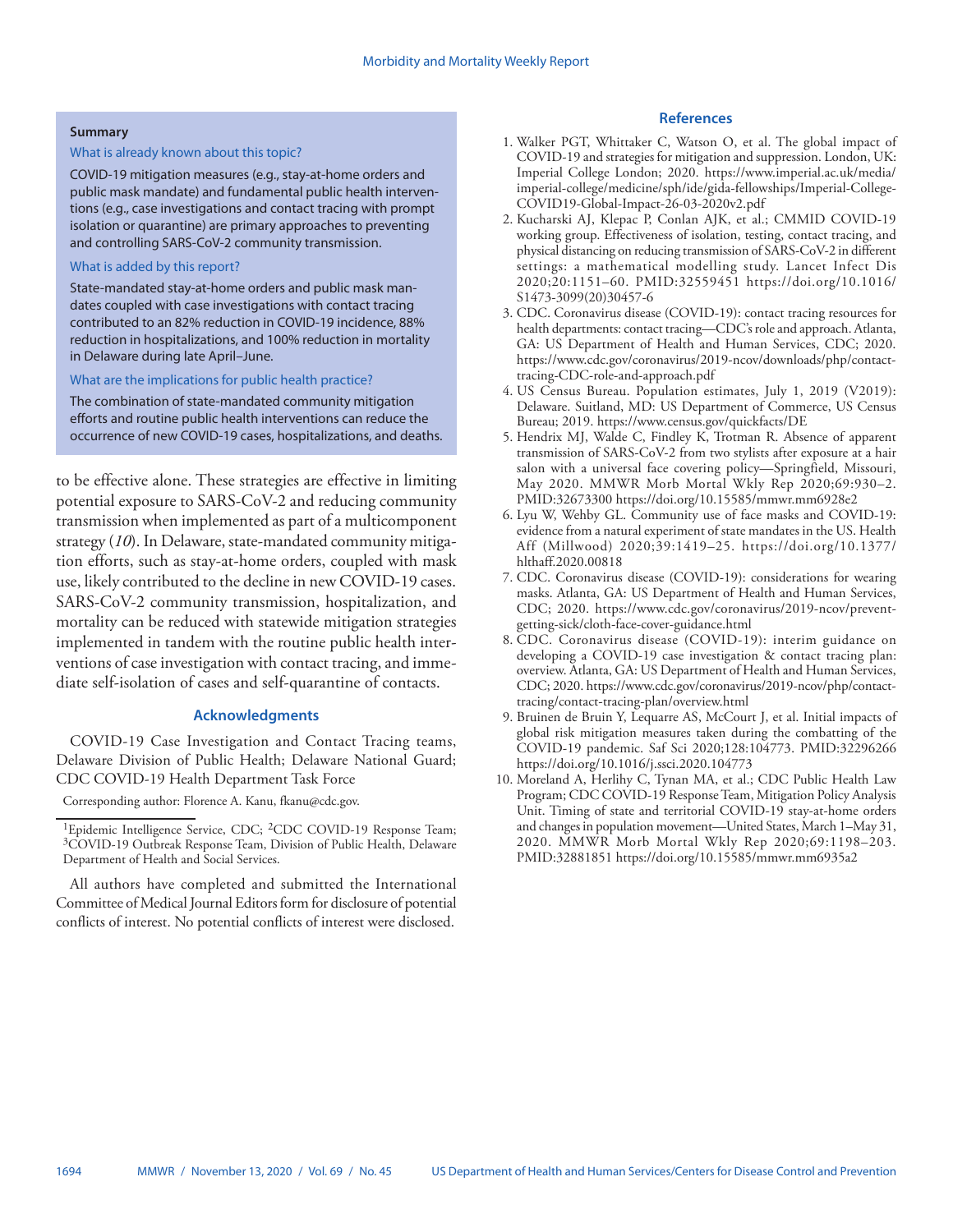# <span id="page-30-0"></span>**Characteristics of Hospitalized COVID-19 Patients Discharged and Experiencing Same-Hospital Readmission — United States, March–August 2020**

Amy M. Lavery, PhD<sup>1</sup>; Leigh Ellyn Preston, DrPH<sup>1</sup>; Jean Y. Ko, PhD<sup>1</sup>; Jennifer R. Chevinsky, MD<sup>1</sup>; Carla L. DeSisto, PhD<sup>1</sup>; Audrey F. Pennington, PhD<sup>1</sup>; Lyudmyla Kompaniyets, PhD<sup>1</sup>; S. Deblina Datta, MD<sup>1</sup>; Eleanor S. Click, MD, PhD<sup>1</sup>; Thomas Golden, MD<sup>1</sup>; Alyson B. Goodman, MD<sup>1</sup>; William R. Mac Kenzie, MD<sup>1</sup>; Tegan K. Boehmer, PhD<sup>1</sup>; Adi V. Gundlapalli, MD, PhD<sup>1</sup>

## *On November 9, 2020, this report was posted as an* MMWR *Early Release on the* MMWR *website (<https://www.cdc.gov/mmwr>).*

Coronavirus disease 2019 (COVID-19) is a complex clinical illness with potential complications that might require ongoing clinical care (*1*–*3*). Few studies have investigated discharge patterns and hospital readmissions among large groups of patients after an initial COVID-19 hospitalization (*4*–*7*). Using electronic health record and administrative data from the Premier Healthcare Database,\* CDC assessed patterns of hospital discharge, readmission, and demographic and clinical characteristics associated with hospital readmission after a patient's initial COVID-19 hospitalization (index hospitalization). Among 126,137 unique patients with an index COVID-19 admission during March–July 2020, 15% died during the index hospitalization. Among the 106,543 (85%) surviving patients, 9% (9,504) were readmitted to the same hospital within 2 months of discharge through August 2020. More than a single readmission occurred among 1.6% of patients discharged after the index hospitalization. Readmissions occurred more often among patients discharged to a skilled nursing facility (SNF) (15%) or those needing home health care (12%) than among patients discharged to home or selfcare (7%). The odds of hospital readmission increased with age among persons aged ≥65 years, presence of certain chronic conditions, hospitalization within the 3 months preceding the index hospitalization, and if discharge from the index hospitalization was to a SNF or to home with health care assistance. These results support recent analyses that found chronic conditions to be significantly associated with hospital readmission (*6,7*) and could be explained by the complications of underlying conditions in the presence of COVID-19 (*8*), COVID-19 sequelae (*3*), or indirect effects of the COVID-19 pandemic (*9*). Understanding the frequency of, and risk factors for, readmission can inform clinical practice, discharge disposition decisions, and public health priorities such as health care planning to ensure availability of resources needed for acute and follow-up care of COVID-19 patients. With the recent increases in cases nationwide, hospital planning can account for these increasing numbers along with the potential for at least 9% of patients to be readmitted, requiring additional beds and resources.

Data for this study were obtained from the Premier Healthcare Database, which includes discharge records from 865 nongovernmental, community, and teaching hospitals that contributed inpatient data during the study period. COVID-19 patients were identified through *International Classification of Diseases, Tenth Revision, Clinical Modification* (ICD-10-CM) discharge diagnosis code of U07.1 (COVID-19, virus identified) during April–July 2020 or B97.29 (Other coronavirus as the cause of disease classified elsewhere [recommended before the April 2020 release of U07.1]†) during March–April 2020. Both codes were used for discharges during April. The patient's first hospitalization with a COVID-19 discharge diagnosis was defined as the index hospitalization. Any subsequent hospitalization occurring within 2 months of the index hospitalization discharge date through August 2020, whether for COVID-19 or other health complications, was considered a hospital readmission.§ Hospital readmissions that occurred >2 months after the index hospitalization were excluded. In the Premier Healthcare Database, readmissions were only recorded if a patient returned to the same hospital where the index hospitalization occurred.

Demographic and clinical characteristics of patients at their index hospitalization were compared regarding discharge disposition and readmission status (none versus one or more). Presence of selected chronic conditions associated with a more severe COVID-19 clinical course were identified through ICD-10-CM diagnosis codes during or before the index COVID-19 hospitalization. Visits before the index hospitalization included all inpatient encounters for the cohort during calendar year 2020 only. Five chronic conditions that have been identified by CDC to increase or possibly increase the risk for severe COVID-19–associated illness (chronic obstructive pulmonary disease, heart failure, diabetes [type 1 or type 2, with chronic complications], chronic kidney disease, and obesity [body mass index  $\geq 30 \text{ kg/m}^2$ ], including

<sup>\*</sup>The Premier Healthcare Database includes discharge records for adult and pediatric patients from >1,000 nongovernmental, teaching and community hospitals representing approximately 25% of U.S. hospital admissions. Data for this study represented a subset of 865 medical facilities that contributed inpatient encounters to the Premier Healthcare Database during March–August 2020. [https://www.premierinc.com/newsroom/category/education/page/2.](https://www.premierinc.com/newsroom/category/education/page/2)

<sup>†</sup> [https://www.cdc.gov/nchs/data/icd/Announcement-New-ICD-code-for-](https://www.cdc.gov/nchs/data/icd/Announcement-New-ICD-code-for-coronavirus-3-18-2020.pdf)

 $^\circ$  Two months was twice the period used by the Centers for Medicare & Medicaid Services for unplanned readmission measures as knowledge of COVID-19 has been evolving regarding acute and chronic sequelae.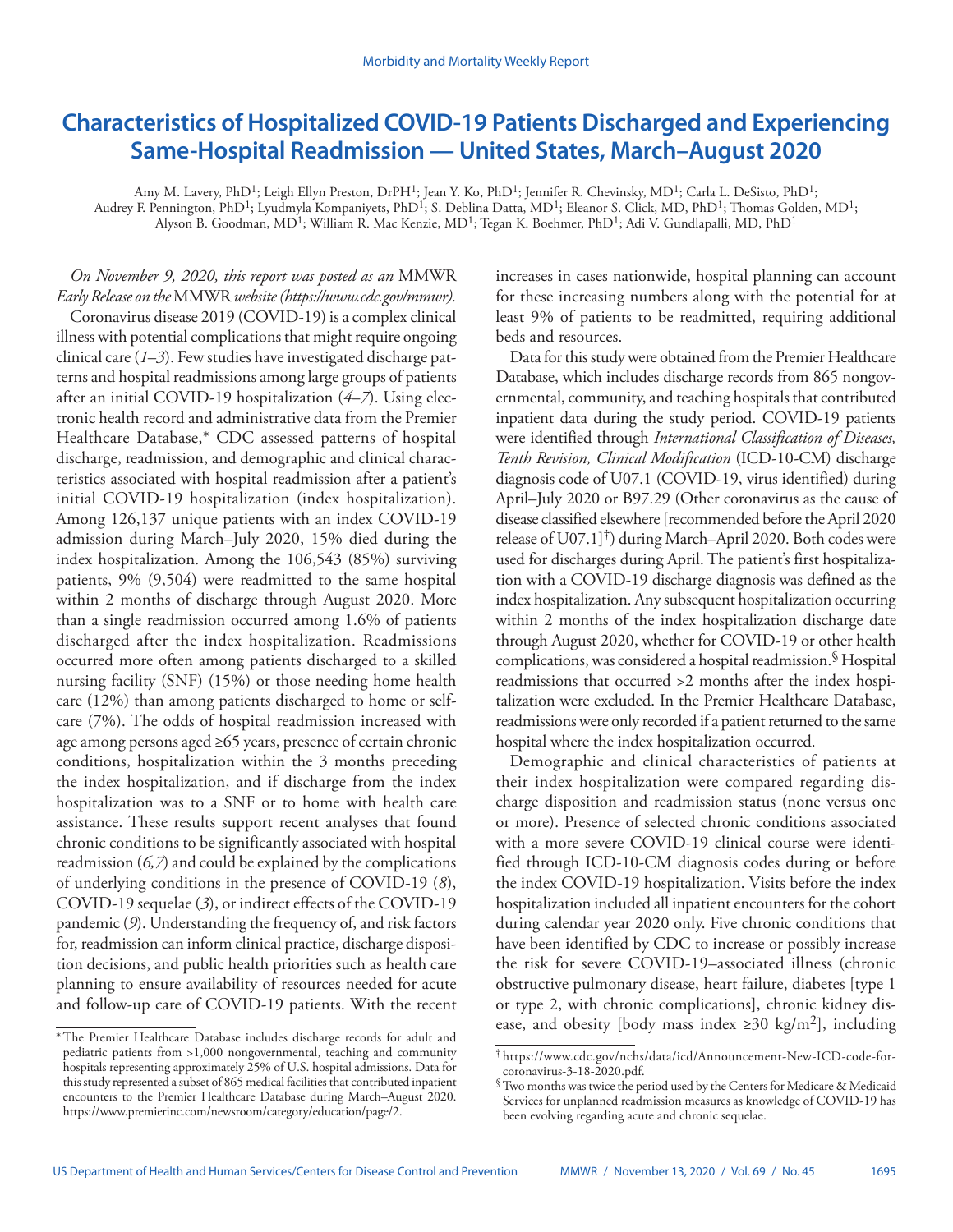severe obesity, [body mass index  $\geq 40 \text{ kg/m}^2$ ]) were mapped to ICD-10-CM codes using the Elixhauser Comorbidity Index (a method for classifying comorbidities based on ICD diagnosis codes found in administrative data; each comorbidity category is dichotomous [present or absent]) and implemented with the Elixhauser Comorbidity Software for ICD-10-CM (beta version; Agency for Healthcare Research and Quality) and R software (version 4.0.92020; The R Foundation)¶ (*10*). The following three clinical severity indicators were defined using hospital chargemaster records (i.e., the comprehensive list of all items billable to a hospital patient or to a patient's insurance provider): intensive care unit (ICU) admission, invasive mechanical ventilation, and noninvasive ventilation. Time to readmission after the index hospitalization was calculated as the difference in days between date of readmission and date of discharge from the previous hospitalization. The primary discharge diagnosis for each hospitalization was categorized into Clinical Classification Software Refined Categories to approximate the primary reason for the hospital stay. A multivariable generalized estimating equation model assessed the odds of readmission, accounting for within-facility correlation. Covariates included in the model were age, sex, race/ethnicity, presence of selected chronic conditions, discharge disposition category, and clinical severity indicators. This activity was reviewed by CDC and was conducted consistent with applicable federal law and CDC policy.\*\*

During March–July 2020, a total of 126,137 patients within the Premier Healthcare Database were hospitalized for COVID-19. The majority of patients were admitted from a non–health care setting (81%), followed by transfer from another hospital, clinic, or SNF (18%) (Table 1). During the index hospitalization, 15% of patients were admitted to an ICU, 13% required invasive mechanical ventilation, and 4% required noninvasive ventilation. At the time of the index hospitalization or at any time during 2020 before the hospitalization, 62% of patients had an ICD-10-CM diagnosis code for one or more of the following five chronic conditions: chronic obstructive pulmonary disease (21%), heart failure (16%), diabetes mellitus type 1 or type 2 (27%), chronic kidney disease (21%), or obesity (27%). Overall, 10,008 (8%) patients had been hospitalized at the same hospital in the 3 months preceding their index COVID-19 hospitalization. Approximately 15% of patients (19,594) died during the index hospitalization.

Among the 106,543 patients discharged from the index admission, 9,504 (9%) were readmitted, including 1,667 (1.6%) who were readmitted more than once. The median interval from discharge to first readmission was 8 days (interquartile range = 3–20 days). Less than 0.1% of patients died during readmission (data suppressed for privacy).

Among all patients who were discharged after the index hospitalization, 60% were discharged to home or self-care (to home without any additional professional services provided such as home nursing health care), 15% to a SNF, 10% to home with assistance from a home health organization, 4% to hospice, 4% to ongoing care, and 5% to other locations (Table 2). Readmission was more common among patients discharged to a SNF (15%) or with home health organization support (12%), compared with patients discharged to home or self-care (7%). Median age, severity markers, time to readmission and length of stay differed by index hospitalization discharge disposition category.

When controlling for covariates, the odds of readmission increased with the presence of chronic obstructive pulmonary disease (OR = 1.4), heart failure (OR = 1.6), diabetes  $(OR = 1.2)$ , and chronic kidney disease  $(OR = 1.6)$ . Patients were more likely to be readmitted if they had been discharged from the index hospitalization to a SNF (OR =  $1.4$ ) or with home health organization support ( $OR = 1.3$ ) than if they had been discharged to home or self-care. Compared with persons aged 18–39 years, the odds of readmission increased with age among persons aged ≥65 years (Table 3). Adjusted odds of readmission of patients with a hospitalization in the 3 months preceding their index hospitalization were 2.6 times the odds of those who were not hospitalized in the preceding 3 months. Non-Hispanic White persons were more likely to be readmitted than were those of other racial/ethnic groups. Common primary discharge diagnoses after readmission were infectious and parasitic diseases (primarily COVID-19; 45%) and diseases of the circulatory (11%) and digestive (7%) systems (Supplementary Table,<https://stacks.cdc.gov/view/cdc/96391>).

## **Discussion**

In a cohort of 106,543 patients discharged after an index COVID-19 hospitalization, 9% experienced at least one readmission to the same hospital within 2 months of discharge. More than one readmission occurred in 1.6% of cases. In this analysis, the odds of hospital readmission increased with age among persons aged ≥65 years, presence of one of five selected chronic conditions, hospitalization within the 3 months preceding the index hospitalization, and if discharge from the index hospitalization was to a SNF or to home with health care assistance. Although the proportions of patients in the Premier Healthcare Database cohort who were non-Hispanic Black (23%) or Hispanic (21%) were higher than those proportions in the U.S. Census (13% and 18%, respectively), their odds of readmission were lower than those of non-Hispanic White

<sup>¶</sup> [https://www.cdc.gov/coronavirus/2019-ncov/need-extra-precautions/people](https://www.cdc.gov/coronavirus/2019-ncov/need-extra-precautions/people-with-medical-conditions.html)[with-medical-conditions.html.](https://www.cdc.gov/coronavirus/2019-ncov/need-extra-precautions/people-with-medical-conditions.html)

<sup>\*\*</sup> 45 C.F.R. part 46, 21 C.F.R. part 56; 42 U.S.C. Sect. 241(d); 5 U.S.C. Sect. 552a; 44 U.S.C. Sect. 3501 et seq.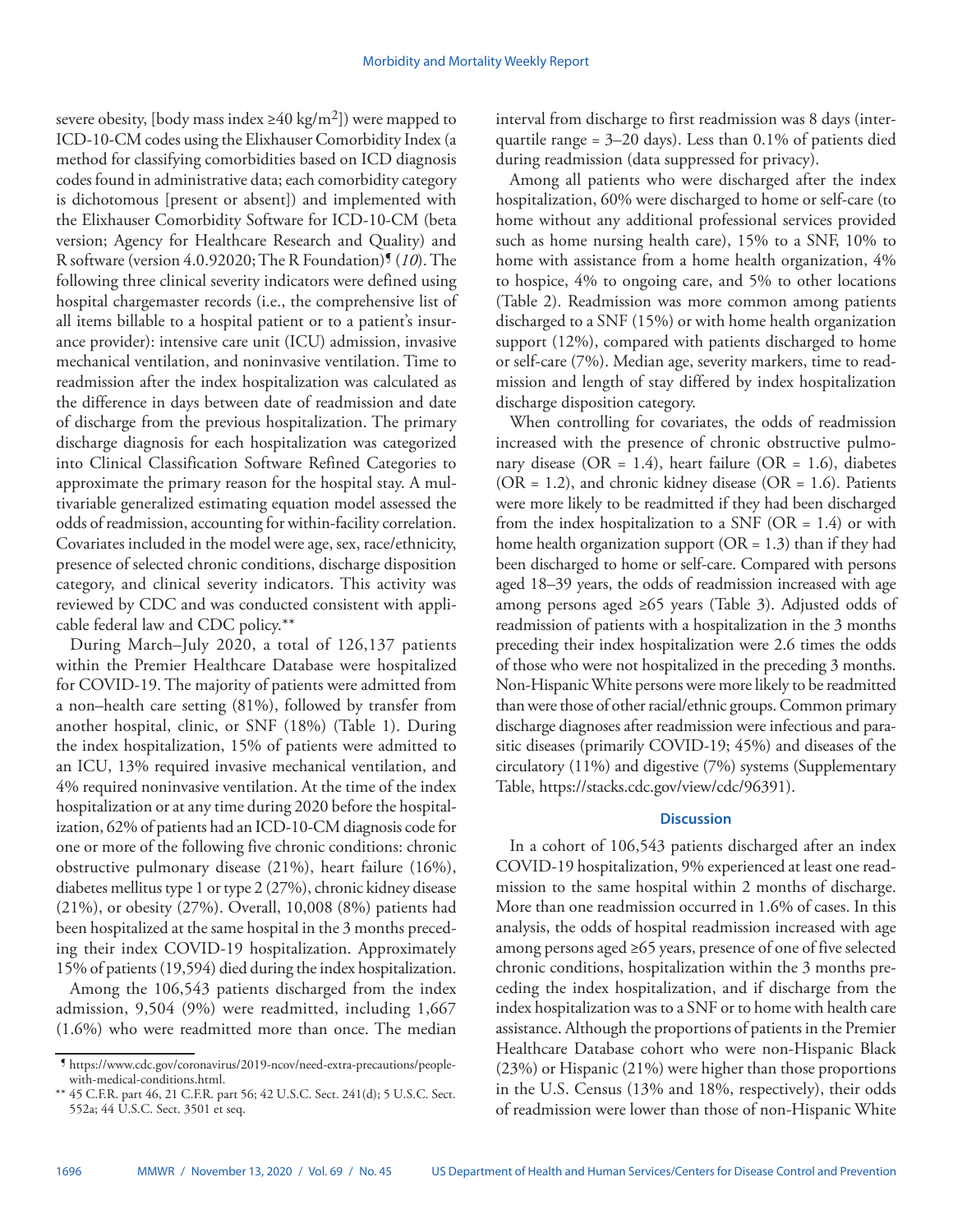|                                    |                | No. (%)        |                                 |
|------------------------------------|----------------|----------------|---------------------------------|
|                                    | <b>Total</b>   | Not readmitted | <b>Readmitted at least once</b> |
| <b>Characteristic</b>              | $N = 126, 137$ | $N = 116,633$  | $N = 9,504$                     |
| Age group (yrs)                    |                |                |                                 |
| $<$ 18                             | 1,170(0.9)     | 1,095(0.9)     | 75 (0.8)                        |
| $18 - 39$                          | 16,699 (13.2)  | 15,741 (13.5)  | 958 (10.1)                      |
| $40 - 49$                          | 14,490 (11.5)  | 13,674 (11.7)  | 816 (8.6)                       |
| $50 - 64$                          | 35,451 (28.1)  | 32,923 (28.2)  | 2,528 (26.6)                    |
| $65 - 74$                          | 25,419 (20.2)  | 23,250 (19.9)  | 2,169 (22.8)                    |
| $75 - 84$                          | 19,864 (15.7)  | 18,061 (15.5)  | 1,803 (19.0)                    |
| $\geq 85$                          | 13,044 (10.3)  | 11,889 (10.2)  | 1,155 (12.2)                    |
| Race/Ethnicity                     |                |                |                                 |
| Asian, non-Hispanic                | 3,652(2.9)     | 3,429 (2.9)    | 223(2.4)                        |
| Black, non-Hispanic                | 29,226 (23.2)  | 26,819 (23.0)  | 2,407 (25.3)                    |
| <b>Hispanic</b>                    | 26,921 (21.3)  | 25,412 (21.8)  | 1,509 (15.9)                    |
| White, non-Hispanic                | 49,133 (39.0)  | 44,807 (38.4)  | 4,326 (45.5)                    |
| Other                              | 13,048 (10.3)  | 12,194 (10.5)  | 854 (9.0)                       |
| Sex                                |                |                |                                 |
| Female                             | 60,426 (47.9)  | 55,827 (47.9)  | 4,599 (48.4)                    |
| Male                               | 65,597 (52.0)  | 60,695 (52.0)  | 4,902 (51.6)                    |
| Unknown                            | 114(0.1)       | 111(0.1)       | $-*$                            |
| Point of origin                    |                |                |                                 |
| Non-health care                    | 102,482 (81.2) | 94,796 (81.3)  | 7,686 (74.5)                    |
| Clinic                             | 6,787(5.4)     | 6,217(5.3)     | 570 (5.5)                       |
| Transfer from a different hospital | 8,425(6.7)     | 7,968 (6.8)    | 457 (4.4)                       |
| Transfer from SNF or ICF           | 5,940 (4.7)    | 5,324(4.6)     | 616(6.0)                        |
| Transfer from health facility      | 1,437(1.1)     | 1,339(1.1)     | 98(1.0)                         |
| Court/Law enforcement              | 252(0.2)       | 241(0.2)       | 11(0.1)                         |
| Born inside the hospital           | 45(0.0)        | 44(0.0)        | $-$ *                           |
| Not available                      | 441 (0.3)      | 410 (0.4)      | 31(0.3)                         |
| <b>U.S. Census division</b>        |                |                |                                 |
| <b>East North Central</b>          | 16,009 (12.7)  | 14,547 (12.5)  | 1,462 (15.4)                    |
| <b>East South Central</b>          | 5,986 (4.7)    | 5,544(4.8)     | 442 (4.7)                       |
| Middle Atlantic                    | 39,673 (31.5)  | 36,456 (31.3)  | 3,217 (33.9)                    |
| Mountain                           | 8,852 (7.0)    | 8,355 (7.2)    | 497 (5.2)                       |
| New England                        | 3,768 (3.0)    | 3,346(2.9)     | 422 (4.4)                       |
| Pacific                            | 6,511(5.2)     | 6,138(5.3)     | 373 (3.9)                       |
| South Atlantic                     | 27,407 (21.7)  | 25,683 (22.0)  | 1,724 (18.1)                    |
| <b>West North Central</b>          | 4,364(3.5)     | 3,998 (3.4)    | 366(3.9)                        |
| <b>West South Central</b>          | 13,567 (10.8)  | 12,566 (10.8)  | 1,001 (10.5)                    |
|                                    |                |                |                                 |

### **TABLE 1. Demographic characteristics of hospitalized COVID-19 patients at index hospitalization, by readmission status — Premier Healthcare Database, United States, March–August 2020**

**Abbreviations:** COVID-19 = coronavirus disease 2019; ICF = intermediate care facility; SNF = skilled nursing facility.

\* Cell sizes <10 were suppressed.

patients. The slight association of readmission with lengths of stay for hospitalized COVID-19 patients merits further study.

These results are comparable to those of recently published analyses, which found a similar group of chronic conditions to be significantly associated with hospital readmission (*6*,*7*) and could be explained by the complications of underlying conditions in the presence of COVID-19 (*8*), COVID-19 sequelae (*3*), or indirect effects of the COVID-19 pandemic (*9*). Although only a small proportion of patients discharged to home or self-care were readmitted, 7% returned to the hospital within a median of 7 days. One explanation for their readmission is that approximately two thirds of these 4,406 patients had one or more of the selected chronic conditions.

After hospitalization for COVID-19, the most common primary discharge diagnoses from hospital readmission were diseases of the circulatory, digestive, or respiratory systems. Future work will examine the detailed diagnoses recorded during readmissions to better understand COVID-19 sequelae or health conditions that require extended or ongoing care.

The findings in this report are subject to at least five limitations. First, COVID-19 diagnoses were determined by ICD-10-CM, not through laboratory confirmation, potentially leading to misclassification of cases. Second, chronic conditions were identified using ICD-10-CM diagnostic codes used at the index hospitalization or a previous encounter. If a patient had a chronic condition but the condition was not assigned a diagnostic code, that condition would not be recorded in this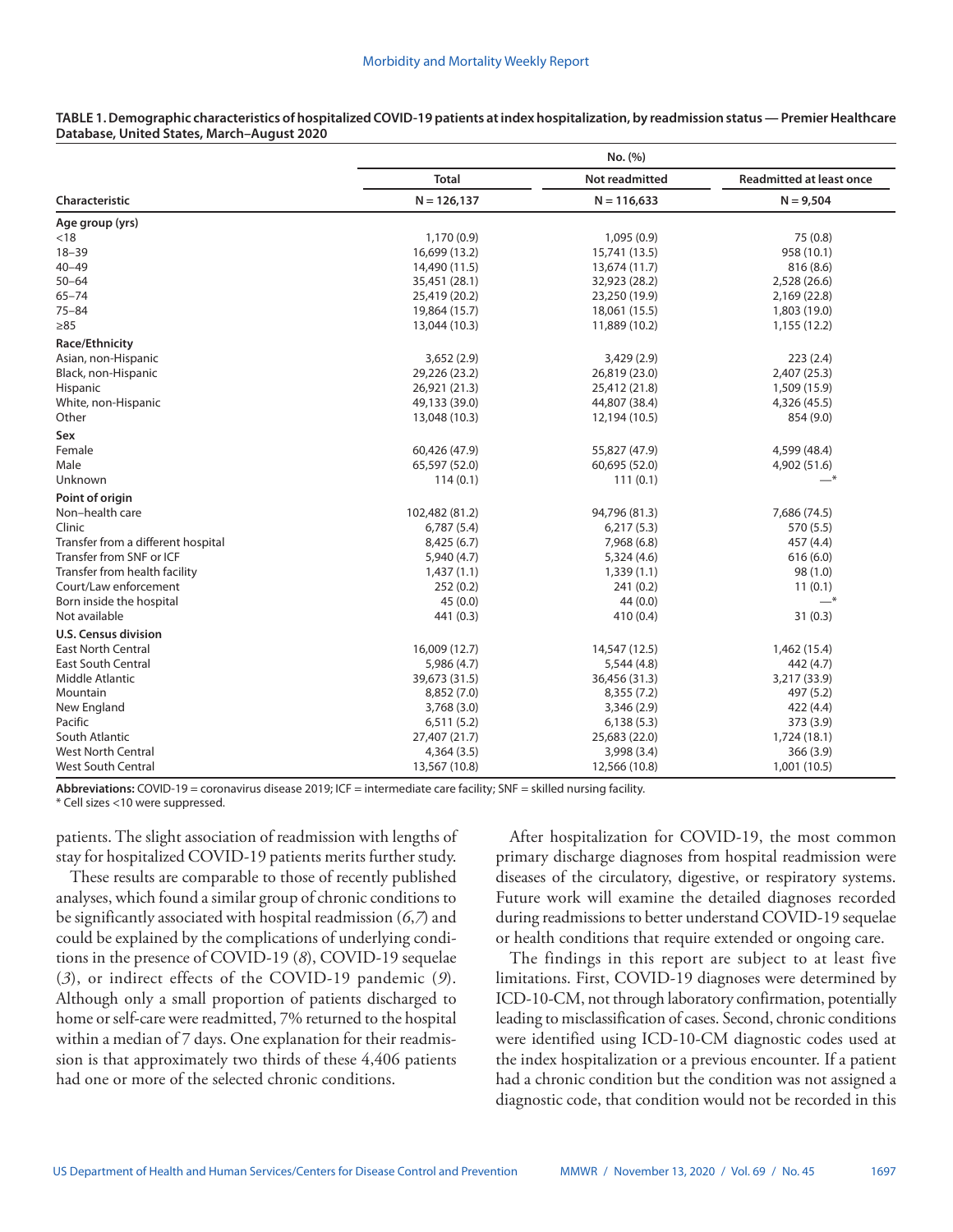|                                                     | Location to which patient was discharged from index hospitalization |             |                             |           |                           |                    |
|-----------------------------------------------------|---------------------------------------------------------------------|-------------|-----------------------------|-----------|---------------------------|--------------------|
| Characteristic                                      | Home or self-care                                                   | <b>SNF</b>  | Home health<br>organization | Hospice   | Ongoing care <sup>†</sup> | Other <sup>§</sup> |
| Discharged ( $N = 106,543$ [85%])                   |                                                                     |             |                             |           |                           |                    |
| No. of patients discharged, (%)                     | 64,475 (60)                                                         | 16,339 (15) | 12,223 (10)                 | 3,807(4)  | 4,404(4)                  | 5,295(5)           |
| Length of index hospitalization, days, median (IQR) | $4(2-7)$                                                            | $8(5-15)$   | $8(4-14)$                   | $7(4-12)$ | $16(7-29)$                | $3(1-7)$           |
| Male, %                                             | 51                                                                  | 47          | 49                          | 47        | 57                        | 61                 |
| Median age, yrs                                     | 53                                                                  | 76          | 68                          | 83        | 66                        | 61                 |
| $\geq$ 1 chronic condition, %                       | 53                                                                  | 72          | 70                          | 67        | 70                        | 57                 |
| ICU admission, %                                    | 35                                                                  | 42          | 45                          | 53        | 63                        | 42                 |
| Readmitted (N = 9,504, 9%) <sup>1</sup>             |                                                                     |             |                             |           |                           |                    |
| No. (%) of patients readmitted                      | 4,406(7)                                                            | 2,517(15)   | 1,469 (12)                  | 136(4)    | 494 (11)                  | 482 (9)            |
| No. days to readmission, median (IQR)               | $7(3-17)$                                                           | $11(5-25)$  | $8(3-19)$                   | $0(0-3)$  | $10(3-25)$                | $6(1-21)$          |
| Length of hospitalization, days, median (IQR)       | $4(2-7)$                                                            | $6(3-9)$    | $5(3-8)$                    | $3(1-6)$  | $6(3-10)$                 | $4(2-8)$           |
| Male, %                                             | 51                                                                  | 50          | 49                          | 51        | 62                        | 64                 |
| Median age, yrs                                     | 58                                                                  | 75          | 72                          | 80        | 67                        | 59                 |
| $\geq$ 1 chronic condition, %                       | 67                                                                  | 80          | 80                          | 75        | 77                        | 67                 |

**TABLE 2. Discharge status and subsequent readmissions among 126,137 COVID-19 patients\* with an index hospitalization — United States, March–August 2020**

Abbreviations: COVID-19 = coronavirus disease 2019; ICU = intensive care unit; IQR = interquartile range; SNF = skilled nursing facility.

\* A total of 19,594 (15%) patients died during the index hospitalization; 59% of decedents were male, median age was 74 years, 75% had one or more chronic conditions, the median hospitalization duration was 8 days (IQR = 4–15 days), and 68% of patients were admitted to an ICU.

 $^\dagger$  Ongoing care categories include discharged/transferred to cancer center, admitted as an inpatient to this hospital, still a patient, discharged/transferred to federal hospital, discharged/transferred to swing bed unit (a unit within an acute care hospital where patients receive the same skilled level of care that is available at skilled nursing facilities), discharged/transferred to another rehabilitation facility, discharged/transferred to long-term care hospitals that provide acute inpatient care with an average length of stay of ≥25 days, discharged to a psychiatric hospital, discharged/transferred to a critical access hospital.

§ Other category includes patients who were discharged to other facilities and those who left against medical advice.

¶ Readmitted from discharged location noted in column (after index hospitalization).

#### **Summary**

What is already known about this topic?

Evidence suggests that potential health complications after COVID-19 illness might require ongoing clinical care. What is added by this report?

After discharge from an initial COVID-19 hospitalization, 9% of patients were readmitted to the same hospital within 2 months of discharge. Multiple readmissions occurred in 1.6% of patients. Risk factors for readmission included age ≥65 years, presence of certain chronic conditions, hospitalization within the 3 months preceding the first COVID-19 hospitalization, and discharge to a skilled nursing facility or with home health care.

### What are the implications for public health practice?

Understanding frequency of, and potential reasons for, readmission after a COVID-19 hospitalization can inform clinical practice, discharge disposition decisions, and public health priorities, such as health care resource planning.

analysis. Third, primary discharge diagnosis was used to infer the primary reason for hospital admission; other diagnoses might have contributed to the reason for index admission and readmissions. Fourth, patients who received care at different hospitals would not be assessed longitudinally. Finally, the sequelae of COVID-19 could not be completely described among hospitalized patients or among those readmitted. Sequelae might be experienced by patients who are never readmitted to a hospital.

Information on the frequency of, and risk factors for, readmission can inform clinical practice and discharge disposition decisions especially with regard to the acuity and location of ongoing care needed for persons who might appear stable at discharge. Further, addressing priorities such as health care planning to ensure adequate health care resources for acute and post-acute follow-up care of COVID-19 patients is critical at a local, regional, and national level. With the recent increase in cases nationwide, hospital planning can account for these increasing numbers along with the potential for at least 9% of patients to be readmitted, requiring additional beds and resources. Continued public health messaging and interventions to prevent COVID-19 among older persons and those with underlying medical conditions is essential.

## **Acknowledgments**

John House, Premier Inc.; Yulia Carroll, Melissa Danielson, Hussain Yusuf; members of the CDC COVID-19 Response Data, Analytics, and Modeling Task Force.

Corresponding author: Adi V. Gundlapalli, [agundlapalli@cdc.gov](mailto:agundlapalli@cdc.gov).

All authors have completed and submitted the International Committee of Medical Journal Editors form for disclosure of potential conflicts of interest. No potential conflicts of interest were disclosed.

<sup>&</sup>lt;sup>1</sup>CDC COVID-19 Response Team.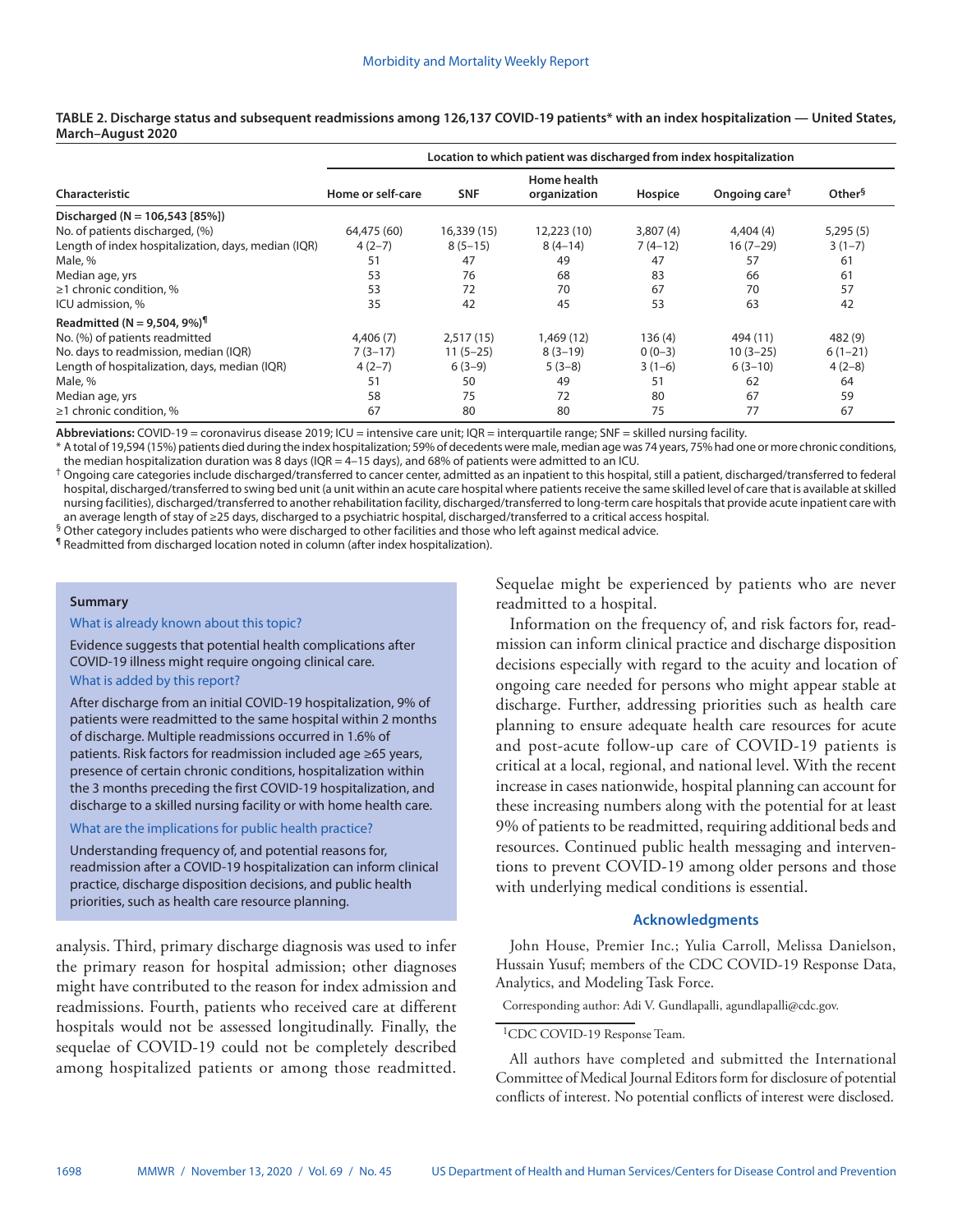**TABLE 3. Generalized estimating equation model showing the adjusted odds of readmission among persons hospitalized with COVID-19 — United States, March–August 2020**

| Characteristic                                                            | Odds ratio<br>(95%CI) | <b>Standard</b><br>error* | P-value |
|---------------------------------------------------------------------------|-----------------------|---------------------------|---------|
| Age group (yrs), (referent $= 18 - 39$ yrs)                               |                       |                           |         |
| < 18                                                                      | $1.03(0.80 - 1.33)$   | 0.13                      | 0.806   |
| $40 - 49$                                                                 | $0.94(0.84 - 1.04)$   | 0.05                      | 0.204   |
| $50 - 64$                                                                 | $1.08(0.99 - 1.17)$   | 0.04                      | 0.078   |
| $65 - 74$                                                                 | $1.22(1.12 - 1.34)$   | 0.05                      | < 0.001 |
| $75 - 84$                                                                 | $1.32(1.20 - 1.46)$   | 0.05                      | < 0.001 |
| $\geq 85$                                                                 | $1.37(1.23 - 1.53)$   | 0.06                      | < 0.001 |
| Race/Ethnicity (referent = White, non-Hispanic)                           |                       |                           |         |
| Asian, non-Hispanic                                                       | $0.82(0.71 - 0.95)$   | 0.07                      | 0.007   |
| Black, non-Hispanic                                                       | $0.90(0.85 - 0.95)$   | 0.03                      | < 0.001 |
| Hispanic                                                                  | $0.75(0.71 - 0.81)$   | 0.03                      | < 0.001 |
| Other                                                                     | $0.80(0.74 - 0.87)$   | 0.04                      | < 0.001 |
| $Sex$ (referent = male)                                                   |                       |                           |         |
| Female                                                                    | $0.94(0.90 - 0.99)$   | 0.02                      | 0.015   |
| <b>Chronic conditions</b>                                                 |                       |                           |         |
| COPD                                                                      | $1.35(1.28 - 1.42)$   | 0.03                      | < 0.001 |
| Heart failure                                                             | $1.58(1.48 - 1.67)$   | 0.03                      | < 0.001 |
| <b>Diabetes</b>                                                           | $1.21(1.14-1.28)$     | 0.03                      | < 0.001 |
| Chronic kidney disease                                                    | $1.64(1.55 - 1.74)$   | 0.03                      | < 0.001 |
| Obesity                                                                   | $0.95(0.90 - 1.00)$   | 0.03                      | 0.049   |
| Previous hospitalization <sup>†</sup> (yes versus no) 2.61 (2.45–2.78)    |                       | 0.03                      | < 0.001 |
| Severity measures at index hospitalization                                |                       |                           |         |
| Length of stay, days                                                      | $0.99(0.99 - 1.00)$   | 0.00                      | 0.001   |
| ICU admission                                                             | $0.94(0.89 - 0.99)$   | 0.03                      | 0.014   |
| Mechanical ventilation                                                    | $1.15(1.04 - 1.27)$   | 0.05                      | 0.006   |
| Noninvasive ventilation                                                   | $0.86(0.81 - 0.90)$   | 0.03                      | < 0.001 |
| Discharge category from index hospitalization (referent = home/self-care) |                       |                           |         |
| <b>SNF</b>                                                                | $1.37(1.29 - 1.47)$   | 0.03                      | < 0.001 |
| Home health organization                                                  | $1.30(1.21 - 1.39)$   | 0.04                      | < 0.001 |
| Hospice                                                                   | $0.24(0.20 - 0.29)$   | 0.09                      | < 0.001 |
| Ongoing care                                                              | 1.22 (1.09-1.36)      | 0.06                      | 0.001   |

**Abbreviations:** CI = confidence interval; COPD = chronic obstructive pulmonary disease; COVID-19 = coronavirus disease 2019; ICU = intensive care unit;  $SNF =$  skilled nursing facility.

\* Standard error of coefficient.

† Patients who had a hospitalization within 3 months before their COVID-19 index hospitalization.

#### **References**

- 1. Bikdeli B, Madhavan MV, Jimenez D, et al.; Global COVID-19 Thrombosis Collaborative Group, Endorsed by the ISTH, NATF, ESVM, and the IUA, Supported by the ESC Working Group on Pulmonary Circulation and Right Ventricular Function. COVID-19 and thrombotic or thromboembolic disease: implications for prevention, antithrombotic therapy, and follow-up: JACC state-of-the-art review. J Am Coll Cardiol 2020;75:2950–73. PMID:32311448 [https://doi.](https://doi.org/10.1016/j.jacc.2020.04.031) [org/10.1016/j.jacc.2020.04.031](https://doi.org/10.1016/j.jacc.2020.04.031)
- 2. Whittaker A, Anson M, Harky A. Neurological manifestations of COVID-19: a systematic review and current update. Acta Neurol Scand 2020;142:14–22. PMID:32412088<https://doi.org/10.1111/ane.13266>
- 3. Liu PP, Blet A, Smyth D, Li H. The science underlying COVID-19: implications for the cardiovascular system. Circulation 2020;142:68–78. PMID:32293910 [https://doi.org/10.1161/](https://doi.org/10.1161/CIRCULATIONAHA.120.047549) [CIRCULATIONAHA.120.047549](https://doi.org/10.1161/CIRCULATIONAHA.120.047549)
- 4. Somani SS, Richter F, Fuster V, et al.; Mount Sinai COVID Informatics Center. Characterization of patients who return to hospital following discharge from hospitalization for COVID-19. J Gen Intern Med 2020;35:2838–44. PMID:32815060 [https://doi.org/10.1007/](https://doi.org/10.1007/s11606-020-06120-6) [s11606-020-06120-6](https://doi.org/10.1007/s11606-020-06120-6)
- 5. Rokadiya S, Gil E, Stubbs C, Bell D, Herbert R. COVID-19: outcomes of patients with confirmed COVID-19 re-admitted to hospital. J Infect 2020;81:e18–9. PMID:32652166<https://doi.org/10.1016/j.jinf.2020.07.007>
- 6. Jeon WH, Seon JY, Park SY, Oh IH. Analysis of risk factors on readmission cases of COVID-19 in the Republic of Korea: using nationwide health claims data. Int J Environ Res Public Health 2020;17:5844. PMID:32806775 <https://doi.org/10.3390/ijerph17165844>
- 7. Atalla E, Kalligeros M, Giampaolo G, Mylona EK, Shehadeh F, Mylonakis E. Readmissions among patients with COVID-19. Int J Clin Pract 2020;00:e13700. PMID:32894801 [https://onlinelibrary.wiley.](https://onlinelibrary.wiley.com/doi/10.1111/ijcp.13700) [com/doi/10.1111/ijcp.13700](https://onlinelibrary.wiley.com/doi/10.1111/ijcp.13700)
- 8. Bornstein SR, Rubino F, Khunti K, et al. Practical recommendations for the management of diabetes in patients with COVID-19. Lancet Diabetes Endocrinol 2020;8:546–50. PMID:32334646 [https://doi.](https://doi.org/10.1016/S2213-8587(20)30152-2) [org/10.1016/S2213-8587\(20\)30152-2](https://doi.org/10.1016/S2213-8587(20)30152-2)
- 9. Masroor S. Collateral damage of COVID-19 pandemic: delayed medical care. J Card Surg 2020;35:1345–7. PMID:32419177 [https://doi.](https://doi.org/10.1111/jocs.14638) [org/10.1111/jocs.14638](https://doi.org/10.1111/jocs.14638)
- 10. Elixhauser A, Steiner C, Harris DR, Coffey RM. Comorbidity measures for use with administrative data. Med Care 1998;36:8–27. PMID:9431328<https://doi.org/10.1097/00005650-199801000-00004>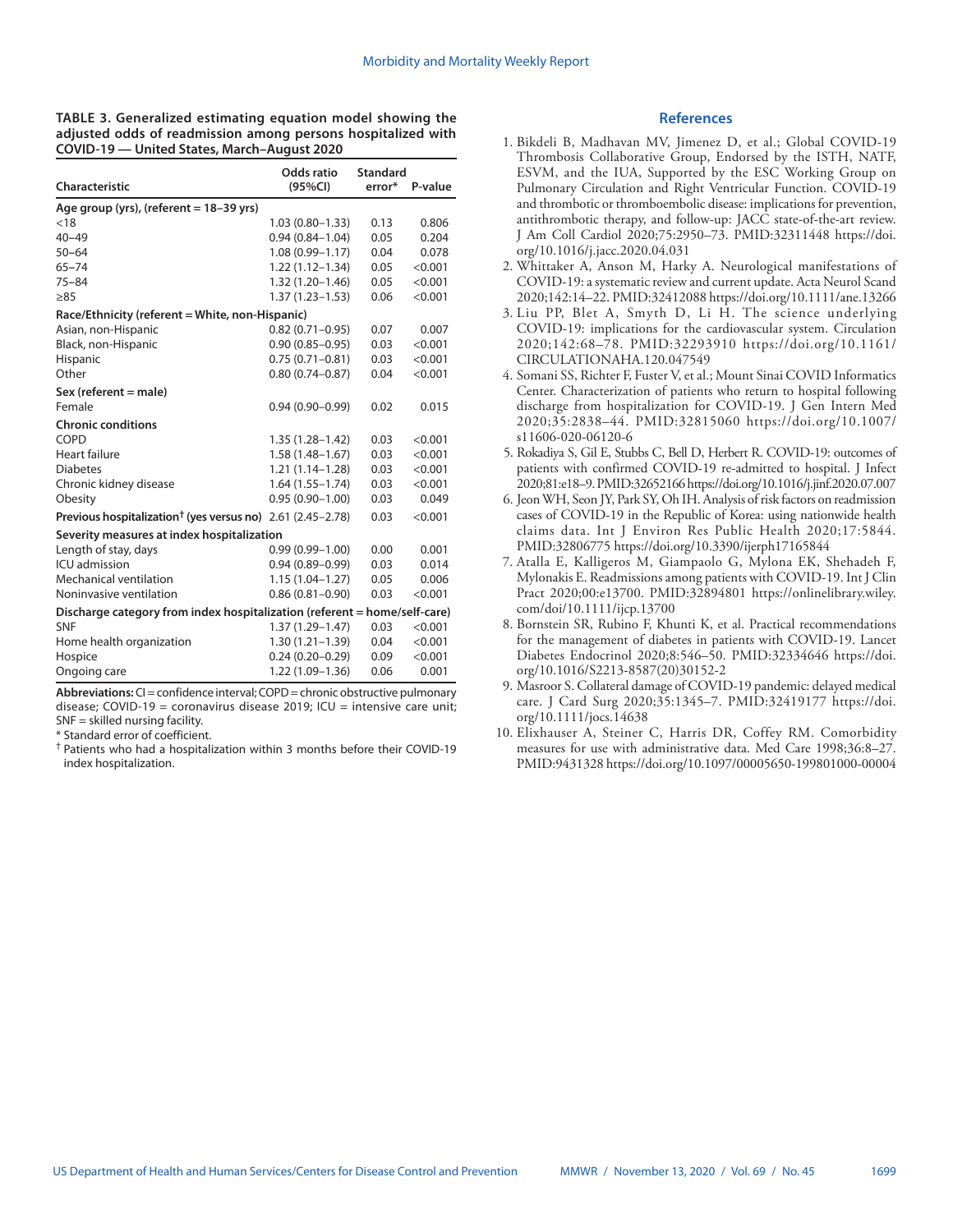# <span id="page-35-0"></span>**Progress Toward Regional Measles Elimination — Worldwide, 2000–2019**

Minal K. Patel, MD<sup>1</sup>; James L. Goodson, MPH<sup>2</sup>; James P. Alexander, Jr., MD<sup>2</sup>; Katrina Kretsinger, MD<sup>1</sup>; Samir V. Sodha, MD<sup>1</sup>; Claudia Steulet<sup>1</sup>; Marta Gacic-Dobo, MSc<sup>1</sup>; Paul A. Rota, PhD<sup>3</sup>; Jeffrey McFarland, MD<sup>2</sup>; Lisa Menning, MSc<sup>1</sup>; Mick N. Mulders, PhD<sup>1</sup>; Natasha S. Crowcroft, MD<sup>1</sup>

In 2010, the World Health Assembly (WHA) set the following three milestones for measles control to be achieved by 2015: 1) increase routine coverage with the first dose of measles-containing vaccine (MCV1) among children aged 1 year to ≥90% at the national level and to ≥80% in every district, 2) reduce global annual measles incidence to <5 cases per 1 million population, and 3) reduce global measles mortality by 95% from the 2000 estimate\* (*1*). In 2012, WHA endorsed the Global Vaccine Action Plan,† with the objective of eliminating measles§ in five of the six World Health Organization (WHO) regions by 2020. This report describes progress toward WHA milestones and regional measles elimination during 2000–2019 and updates a previous report (*2*). During 2000–2010, estimated MCV1 coverage increased globally from 72% to 84% but has since plateaued at 84%–85%. All countries conducted measles surveillance; however, approximately half did not achieve the sensitivity indicator target of two or more discarded measles and rubella cases per 100,000 population. Annual reported measles incidence decreased 88%, from 145 to 18 cases per 1 million population during 2000–2016; the lowest incidence occurred in 2016, but by 2019 incidence had risen to 120 cases per 1 million population. During 2000–2019, the annual number of estimated measles deaths decreased 62%, from 539,000 to 207,500; an estimated 25.5 million measles deaths were averted. To drive progress toward the regional measles elimination targets, additional strategies are needed to help countries reach all children with 2 doses of measles-containing vaccine, identify and close immunity gaps, and improve surveillance.

## **Immunization Activities**

WHO and the United Nations Children's Fund (UNICEF) determine vaccination coverage using data from administrative records (calculated by dividing the number of vaccine doses administered by the estimated target population, reported annually) and vaccination coverage surveys, to estimate MCV1 and second dose measles-containing vaccine (MCV2) coverage through routine (i.e., not through mass campaigns) immunization services.¶ During 2000–2010, estimated MCV1 coverage increased worldwide from 72% to 84%; however, coverage has remained at 84%–85% since 2010, with considerable regional variation (Table 1).

Among 194 WHO member states, 122 (63% of member states) achieved ≥90% MCV1 coverage in 2019, a 42% increase from 86 (45%) countries in 2000, but a 4% decrease from a peak of 127 (65%) countries in 2012. In 2019, 42 (22%) countries achieved MCV1 coverage ≥90% nationally and ≥80% in all districts\*\*; however, during that year 19.8 million infants did not receive MCV1 through routine immunization services. The six countries with the highest numbers of infants who had not received MCV1 were Nigeria (3.3 million), Ethiopia (1.5 million), Democratic Republic of the Congo (DRC) (1.4 million), Pakistan (1.4 million), India (1.2 million), and Philippines (0.7 million), accounting for nearly half (48%) of the world's total.

Estimated global MCV2 coverage nearly quadrupled from 18% in 2000 to 71% in 2019, largely because of an 86% increase in the number of countries providing MCV2, from 95 (50%) countries in 2000 to 177 (91%) in 2019 (Table 1). Six countries (Cameroon, Ethiopia, Liberia, Mali, Republic of the Congo, and Togo) introduced MCV2 in 2019.

<sup>\*</sup>The coverage milestone is to be achieved by every country, whereas the incidence and mortality reduction milestones are to be achieved globally.

<sup>†</sup>The Global Vaccine Action Plan is the implementation plan of the Decade of Vaccines, a collaboration between WHO; UNICEF; the Bill and Melinda Gates Foundation; the National Institute of Allergy and Infectious Diseases; the African Leaders Malaria Alliance; Gavi, the Vaccine Alliance; and others to extend the full benefit of immunization to all persons by 2020 and beyond. In addition to 2015 targets, it also set a target for measles and rubella elimination in five of the six WHO regions by 2020. [https://www.who.int/immunization/](https://www.who.int/immunization/global_vaccine_action_plan/en)

 $\sqrt[6]{s}$  Measles elimination is defined as the absence of endemic measles virus transmission in a region or other defined geographic area for ≥12 months, in the presence of a high-quality surveillance system that meets targets of key performance indicators.

<sup>¶</sup> Calculated for MCV1, among children aged 1 year or, if MCV1 is given at age ≥1 year, among children aged 24 months. Calculated for MCV2 among children at the recommended age for administration of MCV2, per the national immunization schedule. WHO/UNICEF estimates of national immunization coverage are available at [https://www.who.int/immunization/monitoring\\_](https://www.who.int/immunization/monitoring_surveillance/data/en) [surveillance/data/en.](https://www.who.int/immunization/monitoring_surveillance/data/en)

<sup>\*\*</sup> In 2000, 191 countries were requested to report to WHO; by 2019, 194 member states were requested to report because of the creation of new countries. For district level coverage, only countries that reported data are in the numerator, while the denominator is all WHO countries in that year (191–194) regardless of whether they reported data.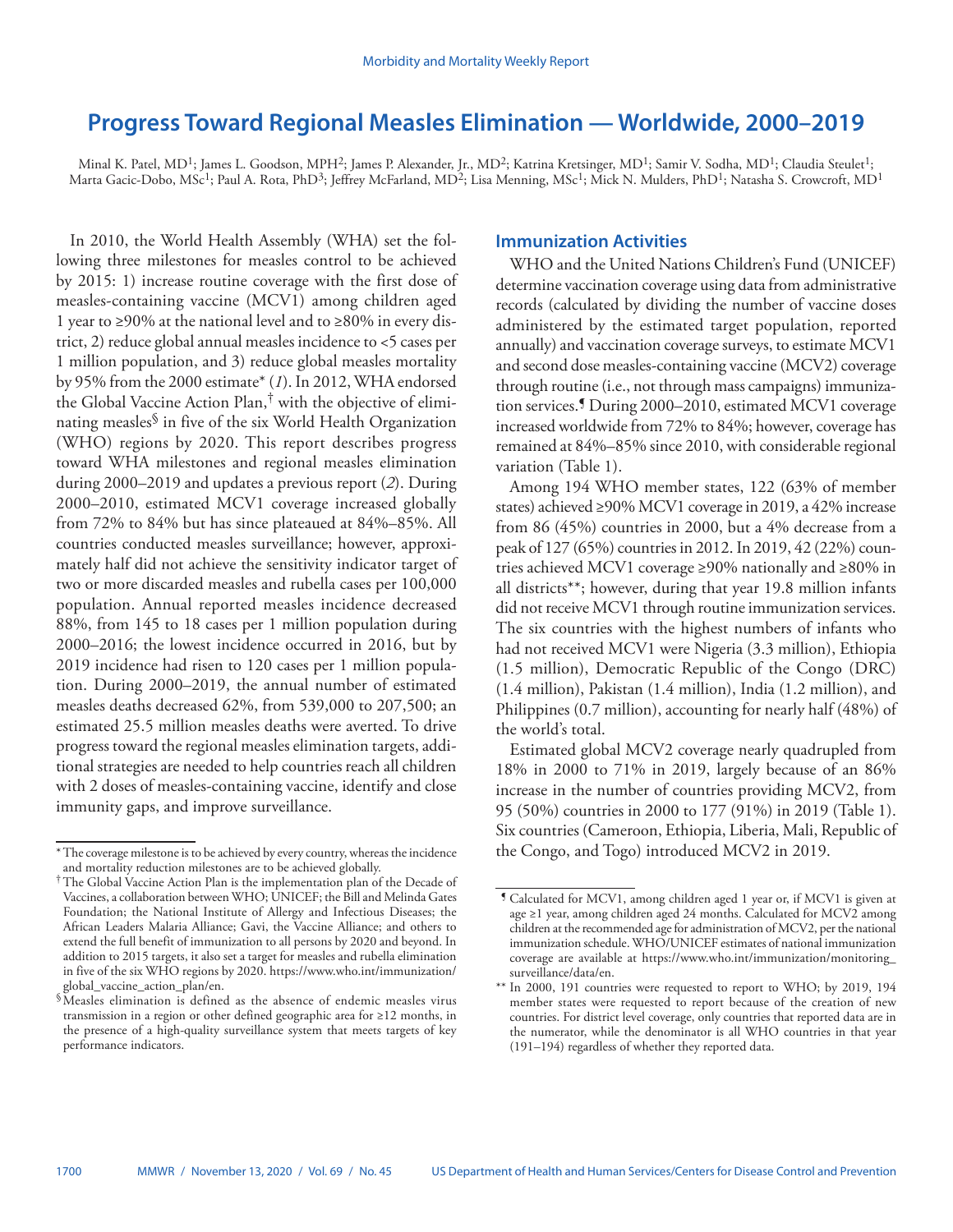Approximately 204 million persons received MCV during supplementary immunization activities  $(SIAs)^{\dagger\dagger}$  in 55 countries in 2019; in addition, 9 million persons received MCV during measles outbreak response activities.

## **Reported Measles Incidence**

In 2019, all 194 countries conducted measles surveillance, and 193§§ (99%) had access to standardized quality-controlled laboratory testing through the WHO Global Measles and Rubella Laboratory Network. In spite of this, however, surveillance remains weak in many countries, and only 81 (52%) of 157 countries that reported discarded<sup>11</sup> cases achieved the sensitivity indicator target of two or more discarded measles and rubella cases per 100,000 population.

Countries report the number of incident measles cases\*\*\* to WHO and UNICEF annually using the Joint Reporting Form.††† During 2000–2016, the number of reported measles cases decreased 84%, from 853,479 in 2000 to 132,490 in 2016. From 2000 to 2016, annual measles incidence decreased 88%, from 145 cases per 1 million (2000) to 18 (2016), the lowest reported incidence during this period; incidence then increased 567% to 120 per million in 2019, the highest since 2001 (Table 1). The percentage of reporting countries with annual measles incidence of <5 cases per 1 million population increased from 38% (64 of 169) in 2000 to 70% (125 of 179) in 2016, but then decreased to 46% (85 of 184) in 2019.

The number of measles cases increased 556% from 132,490 in 2016 to 869,770 in 2019, the most reported cases since 1996. Since 2016, the number of reported measles cases increased 1,606% in WHO's African Region (AFR), 19,739% in the Region of the Americas (AMR), 194% in the Eastern Mediterranean Region (EMR), 2,282% in the European Region (EUR), 6% in the South-East Asia Region (SEAR), and 36% in the Western Pacific Region (WPR). In 2019, nine (5%) of 184 reporting countries (Central African Republic, DRC, Georgia, Kazakhstan, Madagascar, North Macedonia, Samoa, Tonga, and Ukraine) experienced large outbreaks, and in each of these countries, reported measles incidence exceeded 500 per 1 million population; these nine countries accounted for 631,847 (73%) of all reported cases worldwide during 2019.

Genotypes of viruses isolated from persons with measles were reported by 88 (62%) of 141 countries reporting at least one measles case in 2019. From 2005 to 2019, 20 of 24 recognized measles genotypes were eliminated by immunization activities. The number of genotypes detected decreased from 11 during 2005–2008, to eight during 2009–2014, six in 2016, five in 2017, and four during 2018–2019 (*3*). In 2019, among 8,728 reported sequences, 1,920 (22%) were genotype B3; six (0.1%) were D4; 6,774 (78%) were D8; and 28 (0.3%) were H1.<sup>\\\\$\\$</sup>

## **Measles Case and Mortality Estimates**

A previously described model for estimating measles cases and deaths (*4*) was updated with annual vaccination coverage data, case data, and United Nations population estimates for all countries during 2000–2019, enabling derivation of a new series of disease and mortality estimates. For countries with anomalous estimates (e.g., a decrease in reported cases, but an increase in estimated deaths, or vice versa), the model was modified slightly to generate mortality estimates consistent with observed cases. Based on updated annual data, the estimated number of measles cases decreased 65%, from 28,340,700 in 2000 to 9,828,400 in 2019. During this period, estimated annual measles deaths decreased 62%, from 539,000 to 207,500 (Table 2). During 2000–2019, compared with no measles vaccination, measles vaccination prevented an estimated 25.5 million deaths globally (Figure).

## **Regional Verification of Measles Elimination**

By the end of 2019, no WHO region had achieved and maintained measles elimination; 83 (43%) individual countries had been verified by independent regional commissions as

<sup>††</sup> SIAs generally are carried out using two target age ranges. An initial, nationwide catch-up SIA focuses on all children aged 9 months–14 years, with the goal of eliminating susceptibility to measles in the general population. Periodic follow-up SIAs then focus on all children born since the last SIA. Follow-up SIAs generally are conducted nationwide every 2–4 years and focus on children aged 9–59 months; their goal is to eliminate any measles susceptibility that has developed in recent birth cohorts because of low MCV coverage and to protect children who did not respond to MCV1. Data on SIAs by country are available at [https://www.who.int/immunization/](https://www.who.int/immunization/monitoring_surveillance/data/Summary_Measles_SIAs.xls?ua)

<sup>§§</sup> Sao Tome and Principe did not have access to standardized quality-controlled testing by the WHO Measles and Rubella Laboratory Network in 2019.

<sup>¶¶</sup> A discarded case is defined as a suspected case that has been investigated and determined to neither be measles nor rubella using 1) laboratory testing in a proficient laboratory or 2) epidemiologic linkage to a laboratory-confirmed outbreak of a communicable disease that is not measles or rubella. The discarded case rate is used to measure the sensitivity of measles surveillance.

<sup>\*\*\*</sup> [https://apps.who.int/immunization\\_monitoring/globalsummary/timeseries/](https://apps.who.int/immunization_monitoring/globalsummary/timeseries/tsincidencemeasles.html) [tsincidencemeasles.html](https://apps.who.int/immunization_monitoring/globalsummary/timeseries/tsincidencemeasles.html); data as of July 15, 2020. Only countries that reported data are in the numerator and denominator.

<sup>†††</sup> [https://www.who.int/immunization/monitoring\\_surveillance/routine/](https://www.who.int/immunization/monitoring_surveillance/routine/reporting/en/) [reporting/en/](https://www.who.int/immunization/monitoring_surveillance/routine/reporting/en/) Twenty-five countries did not report case data in 2000: Algeria, Austria, Belgium, Comoros, Equatorial Guinea, Fiji, Finland, Germany, Guinea-Bissau, Ireland, Libya, Mauritania, Monaco, Montenegro, North Korea, Samoa, Saudi Arabia, Seychelles, Slovenia. Solomon Islands, South Sudan, Switzerland, Timor-Leste, Tuvalu, and Yemen. Fifteen countries did not report case data in 2016: Belgium, Cabo Verde, Cook Islands, Haiti, Italy, Kiribati, Marshall Islands, Monaco, Morocco, Mozambique, Niue, Samoa, Singapore, Tuvalu, and Vanuatu. Ten countries did not report case data in 2019: Belgium, Djibouti, Malta, Marshall Islands, Morocco, North Korea, Palau, Solomon Islands, Switzerland, and the United States. Countries do not provide WHO with their reasons for not reporting case data.

<sup>§§§</sup> <http://www.who-measles.org/>; data as of September 5, 2020.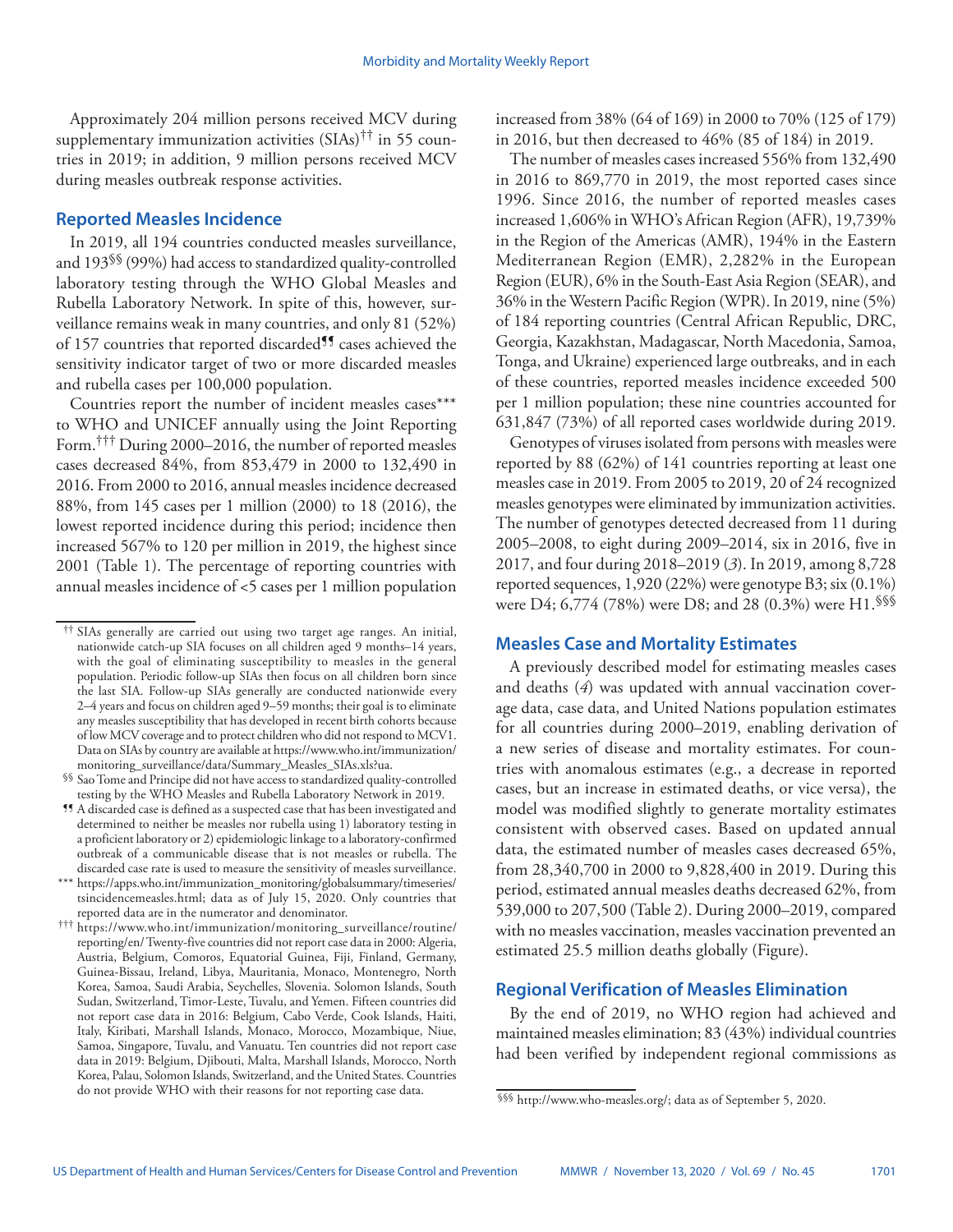| <b>Reporting countries</b><br>with <5 measles<br>WHO region/Year (no. of<br>Countries with ≥90%<br>cases per 1 million<br>No. of reported<br>measles cases <sup>†</sup><br>countries in region)<br>MCV1* coverage<br>MCV1 coverage<br>MCV2* coverage<br>population<br>African<br>53<br>9<br>5<br>2000 (46)<br>8<br>520,102 | <b>Measles incidence</b><br>per 1 million<br>population <sup>+,§</sup><br>836<br>232<br>37 |
|----------------------------------------------------------------------------------------------------------------------------------------------------------------------------------------------------------------------------------------------------------------------------------------------------------------------------|--------------------------------------------------------------------------------------------|
|                                                                                                                                                                                                                                                                                                                            |                                                                                            |
|                                                                                                                                                                                                                                                                                                                            |                                                                                            |
|                                                                                                                                                                                                                                                                                                                            |                                                                                            |
| 73<br>37<br>30<br>199,174<br>2010 (46)<br>4                                                                                                                                                                                                                                                                                |                                                                                            |
| 2016 (47)<br>69<br>51<br>36,269<br>34<br>23                                                                                                                                                                                                                                                                                |                                                                                            |
| 69<br>32<br>33<br>34<br>2019 (47)<br>618,595                                                                                                                                                                                                                                                                               | 567                                                                                        |
| <b>Americas</b>                                                                                                                                                                                                                                                                                                            |                                                                                            |
| 2000 (35)<br>93<br>63<br>65<br>89<br>1,754                                                                                                                                                                                                                                                                                 | $\overline{2}$                                                                             |
| 2010 (35)<br>93<br>74<br>67<br>100<br>247                                                                                                                                                                                                                                                                                  | 0.3                                                                                        |
| 2016 (35)<br>92<br>66<br>80<br>100<br>97                                                                                                                                                                                                                                                                                   | 0.1                                                                                        |
| 75<br>2019 (35)<br>88<br>71<br>91<br>19,244                                                                                                                                                                                                                                                                                | 28                                                                                         |
| Eastern Mediterranean                                                                                                                                                                                                                                                                                                      |                                                                                            |
| 2000 (21)<br>57<br>71<br>28<br>17<br>38,592                                                                                                                                                                                                                                                                                | 90                                                                                         |
| 77<br>52<br>2010 (21)<br>62<br>40<br>10,072                                                                                                                                                                                                                                                                                | 17                                                                                         |
| 82<br>57<br>74<br>55<br>6,275<br>2016 (21)                                                                                                                                                                                                                                                                                 | 10                                                                                         |
| 82<br>52<br>75<br>18,458<br>2019 (21)<br>42                                                                                                                                                                                                                                                                                | 27                                                                                         |
| European                                                                                                                                                                                                                                                                                                                   |                                                                                            |
| 2000 (52)<br>91<br>62<br>37,421<br>48<br>45                                                                                                                                                                                                                                                                                | 50                                                                                         |
| 93<br>83<br>2010 (53)<br>80<br>69<br>30,625                                                                                                                                                                                                                                                                                | 34                                                                                         |
| 93<br>81<br>88<br>82<br>4,440<br>2016 (53)                                                                                                                                                                                                                                                                                 | 5                                                                                          |
| 96<br>85<br>91<br>32<br>2019 (53)<br>105,755                                                                                                                                                                                                                                                                               | 116                                                                                        |
| South-East Asia                                                                                                                                                                                                                                                                                                            |                                                                                            |
| 2000 (10)<br>78,558<br>63<br>30<br>3<br>0                                                                                                                                                                                                                                                                                  | 51                                                                                         |
| 83<br>45<br>15<br>54,228<br>2010 (11)<br>36                                                                                                                                                                                                                                                                                | 30                                                                                         |
| 89<br>64<br>75<br>27<br>27,530<br>2016 (11)                                                                                                                                                                                                                                                                                | 14                                                                                         |
| 83<br>2019 (11)<br>94<br>73<br>30<br>29,239                                                                                                                                                                                                                                                                                | 15                                                                                         |
| <b>Western Pacific</b>                                                                                                                                                                                                                                                                                                     |                                                                                            |
| 2000 (27)<br>85<br>48<br>$\overline{2}$<br>177,052<br>30                                                                                                                                                                                                                                                                   | 105                                                                                        |
| 2010 (27)<br>96<br>63<br>87<br>68<br>49,460                                                                                                                                                                                                                                                                                | 27                                                                                         |
| 2016 (27)<br>96<br>63<br>91<br>68<br>57,879                                                                                                                                                                                                                                                                                | 31                                                                                         |
| 67<br>91<br>2019 (27)<br>94<br>46<br>78,479                                                                                                                                                                                                                                                                                | 41                                                                                         |
| <b>Totals</b>                                                                                                                                                                                                                                                                                                              |                                                                                            |
| 2000 (191)<br>72<br>45<br>18<br>38<br>853,479                                                                                                                                                                                                                                                                              | 145                                                                                        |
| 2010 (193)<br>84<br>63<br>42<br>60<br>343,806                                                                                                                                                                                                                                                                              | 50                                                                                         |
| 2016 (194)<br>85<br>67<br>70<br>61<br>132,490                                                                                                                                                                                                                                                                              | 18                                                                                         |
| 85<br>71<br>869,770<br>2019 (194)<br>63<br>46                                                                                                                                                                                                                                                                              | 120                                                                                        |

**TABLE 1. Estimates of coverage with the first and second dose of measles-containing vaccine administered through routine immunization services, reported measles cases, and incidence by World Health Organization (WHO) region — worldwide, 2000, 2010, 2016, and 2019**

**Abbreviations:** MCV1 = routine first dose of measles-containing vaccine; MCV2 = routine second dose of measles-containing vaccine.

\* [http://www.who.int/immunization/monitoring\\_surveillance/data/en](http://www.who.int/immunization/monitoring_surveillance/data/en).<br>† [http://apps.who.int/immunization\\_monitoring/globalsummary/timeseries/tsincidencemeasles.html](http://apps.who.int/immunization_monitoring/globalsummary/timeseries/tsincidencemeasles.html); data as of July 15, 2020. Only countries that reported data in the numerator and denominator.

§ Population data from United Nations, Department of Economic and Social Affairs, Population Division, 2020. Any country not reporting data on measles cases for that year was removed from both the numerator and denominator in calculating incidence.

having achieved or maintained measles elimination. The two countries verified in 2019 to have achieved elimination were Iran and Sri Lanka. No AFR country has yet been verified as having eliminated measles. The AMR had achieved verification of measles elimination in 2016; however, endemic measles transmission was reestablished in Venezuela in 2018 and in Brazil in 2019.

## **Discussion**

Despite substantial decreasing global measles incidence and measles-associated mortality during 2000–2016, the global measles resurgence that commenced during 2017–2018 continued in 2019 and marked a significant step backward in progress toward global measles elimination. Compared with the historic low in reported cases in 2016, reported measles cases increased 556% in 2019, with increases in numbers of reported cases and incidence in all WHO regions. Estimated global measles mortality increased nearly 50% since 2016. In all WHO regions, the fundamental cause of the resurgence was a failure to vaccinate, both in recent and past years, causing immunity gaps in both younger and some older age groups. Lessons can be learned from outbreaks in various countries,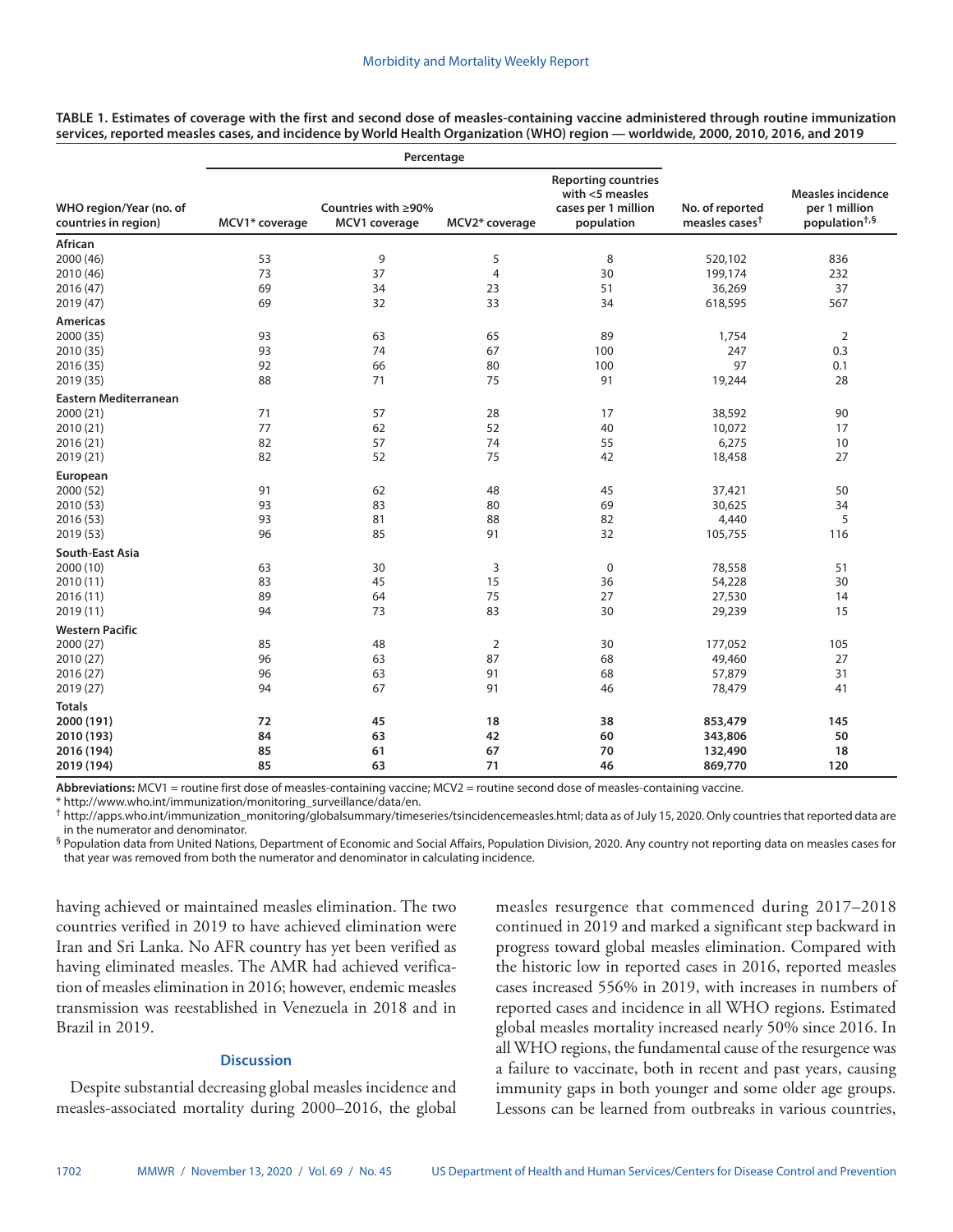| WHO region/Year (no. of<br>countries in region)        | <b>Estimated no. of</b><br>measles cases (95% CI)                      | Estimated no. of<br>measles deaths (95% CI)            | <b>Estimated % measles</b><br>mortality reduction<br>from 2000 to 2019 | Cumulative no. of measles<br>deaths averted by<br>vaccination, 2000-2019 |
|--------------------------------------------------------|------------------------------------------------------------------------|--------------------------------------------------------|------------------------------------------------------------------------|--------------------------------------------------------------------------|
| <b>African</b><br>2000 (46)<br>2019 (47)               | 10,727,500 (7,417,700-17,448,900)<br>4,548,000 (3,266,700-8,376,100)   | 346,400 (227,600-569,000)<br>147,900 (99,500-271,100)  | 57                                                                     | 13,620,000                                                               |
| <b>Americas</b><br>2000 (35)<br>2019 (35)              | 8,800 (4,400-35,000)<br>102,700 (51,400-411,000)                       | NA <sup>+</sup><br>NA <sup>+</sup>                     | <b>NA</b>                                                              | 102,500                                                                  |
| <b>Eastern Mediterranean</b><br>2000 (21)<br>2019 (21) | 2,565,800 (1,534,500-4,774,400)<br>1,384,500 (717,900-3,201,000)       | 40,000 (22,200-69,200)<br>27,000 (14,700-49,500)       | 33                                                                     | 2,877,900                                                                |
| European<br>2000 (52)<br>2019 (53)                     | 816,600 (216,900-5,116,000)<br>494,600 (192,800-6,571,400)             | 350 (100-1,900)<br>120 (20-1,700)                      | 66                                                                     | 101,300                                                                  |
| South-East Asia<br>2000(10)<br>2019(11)                | 11,379,100 (8,937,200-15,299,200)<br>2,655,000 (902,200-6,886,500)     | 141,400 (102,000-194,600)<br>28,700 (8,400-75,400)     | 80                                                                     | 7,387,800                                                                |
| <b>Western Pacific</b><br>2000 (27)<br>2019(27)        | 2,843,000 (1,934,700-22,297,700)<br>643,700 (127,600-18,007,600)       | 10,900 (5,200-77,300)<br>3,800 (500-75,100)            | 65                                                                     | 1,385,500                                                                |
| <b>Totals</b><br>2000 (191)<br>2019 (194)              | 28,340,700 (20,045,300-64,971,300)<br>9,828,400 (5,258,500-43,453,500) | 539,000 (357,200-911,900)<br>207,500 (123,100-472,900) | 62                                                                     | 25,475,000                                                               |

#### **TABLE 2. Estimated number of measles cases and deaths,\* by World Health Organization (WHO) region — worldwide, 2000 and 2019**

**Abbreviations:** CI = confidence interval; NA = not applicable; UNICEF = United Nations Children's Fund.

\* The measles mortality model used to generate estimated measles cases and deaths is rerun each year using the new and revised annual WHO/UNICEF estimates of national immunization coverage (WUENIC) data, as well as updated surveillance data; therefore, the estimated number of cases and mortality estimates in this report might differ slightly from those in previous reports.

† Estimated measles mortality was too low to allow reliable measurement of mortality reduction.

as well as from notable successes in countries such as China, Colombia, and India (*5*–*7*). Identifying and addressing gaps in population immunity will require additional strategies as outlined in the Immunization Agenda 2030<sup>555</sup> and the Measles-Rubella Strategic Framework 2021–2030 (*8*).

In 2019, the global increase in cases was driven by large outbreaks in several countries. Huge outbreaks occurred in DRC and Madagascar during 2018–2019 as a consequence of accumulations of large numbers of measles-susceptible children, which resulted from longstanding extremely low MCV1 coverage, no introduction of MCV2 into the immunization program, and suboptimal SIA implementation. Samoa's outbreak resulted from a steady decline in MCV1 and MCV2 coverage during 2014–2018, exacerbated by a decline in vaccine confidence after two infant deaths occurred from an error in measles-mumps-rubella vaccine administration (*9*). Ukraine's outbreak was the result of low vaccine confidence among health care professionals, low demand

¶¶¶ Immunization Agenda 2030 is the global vision and strategy to extend the benefits of vaccines to everyone, everywhere, developed by immunization stakeholders and endorsed by the World Health Assembly in 2020. [https://](https://www.who.int/immunization/immunization_agenda_2030/en/) [www.who.int/immunization/immunization\\_agenda\\_2030/en/.](https://www.who.int/immunization/immunization_agenda_2030/en/)

from the public, and challenges with vaccine supply, storage, and handling.\*\*\*\* Brazil's outbreak was caused by previously unidentified immunity gaps, revealed by sustained transmission following multiple measles virus importations from the outbreak in neighboring Venezuela.††††

Outbreaks must be investigated to understand whether and why communities were missed by vaccination, so that immunization services can be strengthened to close population immunity gaps. Where low vaccination coverage exists in specific populations, assessment of behavioral and social drivers of low coverage is needed to inform the design and implementation of targeted strategies, whether related to practical factors such as limited access to services, or to social influences that affect confidence and motivation to receive vaccination. Programs need to work to achieve and sustain the trust of parents and communities to ensure understanding that receipt of vaccination is in their children's best interests. Programs should always be well prepared to respond to any vaccine-related adverse event

<sup>\*\*\*\*</sup> Strategic Response Plan for the Measles Emergency in the WHO European Region, September 2019–December 2020. Copenhagen, Denmark, 2019. [https://www.euro.who.int/\\_data/assets/pdf\\_file/0020/414182/WHO-](https://www.euro.who.int/__data/assets/pdf_file/0020/414182/WHO-Measles-Emergency-v8a_hires_pages.pdf)

 $^{\dagger\dagger\dagger\dagger}$ [https://www.paho.org/en/documents/](https://www.paho.org/en/documents/epidemiological-update-measles-28-february-2020) [epidemiological-update-measles-28-february-2020.](https://www.paho.org/en/documents/epidemiological-update-measles-28-february-2020)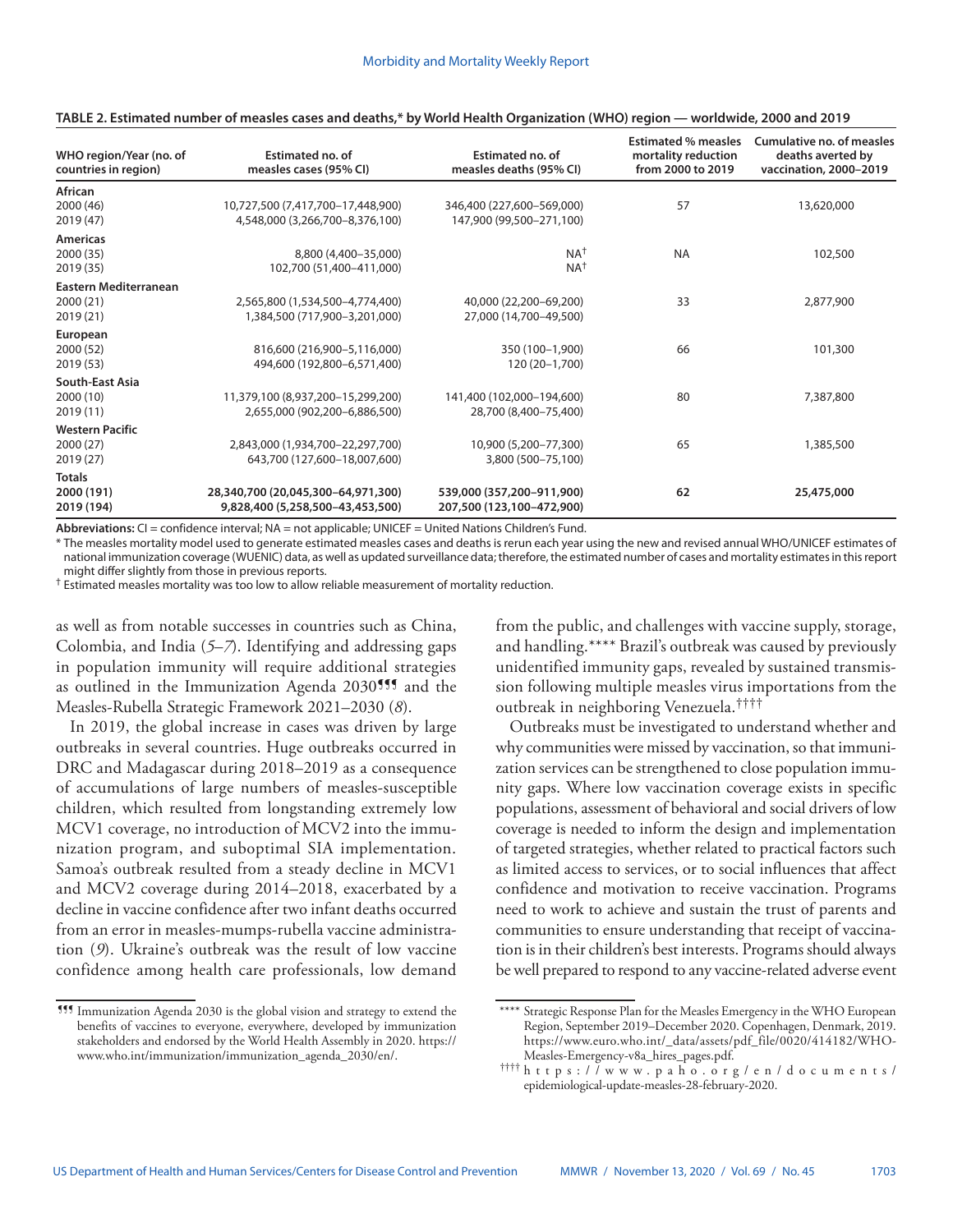

**FIGURE. Estimated number of annual measles deaths with vaccination and in the absence of vaccination — worldwide, 2000–2019\***

\* Deaths prevented by vaccination are estimated by the area between estimated deaths with vaccination and those without vaccination (cumulative total of 25.5 million deaths prevented during 2000–2019). Vertical bars represent upper and lower 95% confidence intervals around the point estimate.

in a timely and effective manner to obviate fears and hesitancy that can erode progress.

The findings in this report are subject to at least three limitations. First, large differences between estimated and reported incidence indicate overall low surveillance sensitivity, making comparisons between regions difficult to interpret. Second, some countries have multiple measles surveillance systems and choose which data to submit to WHO. In 2019, for example, Chad reported 1,882 cases to WHO from one surveillance system, but another surveillance system identified 26,623 suspected measles cases. Finally, the measles mortality model estimates might be biased upward or downward by inaccurate model inputs, including vaccination coverage and surveillance data.

In 2020, the coronavirus disease 2019 pandemic has produced increased programmatic challenges, leading to fewer children receiving vaccinations and poorer surveillance (*10*). Progress toward measles elimination during and after the pandemic will require strategies to integrate catch-up vaccination policies into essential immunization services, assurance of safe provision of services, engagement with communities

### **Summary**

#### What is already known about this topic?

All six World Health Organization (WHO) regions have a measles elimination goal.

#### What is added by this report?

During 2000–2016, annual reported measles incidence decreased globally; however, measles incidence increased in all regions during 2017–2019. Since 2000, estimated measles deaths decreased 62% and measles vaccination has prevented an estimated 25.5 million deaths worldwide. No WHO region has achieved and maintained measles elimination.

## What are the implications for public health practice?

To achieve regional measles elimination goals, additional strategies are needed to help countries strengthen routine immunization systems, identify and close immunity gaps, and improve case-based surveillance.

to regain trust and confidence in the health system, and rapid outbreak response.

As outlined in the Immunization Agenda 2030, a global immunization strategy for 2021–2030, further progress toward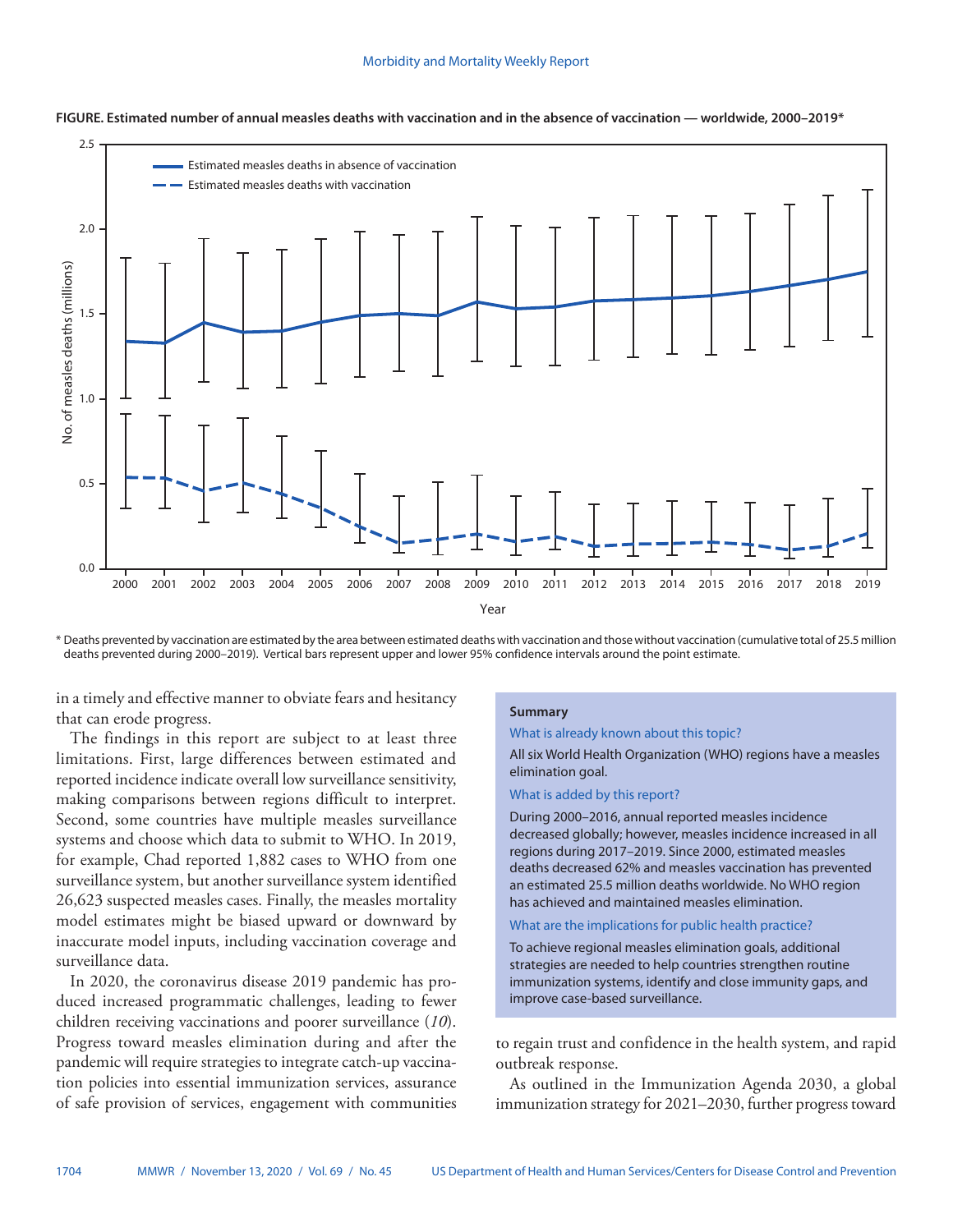achieving measles elimination goals will require strengthening essential immunization systems to increase 2-dose coverage, identify and close historical immunity gaps through catch-up vaccination to prevent outbreaks, improve surveillance and preparedness for rapidly responding to outbreaks, and leverage measles as a tracer and guide to improving immunization programs (*8*).

## **Acknowledgments**

Country surveillance and immunization program staff members. Corresponding author: Minal K. Patel, [patelm@who.int](mailto:patelm@who.int).

All authors have completed and submitted the International Committee of Medical Journal Editors form for disclosure of potential conflicts of interest. No potential conflicts of interest were disclosed.

#### **References**

- 1. World Health Organization. Global eradication of measles: report by the secretariat. Geneva, Switzerland: World Health Organization; 2010. [https://apps.who.int/gb/ebwha/pdf\\_files/wha63/a63\\_18-en.pdf](http://apps.who.int/gb/ebwha/pdf_files/wha63/a63_18-en.pdf)
- 2. Patel MK, Dumolard L, Nedelec Y, et al. Progress toward regional measles elimination—worldwide, 2000–2018. MMWR Morb Mortal Wkly Rep 2019;68:1105–11. [PMID:31805033](https://www.ncbi.nlm.nih.gov/entrez/query.fcgi?cmd=Retrieve&db=PubMed&list_uids=31805033&dopt=Abstract) [https://doi.org/10.15585/mmwr.](https://doi.org/10.15585/mmwr.mm6848a1) [mm6848a1](https://doi.org/10.15585/mmwr.mm6848a1)
- 3. Brown KE, Rota PA, Goodson JL, et al. Genetic characterization of measles and rubella viruses detected through global measles and rubella elimination surveillance, 2016–2018. MMWR Morb Mortal Wkly Rep 2019;68:587–91 [PMID:31269012](https://www.ncbi.nlm.nih.gov/entrez/query.fcgi?cmd=Retrieve&db=PubMed&list_uids=31269012&dopt=Abstract) [https://doi.org/10.15585/mmwr.](https://doi.org/10.15585/mmwr.mm6826a3) [mm6826a3](https://doi.org/10.15585/mmwr.mm6826a3)
- 4. Simons E, Ferrari M, Fricks J, et al. Assessment of the 2010 global measles mortality reduction goal: results from a model of surveillance data. Lancet 2012;379:2173–8. [PMID:22534001](https://www.ncbi.nlm.nih.gov/entrez/query.fcgi?cmd=Retrieve&db=PubMed&list_uids=22534001&dopt=Abstract) [https://doi.](https://doi.org/10.1016/S0140-6736(12)60522-4) [org/10.1016/S0140-6736\(12\)60522-4](https://doi.org/10.1016/S0140-6736(12)60522-4)
- 5. Ma C, Rodewald L, Hao L, et al. Progress toward measles elimination— China, January 2013–June 2019. MMWR Morb Mortal Wkly Rep 2019;68:1112–6. [PMID:31805034](https://pubmed.ncbi.nlm.nih.gov/31805034/) [https://doi.org/10.15585/mmwr.](https://doi.org/10.15585/mmwr.mm6848a2) [mm6848a2](https://doi.org/10.15585/mmwr.mm6848a2)
- 6. Schluter W, Knight N. Responding to measles outbreak in Colombia, 2019. Atlanta, GA: US Department of Health and Human Services, CDC; 2019. [https://www.cdc.gov/globalhealth/immunization/stories/](https://www.cdc.gov/globalhealth/immunization/stories/responding-to-measles-outbreak-in-colombia.html) [responding-to-measles-outbreak-in-colombia.html](https://www.cdc.gov/globalhealth/immunization/stories/responding-to-measles-outbreak-in-colombia.html)
- 7. World Health Organization India. Against all odds, India set to make history yet again. Delhi, India: World Health Organization India; 2020. [http://origin.searo.who.int/india/topics/measles/MR-campaign-web](http://origin.searo.who.int/india/topics/measles/MR-campaign-web-success-story/en/)[success-story/en/](http://origin.searo.who.int/india/topics/measles/MR-campaign-web-success-story/en/)
- 8. World Health Organization. SAGE meeting. Meeting of the Strategic Advisory Group of Experts on Immunization. Geneva, Switzerland; World Health Organization; 2020. [https://www.who.int/immunization/](https://www.who.int/immunization/sage/meetings/2020/october/SAGE_eYB_Oct2020final.pdf?ua=1) [sage/meetings/2020/october/SAGE\\_eYB\\_Oct2020final.pdf?ua=1](https://www.who.int/immunization/sage/meetings/2020/october/SAGE_eYB_Oct2020final.pdf?ua=1)
- 9. Isaacs D. Lessons from the tragic measles outbreak in Samoa. J Paediatr Child Health 2020;56:175[. PMID:31943476](https://www.ncbi.nlm.nih.gov/entrez/query.fcgi?cmd=Retrieve&db=PubMed&list_uids=31943476&dopt=Abstract) [https://doi.org/10.1111/](https://doi.org/10.1111/jpc.14752) [jpc.14752](https://doi.org/10.1111/jpc.14752)
- 10. O'Brien K. Report from the director of IVB: building back better for immunization in a COVID-19 world. Meeting of the Strategic Advisory Group of Experts (SAGE) on Immunization, October 5–7, 2020, Geneva, Switzerland. [https://www.who.int/immunization/sage/](https://www.who.int/immunization/sage/meetings/2020/october/SAGE_Slidedeck_Oct2020-Web.pdf?ua=1) [meetings/2020/october/SAGE\\_Slidedeck\\_Oct2020-Web.pdf?ua=1](https://www.who.int/immunization/sage/meetings/2020/october/SAGE_Slidedeck_Oct2020-Web.pdf?ua=1)

<sup>1</sup>Department of Immunization, Vaccines, and Biologicals, World Health Organization, Geneva, Switzerland; 2Global Immunization Division, Center for Global Health, CDC; <sup>3</sup>Division of Viral Diseases, National Center for Immunization and Respiratory Diseases, CDC.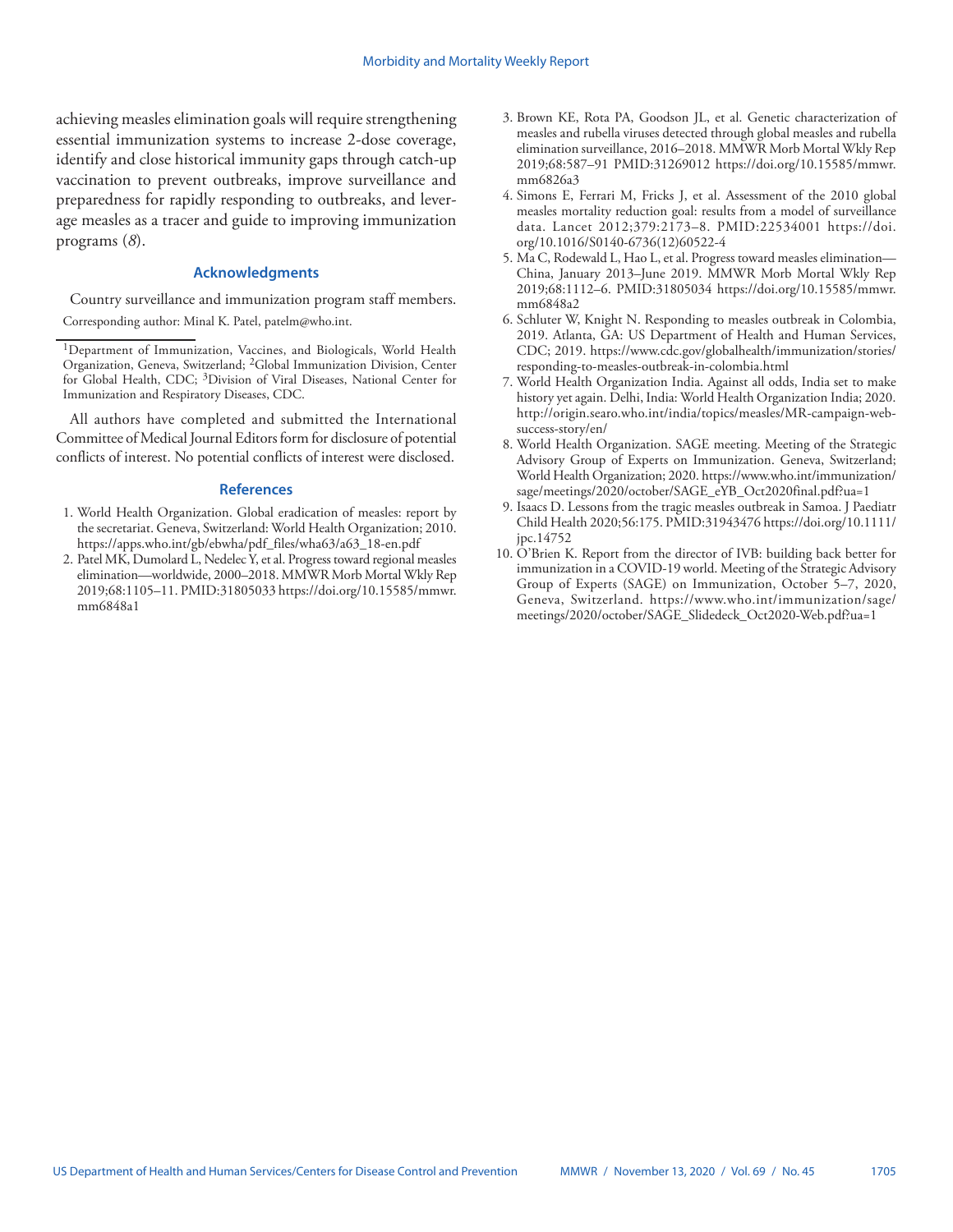# **Routine Vaccination Coverage — Worldwide, 2019**

<span id="page-41-0"></span>Anna N. Chard, PhD<sup>1,2</sup>; Marta Gacic-Dobo, MSc<sup>3</sup>; Mamadou S. Diallo, PhD<sup>4</sup>; Samir V. Sodha, MD<sup>3</sup>; Aaron S. Wallace, PhD<sup>2</sup>

Endorsed by the World Health Assembly in 2020, the Immunization Agenda 2030 strives to reduce morbidity and mortality from vaccine-preventable diseases across the life course (*1*). This report, which updates previous reports (*2*), presents global, regional,\* and national vaccination coverage estimates and trends as of 2019 and describes the number of surviving infants who did not receive the first dose of diphtheria and tetanus toxoids and pertussis-containing vaccine (DTP1) during the first year of life (i.e., zero-dose children), which serves as a proxy for children with poor access to immunization and other health services. Global estimates of coverage with the third dose of DTP (DTP3), the first dose of measles-containing vaccine (MCV1), and the third dose of polio vaccine (Pol3) ranged from 84% to 86% during 2010–2019. Worldwide, 19.7 million children (15%) were not vaccinated with DTP3 in 2019, 13.8 million (70%) of whom were zero-dose children. During 2010–2019, the number of zero-dose children increased in the African, Americas, and Western Pacific regions. Global coverage with the second MCV dose (MCV2) increased from 42% in 2010 to 71% in 2019. During 2010–2019, global coverage with underused vaccines increased for the completed series of rotavirus vaccine (rota), pneumococcal conjugate vaccine (PCV), rubella-containing vaccine (RCV), *Haemophilus influenzae* type b vaccine (Hib), hepatitis B vaccine (HepB), and human papillomavirus vaccine (HPV). Achieving universal coverage with all recommended vaccines will require tailored, context-specific strategies to reach communities with substantial proportions of zero-dose and incompletely vaccinated children, particularly those in remote rural, urban poor, and conflict-affected communities (*3*).

In 1974, the World Health Organization (WHO) established the Expanded Programme on Immunization to ensure that all infants have access to four recommended vaccines (bacillus Calmette-Guérin vaccine [BCG], DTP, Pol, and MCV) to protect against six diseases (tuberculosis, diphtheria, tetanus, pertussis, poliomyelitis, and measles). Since then, additional vaccines and doses have been introduced in the first year of life (PCV, rota, RCV, Hib, and HepB) and beyond (MCV2 and HPV) (*4*). WHO and the United Nations Children's Fund (UNICEF) derive national vaccination coverage estimates through annual country-by-country review of available data,

including administrative† and survey-based coverage (*5*,*6*); generally, only doses administered through routine immunization visits are counted. DTP3 coverage by age 12 months is considered an indicator of immunization program performance. Children who have not received any doses of DTP by age 12 months (zero-dose children) represent a lack of access to immunization services; those who receive DTP1 but do not complete the series are considered to have dropped out. DTP1-to-DTP3 dropout, an indicator of immunization program utilization, is calculated as the percentage of children who received DTP1 but not DTP3.

Based on WHO and UNICEF estimates during 2010–2019, global coverage with DTP1 (89%–90%) and DTP3 (84%– 85%) remained stable. The only region with a decline in DTP3 coverage during 2000–2019 was the Americas (from 91% to 84%). In 2019, DTP1 coverage ranged from 81% in the African region to 97% in the European region (Table 1). DTP3 coverage followed similar regional trends, with estimates ranging from 74% in the African region to 95% in the European region. Among 19.7 million children worldwide who did not complete the 3-dose DTP series in 2019, 13.8 million (70%) were zero-dose children and 5.9 million (30%) had started, but not completed, the DTP series. In 2019, overall DTP1-to-DTP3 dropout was 6% and ranged from 1% in the Western Pacific region to 9% in the African region.

The number of zero-dose children varied by region and economic classification§ (Table 2). The number of zero-dose children changed little or declined in all regions from 2000 to

<sup>\*</sup>Based on World Health Organization regional classifications. [https://www.who.](https://www.who.int/about/who-we-are/regional-offices) [int/about/who-we-are/regional-offices.](https://www.who.int/about/who-we-are/regional-offices)

<sup>†</sup> For a given vaccine, the administrative coverage is the number of vaccine doses administered to persons in a specified target group divided by the estimated target population. Doses administered during routine immunization visits are counted, but doses administered during supplemental immunization activities (mass campaigns) usually are not. During vaccination coverage surveys, a representative sample of households is visited, and caregivers of children in a specified target age group (e.g., aged 12–23 months) are interviewed. Dates of vaccination are transcribed from the child's home-based record, recorded based on caregiver recall, or transcribed from health facility records. Survey-based vaccination coverage is calculated as the proportion of persons in a target age group who received a vaccine dose.

<sup>§</sup>Low-income economies are defined as those with a gross national income (GNI), in USD, per capita in 2000 of ≤\$755, in 2010 of ≤\$1,005, and in 2019 of ≤\$1,035; middle-income economies are those with a GNI per capita in 2000 of \$756–\$9,265, in 2010 of \$1,006–\$12,275, and in 2019 of \$1,036–\$12,535; high-income economies are those with a GNI per capita in 2000 of > \$9,265, in 2010 of >\$12,275, and in 2019 of >\$12,535; calculated using the World Bank Atlas method ([https://datahelpdesk.worldbank.org/knowledgebase/](https://datahelpdesk.worldbank.org/knowledgebase/articles/906519-world-bank-country-and-lending-groups) [articles/906519-world-bank-country-and-lending-groups](https://datahelpdesk.worldbank.org/knowledgebase/articles/906519-world-bank-country-and-lending-groups)). Cook Islands and Niue (Western Pacific Region) are missing GNI data and are excluded from this categorization.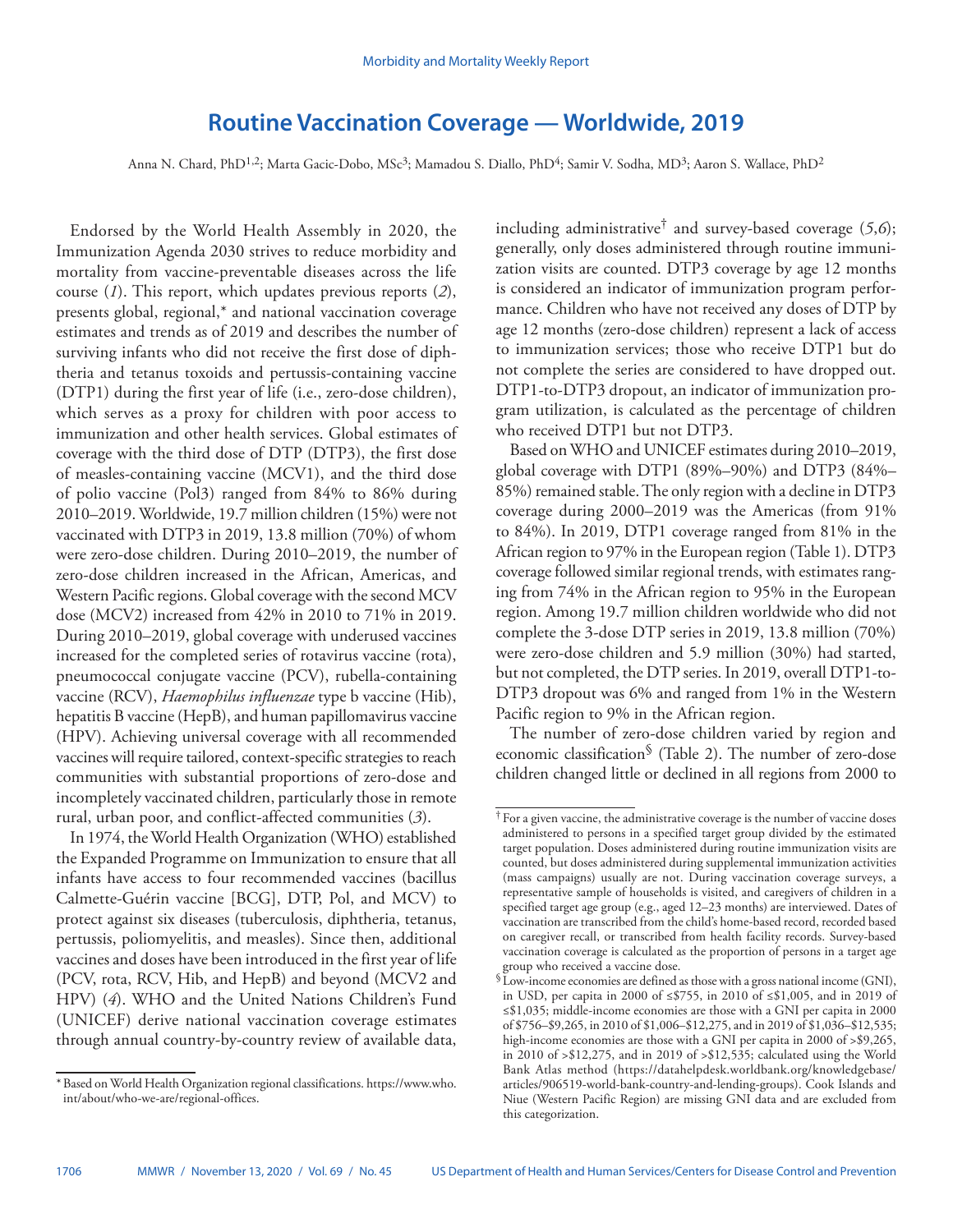|                         | - - -                     |                                  | $\tilde{\phantom{a}}$ | $\tilde{\phantom{a}}$ |            |            |             |            |  |  |
|-------------------------|---------------------------|----------------------------------|-----------------------|-----------------------|------------|------------|-------------|------------|--|--|
|                         | No. (%) of countries with | <b>WHO region</b><br>% coverage* |                       |                       |            |            |             |            |  |  |
| Vaccine                 | vaccine in schedule       | Global                           | <b>AFR</b>            | <b>AMR</b>            | <b>EMR</b> | <b>EUR</b> | <b>SEAR</b> | <b>WPR</b> |  |  |
| <b>BCG</b>              | 156 (80)                  | 88                               | 80                    | 83                    | 87         | 92         | 93          | 96         |  |  |
| DTP1                    | 194 (100)                 | 90                               | 81                    | 90                    | 89         | 97         | 94          | 95         |  |  |
| DTP3                    | 194 (100)                 | 85                               | 74                    | 84                    | 82         | 95         | 91          | 94         |  |  |
| HepB BD                 | 111 (49)                  | 43                               | 6                     | 55                    | 34         | 41         | 54          | 84         |  |  |
| HepB3                   | 189 (97)                  | 85                               | 73                    | 81                    | 82         | 92         | 91          | 94         |  |  |
| Hib3                    | 192 (98)                  | 72                               | 73                    | 85                    | 82         | 79         | 89          | 24         |  |  |
| HPV, last <sup>†</sup>  | 106 (55)                  | 15                               | 19                    | 55                    | $\Omega$   | 24         |             | 4          |  |  |
| MCV1                    | 194 (100)                 | 85                               | 69                    | 88                    | 82         | 96         | 94          | 94         |  |  |
| MCV <sub>2</sub>        | 178 (91)                  | 71                               | 33                    | 75                    | 75         | 91         | 83          | 91         |  |  |
| PCV3                    | 148 (74)                  | 48                               | 70                    | 83                    | 52         | 80         | 23          | 14         |  |  |
| Pol3                    | 194 (100)                 | 86                               | 74                    | 87                    | 83         | 95         | 90          | 94         |  |  |
| RCV1                    | 173 (88)                  | 71                               | 33                    | 88                    | 45         | 96         | 93          | 94         |  |  |
| Rota, last <sup>§</sup> | 108 (52)                  | 39                               | 50                    | 74                    | 49         | 25         | 37          | 2          |  |  |

#### **TABLE 1. Vaccination coverage, by vaccine and World Health Organization (WHO) region — worldwide, 2019**

**Abbreviations:** AFR = African Region; AMR = Region of the Americas; BCG = bacille Calmette-Guérin vaccine; DTP1 = first dose of diphtheria and tetanus toxoids and pertussis-containing vaccine; DTP3 = third dose of diphtheria and tetanus toxoids and pertussis-containing vaccine; EMR = Eastern Mediterranean Region; EUR = European Region; HepB BD = birth dose of hepatitis B vaccine; HepB3 = third dose of hepatitis B vaccine; Hib3 = third dose of Haemophilus influenzae type b vaccine; HPV, last = final dose of human papillomavirus vaccine; MCV1 = first dose of measles-containing vaccine; MCV2 = second dose of measles-containing vaccine; PCV3 = third dose of pneumococcal conjugate vaccine; Pol3 = third dose of polio vaccine; RCV1 = first dose of rubella-containing vaccine; Rota, last = final dose of rotavirus vaccine series; SEAR = South-East Asia Region; WPR = Western Pacific Region.

\* BCG coverage is based on 156 countries with BCG in the national schedule, whereas coverage for all other vaccines is based on 194 countries (global) or all countries in the specified region. Administrative coverage is the number of vaccine doses administered to those in a specified target group divided by the estimated target population. During vaccination coverage surveys, a representative sample of households are visited and caregivers of children in a specified target group (e.g., aged 12–23 months) are interviewed. Dates of vaccination are transcribed from the child's home-based record, recorded based on caregiver recall, or transcribed from health facility records. Survey-based vaccination coverage is calculated as the proportion of persons in a target age group who received a vaccine dose.

† Number of doses to complete the HPV series depends on age of recipient.  $\frac{6}{9}$  Number of doses to complete the rota series varies among vaccine products.

| TABLE 2. Number of surviving infants not receiving DTP1 (zero-dose children), by World Health Organization (WHO) region and World Bank |  |
|----------------------------------------------------------------------------------------------------------------------------------------|--|
| economic classification — worldwide, 2000-2019                                                                                         |  |

|                                      | <b>WHO</b> region |            |            |            |            |             |            | Economic classification* |        |      |
|--------------------------------------|-------------------|------------|------------|------------|------------|-------------|------------|--------------------------|--------|------|
| Characteristic/Year                  | Global            | <b>AFR</b> | <b>AMR</b> | <b>EMR</b> | <b>EUR</b> | <b>SEAR</b> | <b>WPR</b> | Low                      | Middle | High |
| 2000                                 |                   |            |            |            |            |             |            |                          |        |      |
| Total no. of countries               | 191               | 46         | 35         | 21         | 52         | 10          | 27         | 63                       | 86     | 37   |
| No. of surviving infants (millions)  | 124.6             | 24.1       | 15.5       | 13.8       | 10.1       | 37.3        | 24.0       | 69.8                     | 44.5   | 10.2 |
| Global % of surviving infants        | $\hspace{0.05cm}$ | 19         | 12         | 11         | 8          | 30          | 19         | 56                       | 36     | 8    |
| No. of zero-dose children (millions) | 21.4              | 8.2        | 0.5        | 2.7        | 0.3        | 8.2         | 1.5        | 18.9                     | 2.2    | 0.3  |
| Global % of zero-dose children       |                   | 38         | 2          | 13         |            | 38          | 7          | 88                       | 10     |      |
| 2010                                 |                   |            |            |            |            |             |            |                          |        |      |
| Total no. of countries               | 193               | 46         | 35         | 21         | 53         | 11          | 27         | 35                       | 106    | 49   |
| No. of surviving infants (millions)  | 133.0             | 30.5       | 15.0       | 16.1       | 11.2       | 35.8        | 24.4       | 25.1                     | 95.3   | 12.6 |
| Global % of surviving infants        |                   | 23         | 11         | 12         | 8          | 27          | 18         | 19                       | 72     | 9    |
| No. of zero-dose children (millions) | 14.9              | 6.1        | 0.5        | 2.6        | 0.5        | 4.3         | 0.9        | 3.6                      | 11.0   | 0.3  |
| Global % of zero-dose children       |                   | 41         | 3          | 17         | 3          | 29          | 6          | 24                       | 74     | 2    |
| 2019                                 |                   |            |            |            |            |             |            |                          |        |      |
| Total no. of countries               | 194               | 47         | 35         | 21         | 53         | 11          | 27         | 29                       | 103    | 60   |
| No. of surviving infants (millions)  | 135.6             | 35.8       | 14.6       | 17.3       | 10.9       | 33.8        | 23.2       | 21.8                     | 101.3  | 12.5 |
| Global % of surviving infants        |                   | 26         | 11         | 13         | 8          | 25          | 17         | 16                       | 75     | 9    |
| No. of zero-dose children (millions) | 13.8              | 6.8        | 1.5        | 2.0        | 0.3        | 2.0         | 1.2        | 4.0                      | 9.5    | 0.3  |
| Global % of zero-dose children       |                   | 49         | 11         | 14         | 2          | 14          | 9          | 29                       | 69     | 2    |

**Abbreviations:** AFR = African Region; AMR = Region of the Americas; DTP1 = first dose of diphtheria and tetanus toxoids and pertussis-containing vaccine; EMR = Eastern Mediterranean Region; EUR = European Region; SEAR = South-East Asia Region; WPR = Western Pacific Region.

\* Low-income economies are defined as those with a gross national income (GNI), in USD, per capita in 2000 of ≤\$755, in 2010 of ≤\$1,005, and in 2019 of ≤\$1,035; middle-income economies are those with a GNI per capita in 2000 of \$756–\$9,265, in 2010 of \$1,006–\$12,275, and in 2019 of \$1,036–\$12,535; high-income economies are those with a GNI per capita in 2000 of >\$9,265, in 2010 of >\$12,275, and in 2019 of >\$12,535, calculated using the World Bank Atlas method ([https://datahelpdesk.](https://datahelpdesk.worldbank.org/knowledgebase/articles/906519-world-bank-country-and-lending-groups) [worldbank.org/knowledgebase/articles/906519-world-bank-country-and-lending-groups](https://datahelpdesk.worldbank.org/knowledgebase/articles/906519-world-bank-country-and-lending-groups)). Cook Islands and Niue, in the Western Pacific Region, are missing GNI data and are excluded from this categorization.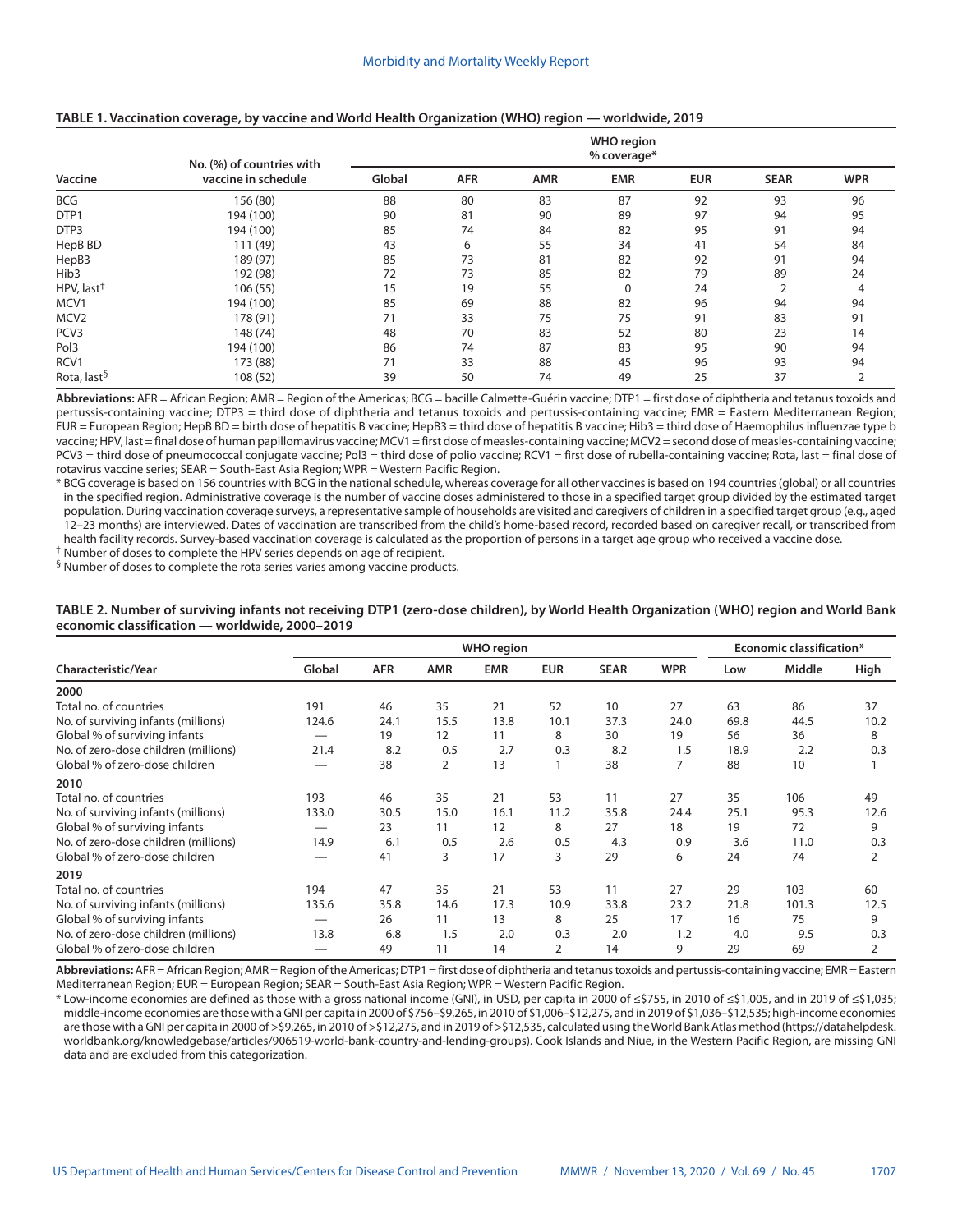

**FIGURE. Estimated number of zero-dose children\* among the 10 countries with the most zero-dose children and cumulative percentage of all incompletely vaccinated children accounted for by these 10 countries — worldwide, 2019**

**Abbreviation:** DRC = Democratic Republic of the Congo.

\* Zero-dose children are surviving infants who did not receive the first dose of diphtheria and tetanus toxoids and pertussis-containing vaccine during the first year of life.

2010. However, during 2010–2019, the number of zero-dose children increased in the African region (from 6.1 million to 6.8 million), the Americas (from 0.5 million to 1.5 million), and the Western Pacific region (from 0.9 million to 1.2 million).

In 2000, low-income countries accounted for the highest percentage of zero-dose children (88%; 18.9 million); by 2019, however, middle-income countries accounted for the highest percentage of zero-dose children (69%; 9.5 million). This shift occurred largely because 36 countries advanced from low- to middle-income classification from 2000 to 2019 and because the number of zero-dose children increased in 32 (51%) of the 63 countries classified as middle-income in both 2000 and 2019. In 2019, 10.6 million (77%) zero-dose children lived in countries eligible for support from Gavi, the Vaccine Alliance<sup>9</sup>; these countries receive financial assistance to pay for vaccines and health system strengthening to extend the reach and quality of their immunization programs. Approximately two thirds (65%; 9.0 million) of zero-dose children in 2019

lived in 10 countries: Nigeria, India, Democratic Republic of the Congo (DRC), Pakistan, Ethiopia, Brazil, Philippines, Indonesia, Angola, and Mexico (Figure). Fragile or conflictaffected countries\*\* accounted for 44% of zero-dose children in 2019.

During 2010–2019, global coverage with MCV1 remained stable at 84%–85%, and in 2019 ranged from 69% in the African region to 96% in the European region. MCV2 coverage increased from 42% to 71% (Table 1). Among all countries (including those yet to introduce MCV2), coverage ranged from 33% in the African region to 91% in the European and Western Pacific regions. Among underused vaccines, global coverage increased during 2010–2019 for the completed series of rota (from 8% to 39%), PCV (from 11% to 48%), RCV (first dose: from 35% to 71%), Hib (from 40% to 72%), HepB (birth dose: from 26% to 43%; 3-dose series: from 73% to 85%), and HPV (from 3% to 15%) (Table 1).

<sup>¶</sup>Based on Gavi 4.0, eligibility includes 68 low- and middle-income countries eligible to receive financial assistance through grants contingent on a country's GNI per capita. Eligibility is defined as a country's average 3-year GNI per capita in USD of ≤\$1,580. As GNI increases, a country moves through Gavi's different eligibility phases until reaching the transition phase when GNI exceeds the eligibility threshold. <https://www.gavi.org>.

<sup>\*\*</sup> Based on the World Bank's classification of fragile and conflict-affected situations for 2019. Fragile countries are defined as those with high levels of institutional and social fragility, measured by the quality of policy, institutions, and manifestations of fragility. Conflict-affected countries are defined as those affected by violent conflict, measured by the number of conflict-related deaths per capita. [https://www.worldbank.org/en/topic/fragilityconflictviolence/](https://www.worldbank.org/en/topic/fragilityconflictviolence/brief/harmonized-list-of-fragile-situations) [brief/harmonized-list-of-fragile-situations](https://www.worldbank.org/en/topic/fragilityconflictviolence/brief/harmonized-list-of-fragile-situations).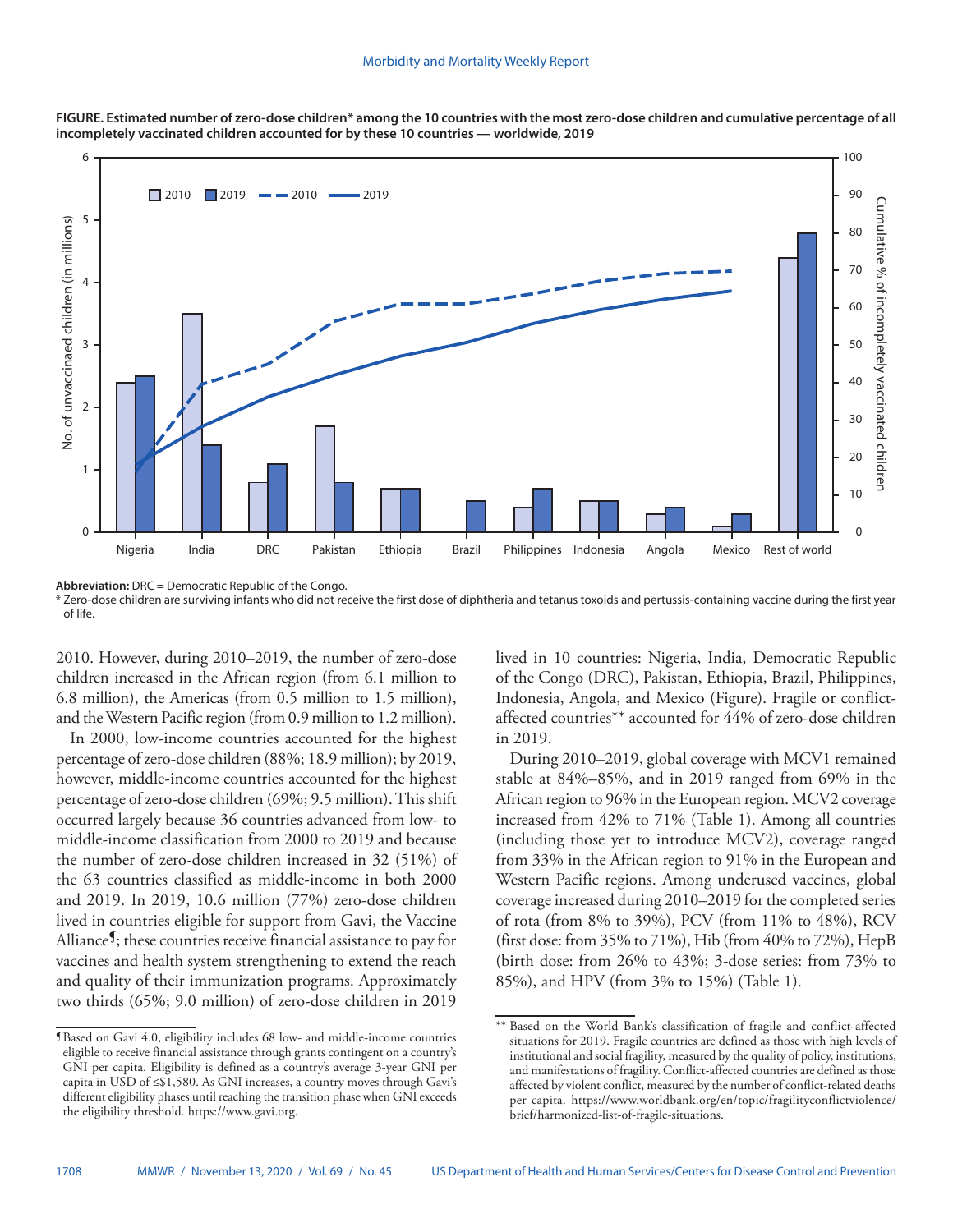## **Discussion**

Since establishment of the Expanded Programme on Immunization in 1974, substantial progress in vaccination coverage has been made worldwide. In 2019, 90% of children received at least 1 DTP dose and 85% received 3 DTP doses and at least 1 MCV dose. However, challenges to achieving higher routine immunization coverage remain. Despite large gains in vaccination coverage during 2000–2010, coverage with established vaccines has increased little since 2010 and progress is uneven: coverage in the African region lags that in other regions, and progress in the Americas has reversed.

Extending immunization services to regularly reach zerodose and underimmunized children and communities is one of the objectives of the Immunization Agenda 2030 (*1*). Lowincome, fragile, and conflict-affected countries are homes to large numbers of zero-dose children and remain vulnerable to outbreaks of vaccine-preventable diseases. Since 2010, however, a larger proportion of zero-dose children live in middleincome countries. Although some middle-income countries experienced notable declines in DTP1 coverage (e.g., Brazil, Mexico, Philippines), this shift is driven mostly by countries advancing from low-income to middle-income status. As countries' economic statuses advance, they become less eligible for external funding, necessitating increasing domestic investments in immunization programs. Identifying demographic, social, and systemic factors inhibiting vaccine delivery and developing locally tailored, context-specific strategies to increase access, availability, and demand for immunization services will be important for reaching zero-dose children. Increasing and optimizing vaccine delivery opportunities at existing health system contact points can reduce missed vaccination opportunities (*7*); providing catch-up vaccination, particularly for older children who missed doses, can help close coverage gaps that would otherwise grow as populations age.

Catch-up policies and strategies will be essential to recovering from disruptions to routine immunization programs experienced during the coronavirus disease 2019 (COVID-19) pandemic. Although countries have attempted to maintain their immunization programs, reduced availability of health workers and personal protective equipment, vaccine distribution system delays, and reduced demand for immunization have contributed to fewer children being vaccinated in 2020 (*8*,*9*). Addressing immunization gaps created by the pandemic will require monitoring immunization program setbacks, implementing catch-up vaccination policies and strategies, and expanding and intensifying routine immunization services.

The findings in this report are subject to at least three limitations. First, data quality limitations could have resulted in inaccurate estimations of administrative coverage. Second,

## **Summary**

#### What is already known about this topic?

Global coverage with the third dose of diphtheria and tetanus toxoids and pertussis-containing vaccine (DTP), third dose of polio vaccine, and first dose of measles-containing vaccine has remained between 84% and 86% since 2010.

## What is added by this report?

In 2019, 13.8 million children worldwide did not receive the first dose of DTP (zero-dose children). During 2010–2019, the number of zero-dose children increased in the African, Americas, and Western Pacific regions.

### What are the implications for public health practice?

Increasing vaccination coverage beyond levels achieved in the past decade will require targeted, context-specific strategies to identify zero-dose and underimmunized children, introduce interventions to minimize missed vaccinations, monitor vaccination coverage, and respond to immunization program setbacks.

recall bias could have affected survey-based estimates of coverage (*5*). Finally, conflict-affected countries likely have limited external evaluation of coverage, which might have affected accuracy of coverage estimates.

Increasing vaccination coverage above the levels achieved in the past decade will require locally driven, targeted strategies that address barriers to vaccination, particularly in communities with large populations of zero-dose children. Reducing missed opportunities for vaccination and defining countryspecific strategies for catch-up vaccination, especially during the COVID-19 pandemic, can improve vaccination coverage and help advance progress toward achieving global immunization goals.

Corresponding author: Anna N. Chard; [mmn9@cdc.gov;](mailto:mmn9@cdc.gov) 404-718-3594.

All authors have completed and submitted the International Committee of Medical Journal Editors form for disclosure of potential conflicts of interest. No potential conflicts of interest were disclosed.

#### **References**

- 1. World Health Organization. Immunization agenda 2030: a global strategy to leave no one behind. Geneva, Switzerland: World Health Organization; 2020. [https://www.who.int/immunization/immunization\\_agenda\\_2030/en/](https://www.who.int/immunization/immunization_agenda_2030/en/)
- 2. Peck M, Gacic-Dobo M, Diallo MS, Nedelec Y, Sodha SV, Wallace AS. Global routine vaccination coverage, 2018. MMWR Morb Mortal Wkly Rep 2019;68:937–42[. PMID:31647786](https://www.ncbi.nlm.nih.gov/entrez/query.fcgi?cmd=Retrieve&db=PubMed&list_uids=31647786&dopt=Abstract) [https://doi.org/10.15585/](https://doi.org/10.15585/mmwr.mm6842a1) [mmwr.mm6842a1](https://doi.org/10.15585/mmwr.mm6842a1)
- 3. Chopra M, Bhutta Z, Chang Blanc D, et al. Addressing the persistent inequities in immunization coverage. Bull World Health Organ 2020;98:146–8. [PMID:32015586](https://www.ncbi.nlm.nih.gov/entrez/query.fcgi?cmd=Retrieve&db=PubMed&list_uids=32015586&dopt=Abstract) [https://doi.org/10.2471/](https://doi.org/10.2471/BLT.19.241620) [BLT.19.241620](https://doi.org/10.2471/BLT.19.241620)

<sup>&</sup>lt;sup>1</sup>Epidemic Intelligence Service, CDC; <sup>2</sup>Global Immunization Division, Center for Global Health, CDC; <sup>3</sup>Department of Immunization, Vaccines and Biologicals, World Health Organization, Geneva, Switzerland; 4Division of Data, Research and Policy, United Nations Children's Fund, New York, New York.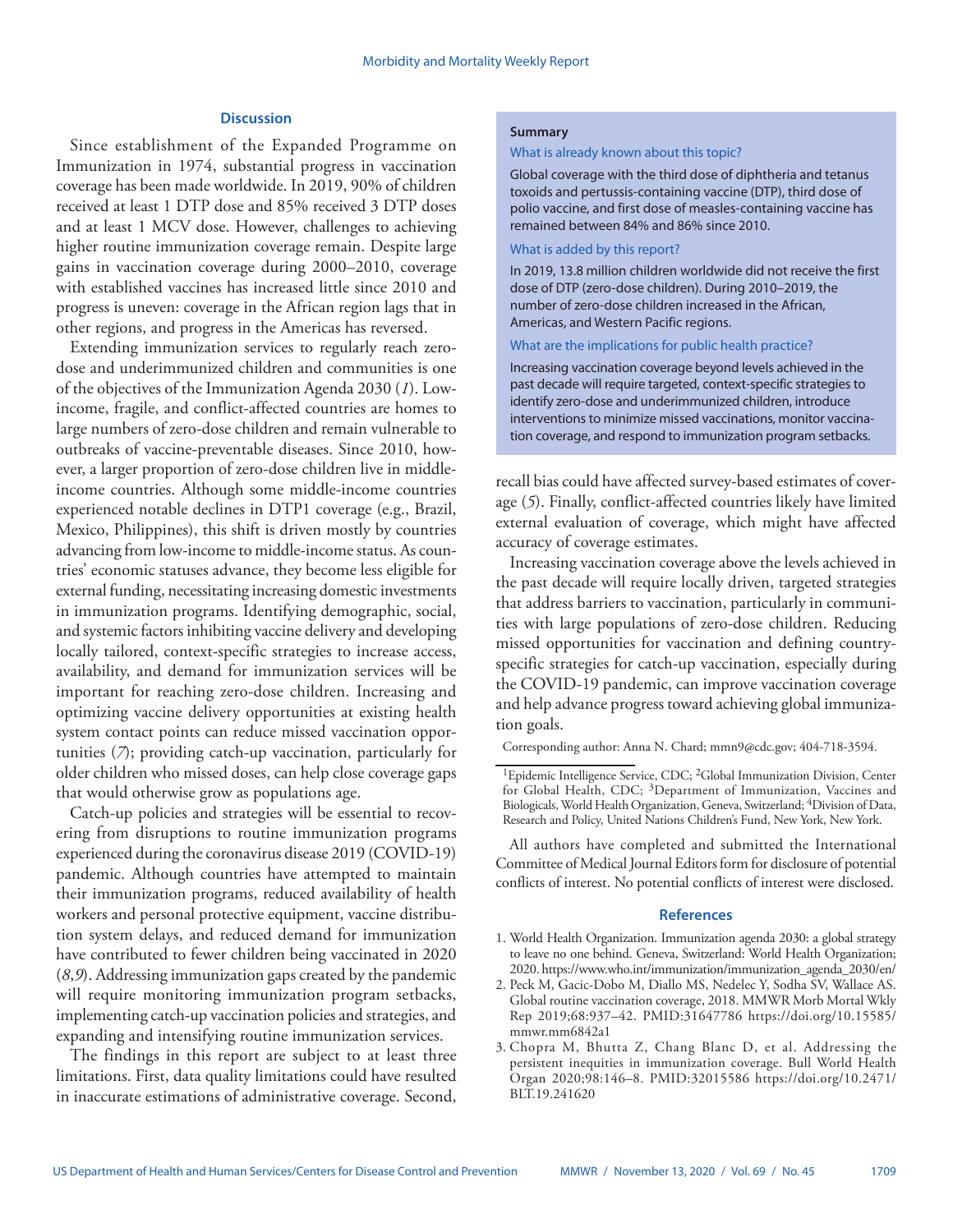- 4. Uwizihiwe J, Brock H. 40th anniversary of introduction of expanded immunization program (EPI): a literature review of introduction of new vaccines for routine childhood immunization in sub-Saharan Africa. Int J Vaccines Vaccin 2015;1:00004. [https://doi.org/10.15406/](https://doi.org/10.15406/ijvv.2015.01.00004) [ijvv.2015.01.00004](https://doi.org/10.15406/ijvv.2015.01.00004)
- 5. Burton A, Monasch R, Lautenbach B, et al. WHO and UNICEF estimates of national infant immunization coverage: methods and processes. Bull World Health Organ 2009;87:535–41[. PMID:19649368](https://www.ncbi.nlm.nih.gov/entrez/query.fcgi?cmd=Retrieve&db=PubMed&list_uids=19649368&dopt=Abstract) [https://doi.](https://doi.org/10.2471/BLT.08.053819) [org/10.2471/BLT.08.053819](https://doi.org/10.2471/BLT.08.053819)
- 6. The World Bank. World Bank country and lending groups. New York, NY: The World Bank; 2019. [https://datahelpdesk.worldbank.org/](https://datahelpdesk.worldbank.org/knowledgebase/articles/906519-world-bank-country-and-lending-groups) [knowledgebase/articles/906519-world-bank-country-and-lending-groups](https://datahelpdesk.worldbank.org/knowledgebase/articles/906519-world-bank-country-and-lending-groups)
- 7. World Health Organization. Missed opportunities for vaccination (MOV) strategy. Geneva, Switzerland: World Health Organization; 2020. [https://](https://www.who.int/immunization/programmes_systems/policies_strategies/MOV/en/) [www.who.int/immunization/programmes\\_systems/policies\\_strategies/](https://www.who.int/immunization/programmes_systems/policies_strategies/MOV/en/) [MOV/en/](https://www.who.int/immunization/programmes_systems/policies_strategies/MOV/en/)
- 8. World Health Organization. Special feature: immunization and COVID-19. Geneva, Switzerland: World Health Organization; 2020. [https://www.](https://www.who.int/immunization/monitoring_surveillance/immunization-and-covid-19/en/) [who.int/immunization/monitoring\\_surveillance/immunization-and](https://www.who.int/immunization/monitoring_surveillance/immunization-and-covid-19/en/)[covid-19/en/](https://www.who.int/immunization/monitoring_surveillance/immunization-and-covid-19/en/)
- 9. Chandir S, Siddiqi DA, Setayesh H, Khan AJ. Impact of COVID-19 lockdown on routine immunisation in Karachi, Pakistan. Lancet Glob Health 2020;8:e1118–20[. PMID:32615076](https://www.ncbi.nlm.nih.gov/entrez/query.fcgi?cmd=Retrieve&db=PubMed&list_uids=32615076&dopt=Abstract) [https://doi.org/10.1016/](https://doi.org/10.1016/S2214-109X(20)30290-4) [S2214-109X\(20\)30290-4](https://doi.org/10.1016/S2214-109X(20)30290-4)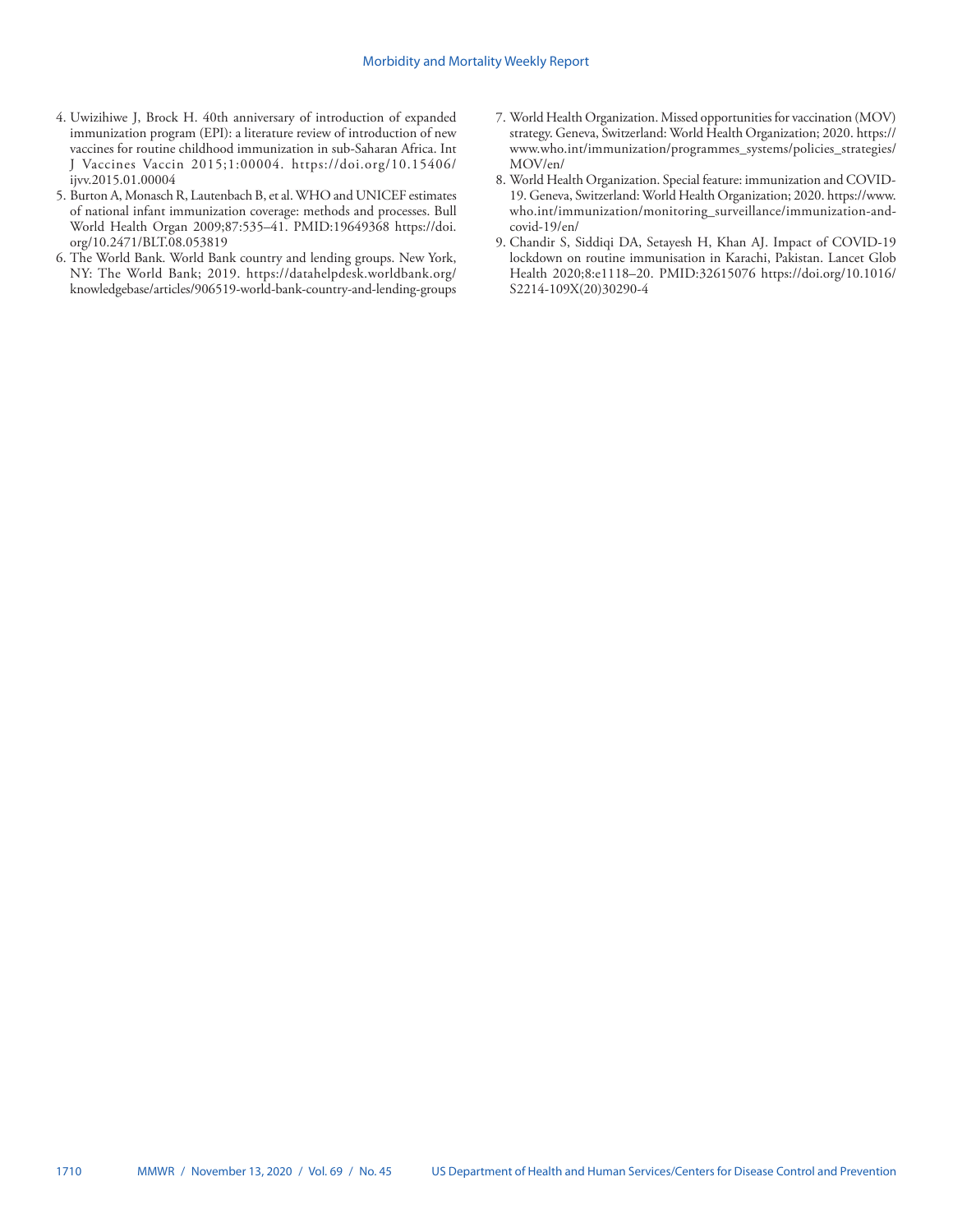# *Errata*

## **Vol. 69, No. 43**

In the report "COVID-19–Associated Hospitalizations Among Health Care Personnel — COVID-NET, 13 States, March 1– May 31, 2020," on page 1579, in the Table, the row headings for rows 13 and 14 were incorrect and should have appeared as below:

| Asian or Pacific Islander, non-Hispanic | 39(6.8)  | $(4.2 - 10.8)$ | 29(6.8) | $(4.0 - 11.5)$ | 10 (6.7) | $(2.5 - 16.9)$ |
|-----------------------------------------|----------|----------------|---------|----------------|----------|----------------|
| American Indian or                      | 12 (3.2) | $(1.5 - 6.6)$  | 10(4.4) | $(2.0 - 9.6)$  | 2(0.6)   | $(0.1 - 2.3)$  |
| Alaska Native, non-Hispanic             |          |                |         |                |          |                |

## **Vol. 69, No. 43**

In the report "Trends in the Use of Telehealth During the Emergence of the COVID-19 Pandemic — United States, January–March 2020," on page 1595, a name in the list of authors was incorrect. The author's name should have read **B. Tilman Jolly**. In addition, on page 1597, a comma was mistakenly included in the phrase 1,135 waivers. The phrase should have read "**1135** waivers."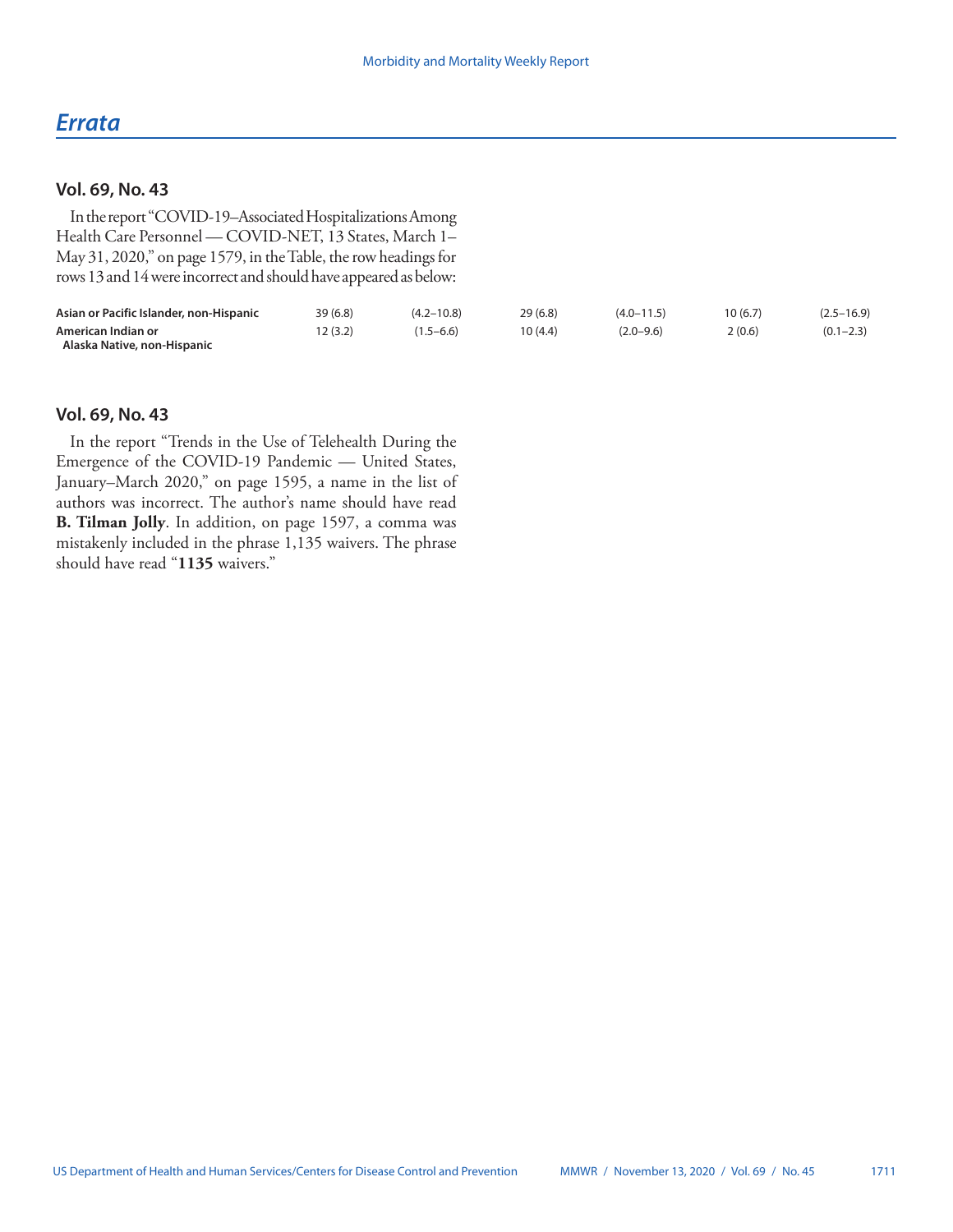## FROM THE NATIONAL CENTER FOR HEALTH STATISTICS

# <span id="page-47-0"></span>**Death Rates\* from Unintentional Falls† Among Persons Aged ≥65 Years, by Age Group — National Vital Statistics System, United States, 1999–2018**



\* Deaths per 100,000 population.

From 1999 to 2018, death rates from unintentional falls among persons aged ≥65 years increased among all age groups. The largest increase occurred among persons aged ≥85 years, from 110.2 per 100,000 in 1999 to 270.5 in 2018. For persons aged 75–84 years, the rate increased from 31.5 to 63.1, and among those aged 65–74 years, the rate increased from 9.0 to 16.8. Throughout the period, rates were highest among persons aged ≥85 years, followed by rates among persons aged 75–84 years, and were lowest among persons aged 65–74 years.

**Source:** National Center for Health Statistics, National Vital Statistics System, Mortality Data. [https://www.cdc.gov/nchs/nvss/deaths.htm.](https://www.cdc.gov/nchs/nvss/deaths.htm) **Reported by:** Matthew Garnett, MPH, [pqr2@cdc.gov](mailto:pqr2@cdc.gov), 301-458-4383; Merianne R. Spencer, MPH; Holly Hedegaard, MD.

<sup>†</sup> Deaths from unintentional falls are identified using the *International Classification of Diseases, Tenth Revision* underlying cause of death codes W00–W19.